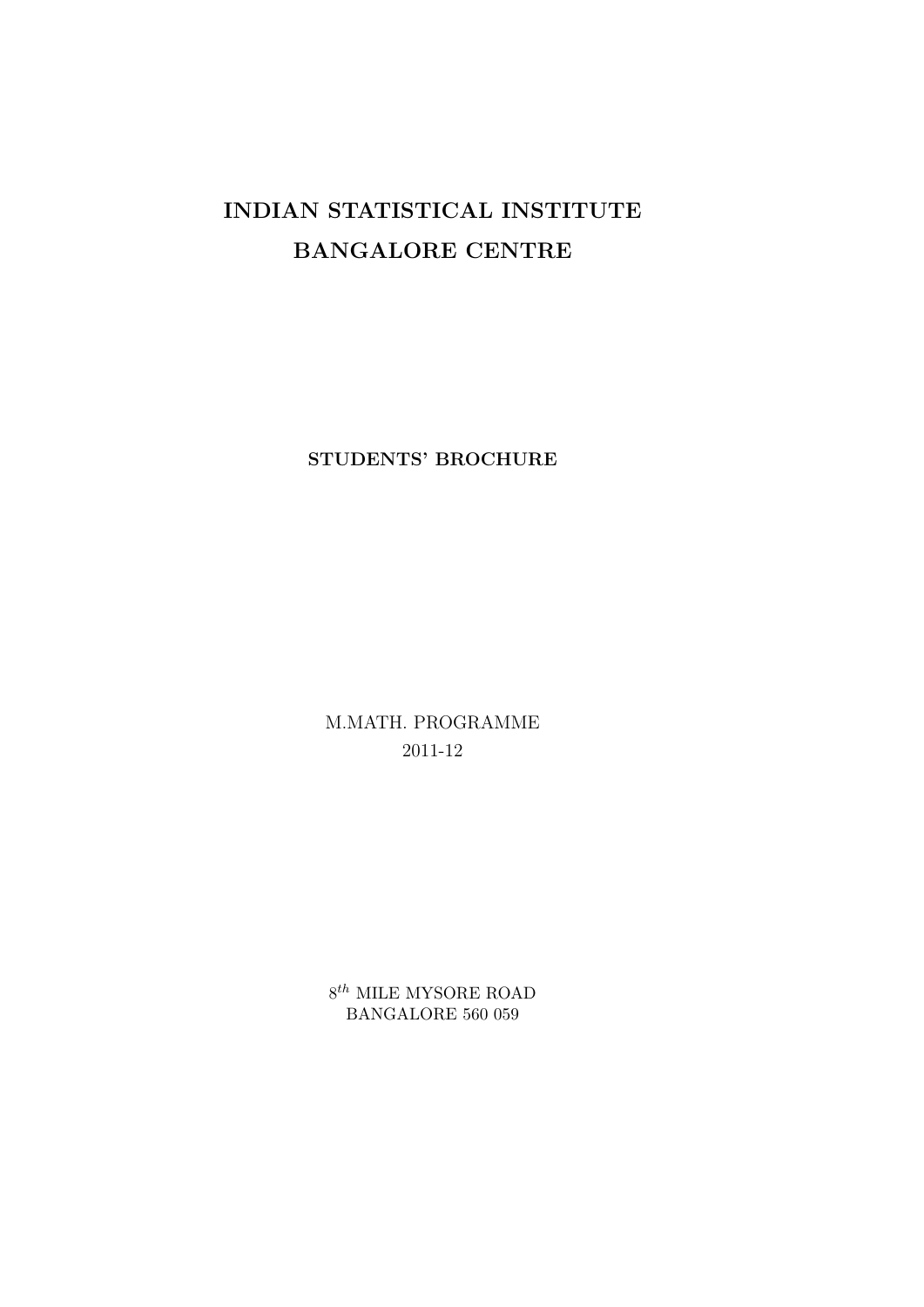# INDIAN STATISTICAL INSTITUTE M.MATH. PROGRAMME

# Contents

| $\mathbf{1}$ |     | <b>GENERAL INFORMATION</b> | 3              |
|--------------|-----|----------------------------|----------------|
|              | 1.1 |                            | 3              |
|              | 1.2 |                            | 3              |
|              | 1.3 |                            | 3              |
|              | 1.4 |                            | 3              |
|              | 1.5 | Examinations and Scores    | $\overline{4}$ |
|              | 1.6 |                            | $\overline{5}$ |
|              | 1.7 |                            | 7              |
|              | 1.8 |                            | 7              |
|              | 1.9 |                            | 8              |
|              |     |                            | 8              |
|              |     |                            | 8              |
|              |     |                            | 8              |
|              |     |                            | 9              |
|              |     |                            | 10             |
|              |     |                            |                |
|              |     |                            |                |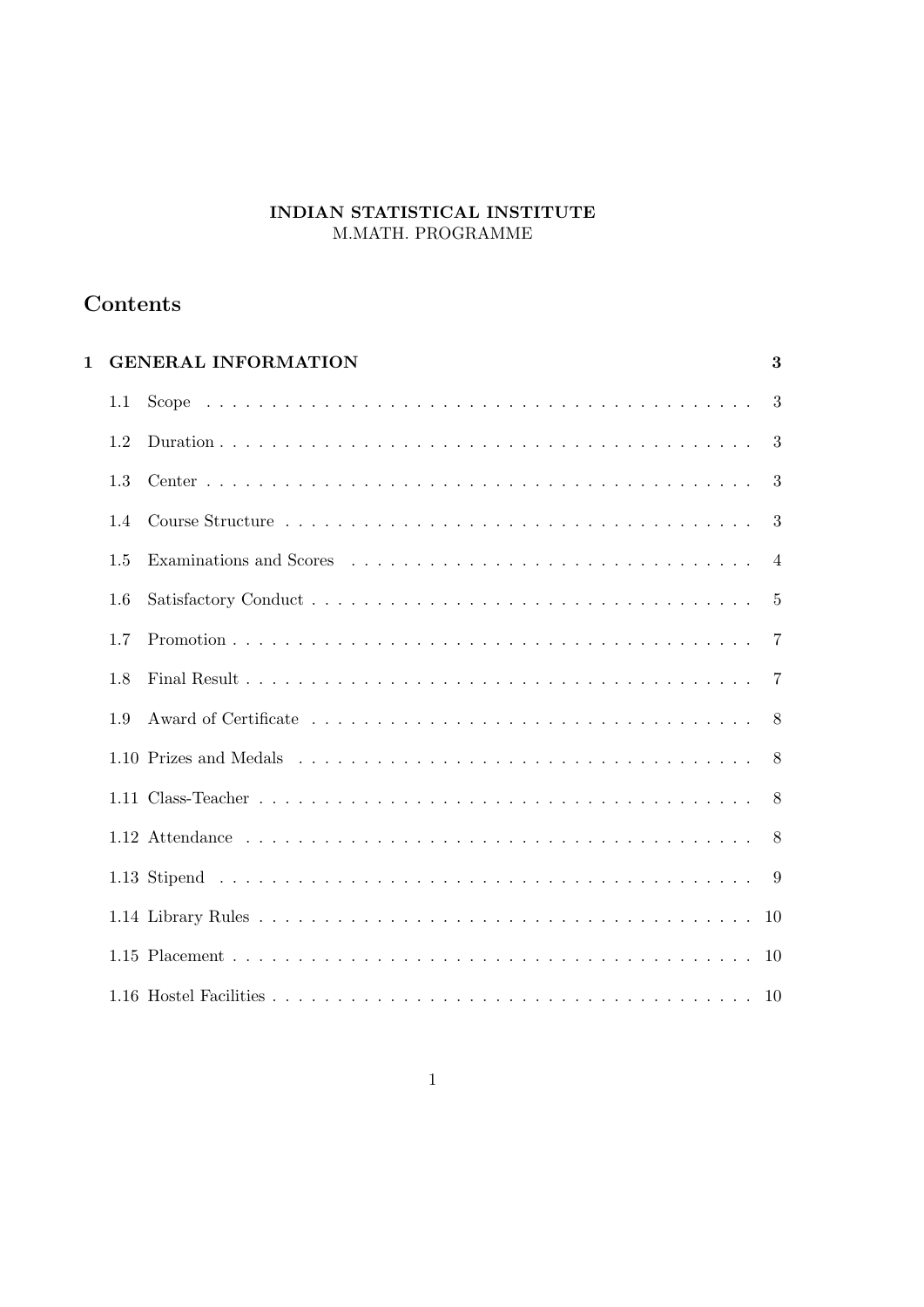|                       | 2 DETAILED COURSE STRUCTURE | 12 |  |  |
|-----------------------|-----------------------------|----|--|--|
| 2.1                   |                             |    |  |  |
|                       |                             |    |  |  |
| 2.3                   |                             |    |  |  |
| 3 BRIEF SYLLABI<br>15 |                             |    |  |  |
|                       |                             |    |  |  |
|                       |                             |    |  |  |
|                       |                             |    |  |  |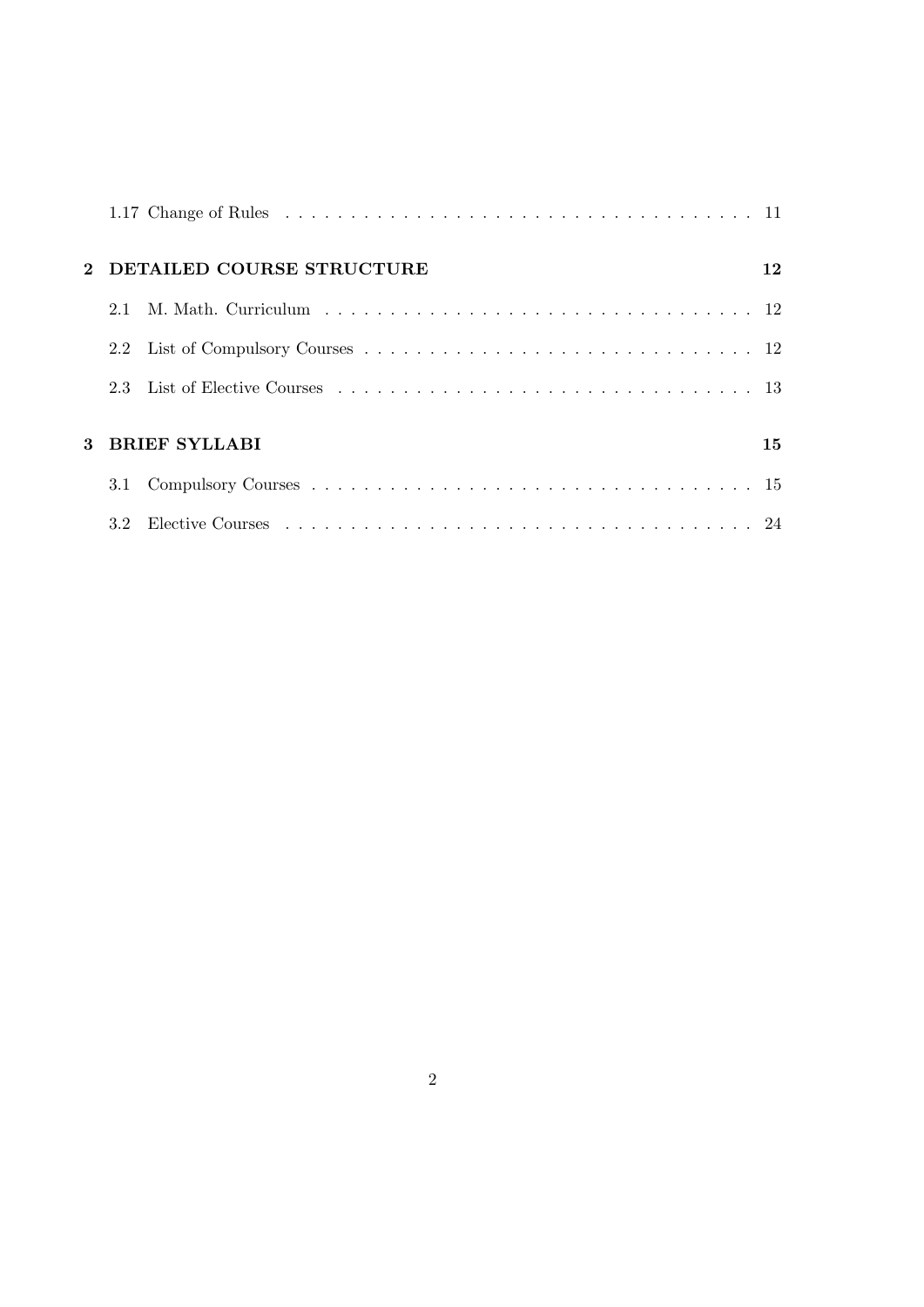# 1 GENERAL INFORMATION

#### 1.1 Scope

The M.Math. programme offers advance level training in Mathematics. On successful completion of the course, interested students would be able to pursue a research/academic career in Mathematics. Depending on the choice of the optional subjects, the students would also be able to work in the fields of Probability Theory and Theoretical Computer Science, as well as in private organizations.

#### 1.2 Duration

The total duration of the M.Math. programme is four semesters. An academic year usually starts in July-August and continues till May, consisting of two semesters with a recess inbetween. There is a study-break of one week before the semestral examinations in each semester. The time-table, prepared at the beginning of each semester, do not have an off day in the beginning or the end of the week.

#### 1.3 Center

The programme is offered in Kolkata and Bengaluru in alternate years, with a batch commencing in Kolkata in even years and in Bengaluru in odd years.

#### 1.4 Course Structure

The M.Math. programme comprises five courses in each of the four semesters. The courses are divided in two groups, one consisting of thirteen compulsory courses and the other, the optional courses, where seven have to be chosen out of a list of twenty-two courses. The courses, their sequencing and the syllabi are given later.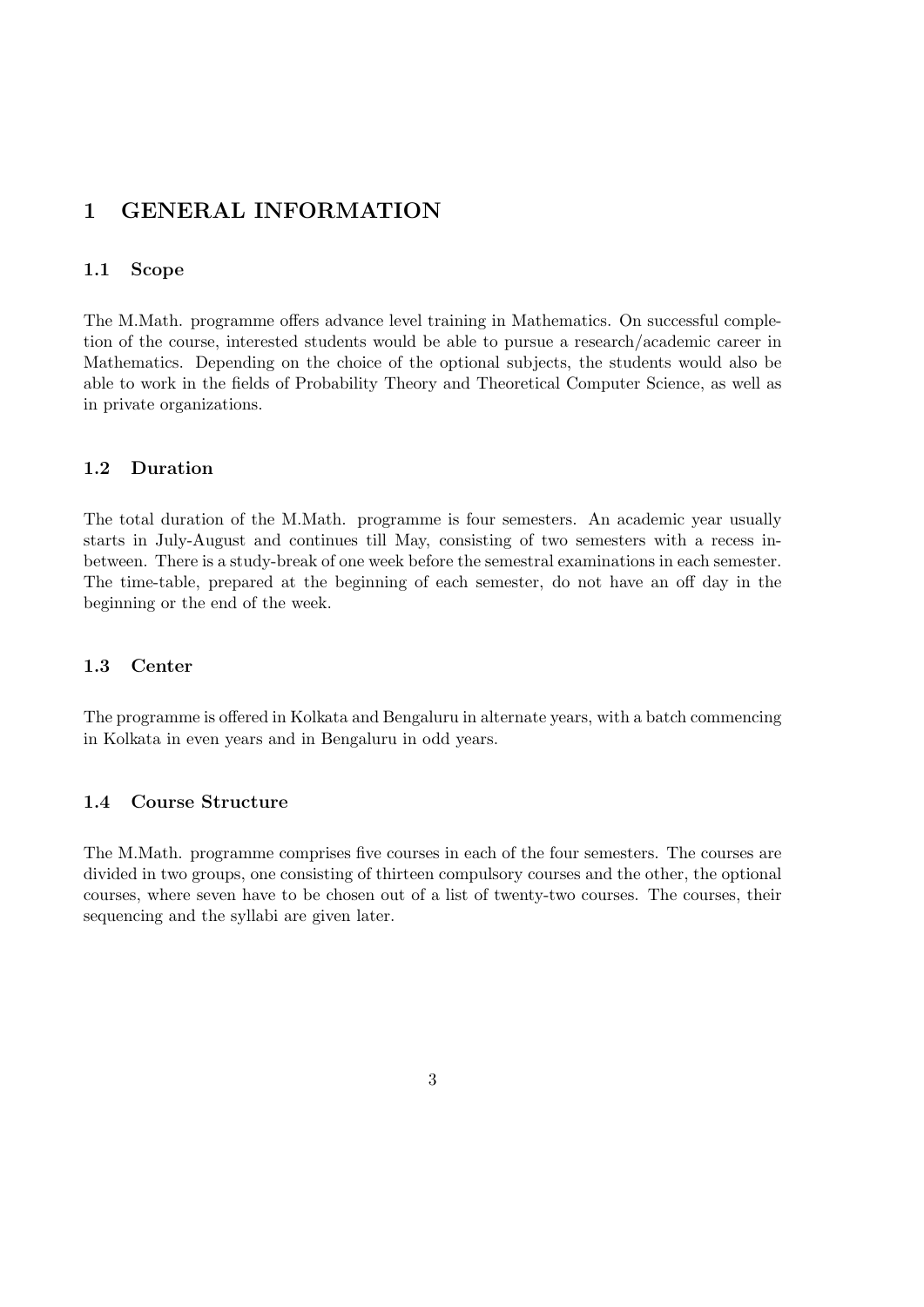#### 1.5 Examinations and Scores

The final (semestral) examination in a course is held at the end of the semester. Besides, there is a midsemestral examination in each course. The calendar for the semester is announced in advance. The midsemestral examinations are held over a maximum period of two weeks

The composite score in a course is a weighted average of the scores in the mid-semestral and semestral examinations, homework, assignments, and/or project work in that course; the weights are announced beforehand by the Dean of Studies, the In-Charge, Students' Academic Affairs or the Class Teacher, in consultation with the teacher concerned . The minimum composite score to pass a course is 35%.

If the composite score of a student falls short of 45% in a credit course, or 35% in a non-credit course, the student may take a back-paper examination to improve the score. At most one back-paper examination is allowed in each course. Moreover, a student can take at most four back-paper examinations (for credit courses) in the first year and only two (for credit courses) in the second year. The decision to allow a student to appear for the back-paper examination is taken by the appropriate Teachers' Committee. The back-paper examination covers the entire syllabus of the course. When a student takes back-paper examination in a credit course, his final score in that course is the higher of the back-paper score and the earlier composite score, subject to a maximum of 45%.

If a student gets less than 35% in at most one course after the back-paper examination, but gets 60% or more in average in other courses of that academic year excluding the course under consideration, the student can appear for a compensatory paper in the course under consideration. A student can appear in at most one compensatory paper every academic year. However, in the final year of the programme, the student can either appear in the compensatory paper, if the conditions stated above are met, or repeat the year if the existing rules so allow; and not do both. The student must inform the Dean of Studies or the In-Charge, Academic Affairs in writing in advance regarding his/her choice. No compensatory paper will be allowed in a course where backpaper is not allowed, e.g., Statistics Comprehensive in B. Stat. programme. The compensatory examinations for all subjects will be held once in an academic year. A student can score at most 35% in a compensatory paper. If a student scores more than 35% in a compensatory paper, the composite score in the course will be 35%. Any student who scores less than 35% in a compensatory paper will have to discontinue the programme regardless of the year of study in the academic programme.

There will be supplementary examination for mid-semestral, semestral, back-paper and compensatory examinations within a month of the examination missed by a student due to medical or family emergencies. The student should submit a written application to the Dean of Studies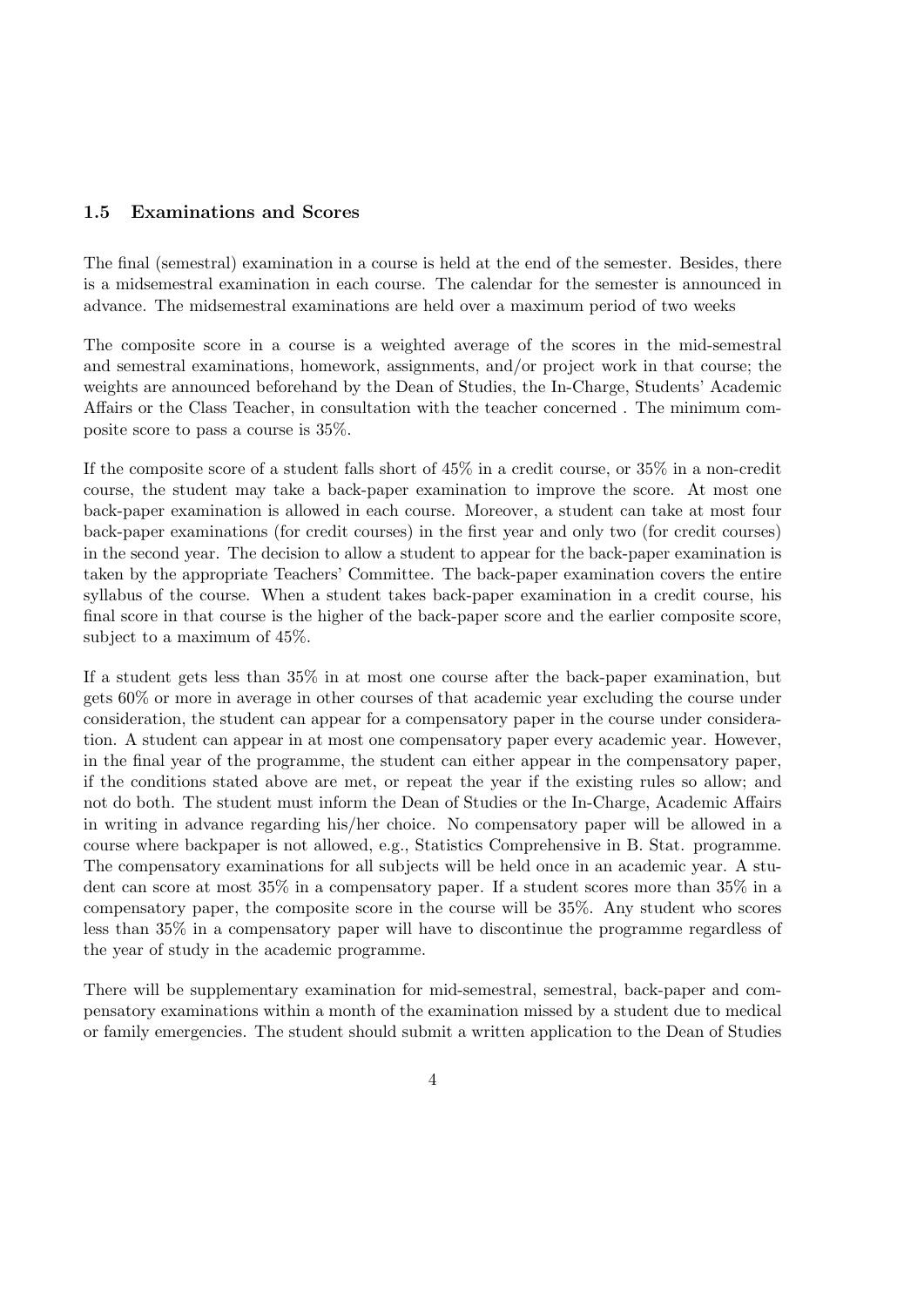or the In-Charge, Academic Affairs for appearing in the supplementary examination, enclosing supporting documents. On receipt of such application from a student with supporting documents, the Dean of Studies or the In- Charge, Academic Affairs will decide, in consultation with the relevant Teachers' Committee, on whether such examination will be allowed. The student can score at most 60% in the supplementary examinations to mid-semestral and semestral examinations. For the back-paper or the compensatory papers, the maximum the student can score in the supplementary examination, is 45% or 35% respectively.

A student may take more than the allotted quota of backpaper examinations in a given academic year, and decide at the end of that academic year which of the backpaper examination scores should be disregarded.

#### 1.6 Satisfactory Conduct

A student is also required to maintain satisfactory conduct as a necessary condition for taking semestral examination, for promotion and award of degree. Unsatisfactory conduct will include copying in examination, rowdyism, other breach of discipline of the Institute, unlawful/unethical behavior and the like. Violation of these is likely to attract punishments such as withholding promotion / award of degree, withdrawing stipend and/or expulsion from the hostel / Institute.

Ragging is banned in the Institute and any one found indulging in ragging will be given punishment such as expulsion from the Institute, or suspension from the Institute/classes for a limited period and fine. The punishment may also take the shape of (i) withholding Stipend/Fellowship or other benefits, (ii) withholding of results, (iii) suspension or expulsion from hostel and the likes. Local laws governing ragging are also applicable to the students of the Institute. Incidents of ragging may also be reported to the police.

The students are also required to follow the following guidelines during the examinations:

- i. Students are required to take their seats according to the seating arrangement displayed. If any student takes a seat not allotted to him/her, he/she may be asked by the invigilator to hand over the answer script (i.e., discontinue the examination) and leave the examination hall.
- ii. Students are not allowed to carry inside the examination hall any mobile phone with themeven in switched-off mode. Calculators, books and notes will be allowed inside the examination hall only if these are so allowed by the teacher(s) concerned (i.e., the teacher(s) of the course), or if the question paper is an open-note/open-book one. Even in such cases, these articles cannot be shared.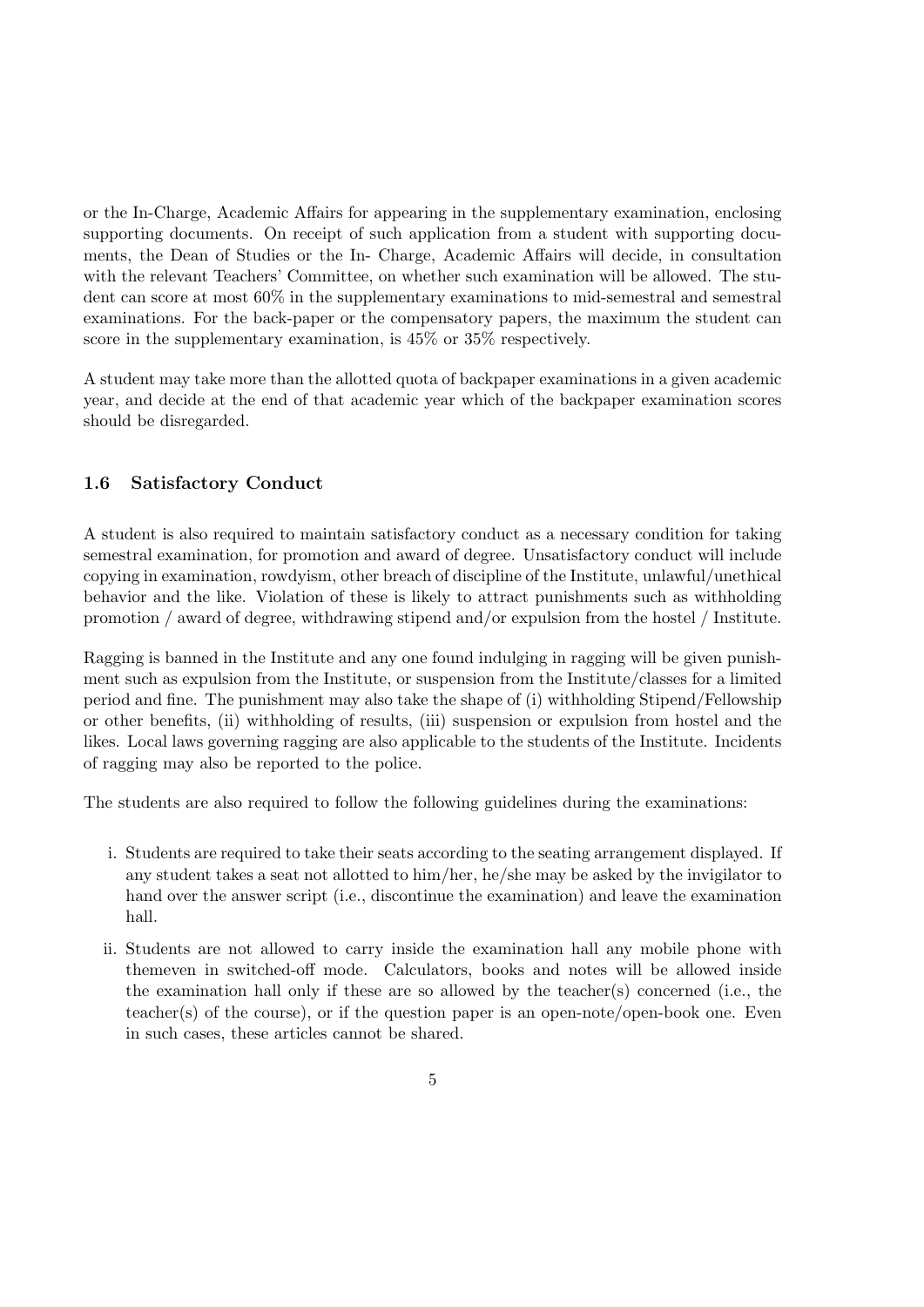- iii. No student is allowed to leave the examination hall without permission from the invigilator(s). Further, students cannot leave the examination hall during the first 30 minutes of any examination. Under no circumstances, two or more students writing the same paper can go outside together.
- iv. Students should ensure that the main answer booklet and any extra loose sheet bear the signature of the invigilator with date. Any discrepancy should be brought to the notice of the invigilator immediately. Presence of any unsigned or undated sheet in the answer script will render it (i.e., the unsigned or undated sheet) to be cancelled, and this may lead to charges of violation of the examination rules.
- v. Any student caught cheating or violating examination rules for the first time will get Zero in that examination. If the first offence is in a backpaper examination, the student will get Zero in the backpaper. (The other conditions for promotion, as mentioned in Section 1.7 of the Students Brochure will continue to hold).
- vi. If any student is caught cheating or violating examination rules for the second/third time and he/ she
	- (a) is in the final year of any programme and not already repeating, then he/she will have to repeat the final year without stipend;
	- (b) is in the final year of any programme and already repeating, then he/she will have to discontinue the programme;
	- (c) is not in the final year of any programme, then he/she will have to discontinue the programme even if he/she was not repeating that year.

Any student caught cheating or violating examination rules for the second/third time, will be denied further admission to any programme of the Institute.

Failing to follow the examination guidelines, copying in the examination, rowdyism or some other breach of discipline or unlawful/unethical behavior etc. are regarded as unsatisfactory conduct.

The decisions regarding promotion in Section 1.7 and final result in Section 1.8 are arrived at taking the violation, if any, of the satisfactory conducts by the student, as described in this Section.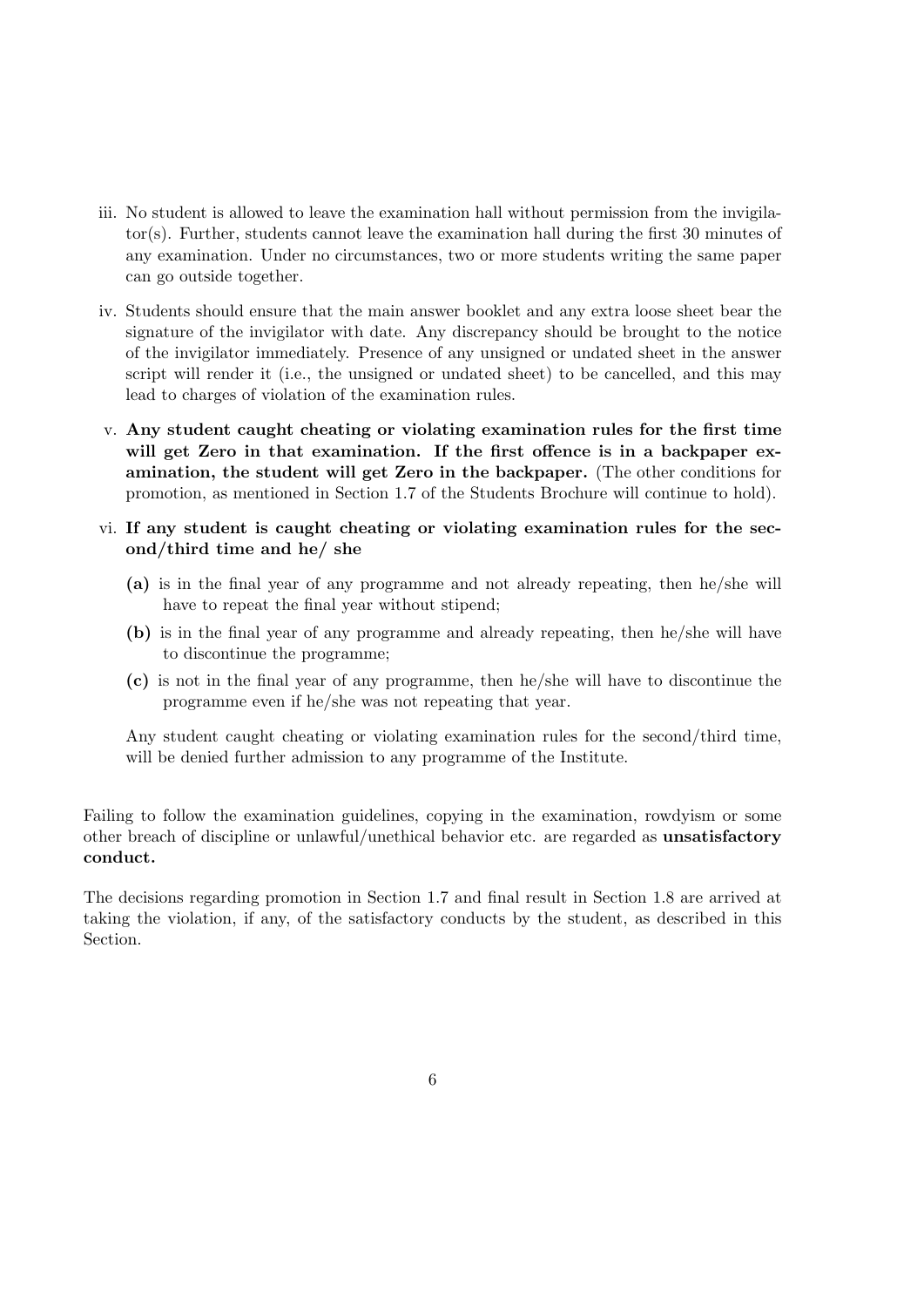#### 1.7 Promotion

A student is considered for promotion to the next year of the programme only when his/her conduct has been satisfactory. Subject to the above condition, a student is promoted from First Year to Second Year if the average composite score in all credit courses taken in the first year is not less than 45%, and no composite score in a course is less than 35%, and at most 4 courses with composite course less than 45%.

#### 1.8 Final Result

At the end of the second year, the overall average of the percentage composite scores in all the credit courses taken in the two-year programme is computed for each student. The student is awarded the M.Math. degree in one of the following categories according to the criteria he/she satisfies, provided, in the second year, he/she does not have a composite score of less than 35% in a course, and his/her conduct is satisfactory.

| Final Result                              | <i>Score</i>                                                  |
|-------------------------------------------|---------------------------------------------------------------|
| M. Math., First Division with Distinction | (i) The overall average score is at least $75\%$ , and        |
|                                           | (ii) the composite score in at most two credit                |
|                                           | courses is less than $45\%$ .                                 |
| M.Math., First Division                   | (i) Not in First Division with Distinction,                   |
|                                           | (ii) the overall average score is at least $60\%$ , and       |
|                                           | (iii) the composite score in at most four credit              |
|                                           | courses is less than $45\%$ .                                 |
| M.Math., Second Division                  | (i) Not in First Division with Distinction or First Division, |
|                                           | (ii) the overall average score is at least $45\%$ , and       |
|                                           | (iii) the composite score in at most four credit              |
|                                           | courses is less than $45\%$ .                                 |

All other students are considered to have failed the programme.The students who fail but obtain at least 35% average score in the second year, have not taken any compensatory examination in the final year and have satisfactory conduct are allowed to repeat the final year of the M.Math. programme without stipend; the scores obtained during the repetition of the second year are taken as the final scores in the second year. A student is not given more than one chance to repeat the second year of the programme.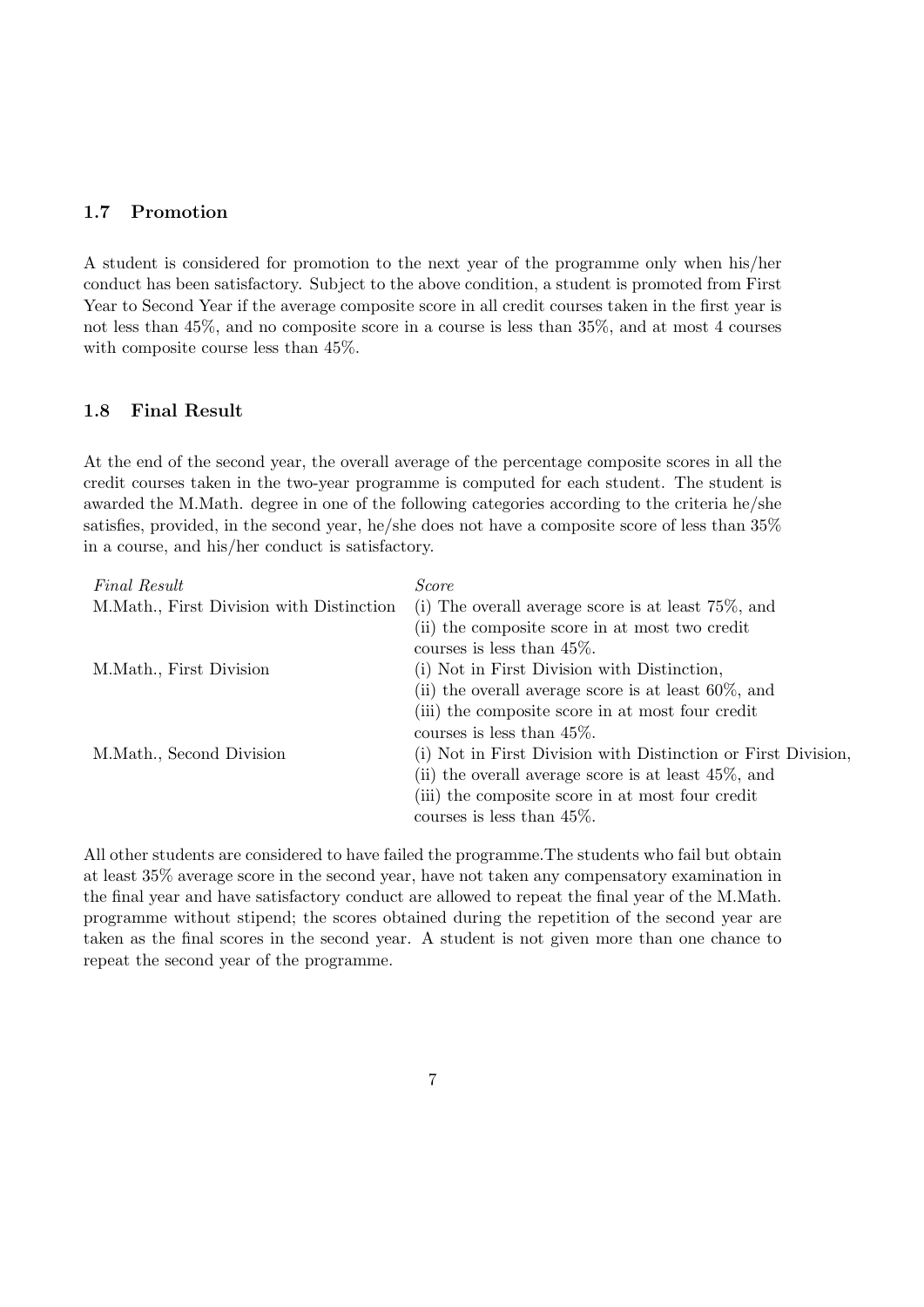#### 1.9 Award of Certificate

A student passing the M.Math. degree examination is given a certificate which includes (i) the list of all credit courses taken in the two-year programme along with the respective composite scores, (ii) the list of all non-credit courses passed and (iii) the category (First Division with Distinction or First Division or Second Division) of his/her final result.

The certificate is awarded in the Annual Convocation of the Institute following the last semestral examinations.

#### 1.10 Prizes and Medals

Students are awarded prizes in form of book awards for good academic performances in each semester as decided by the Teachers Committee.

The best M.Math. student of the Institute, as decided by the Teachers Committee based on the academic performance, is given the ISI Alumni Association Mrs. M. R. Iyer Memorial gold medal.

#### 1.11 Class-Teacher

One of the instructors of a class is designated as the Class Teacher. Students are required to meet their respective Class Teachers periodically to get their academic performance reviewed, and to discuss their problems regarding courses.

#### 1.12 Attendance

Every student is expected to attend all the classes. If he/she is absent, he/she must apply for leave to the Dean of Studies or the In-Charge, Students' Academic Affairs. Failing to do so may result in disciplinary action.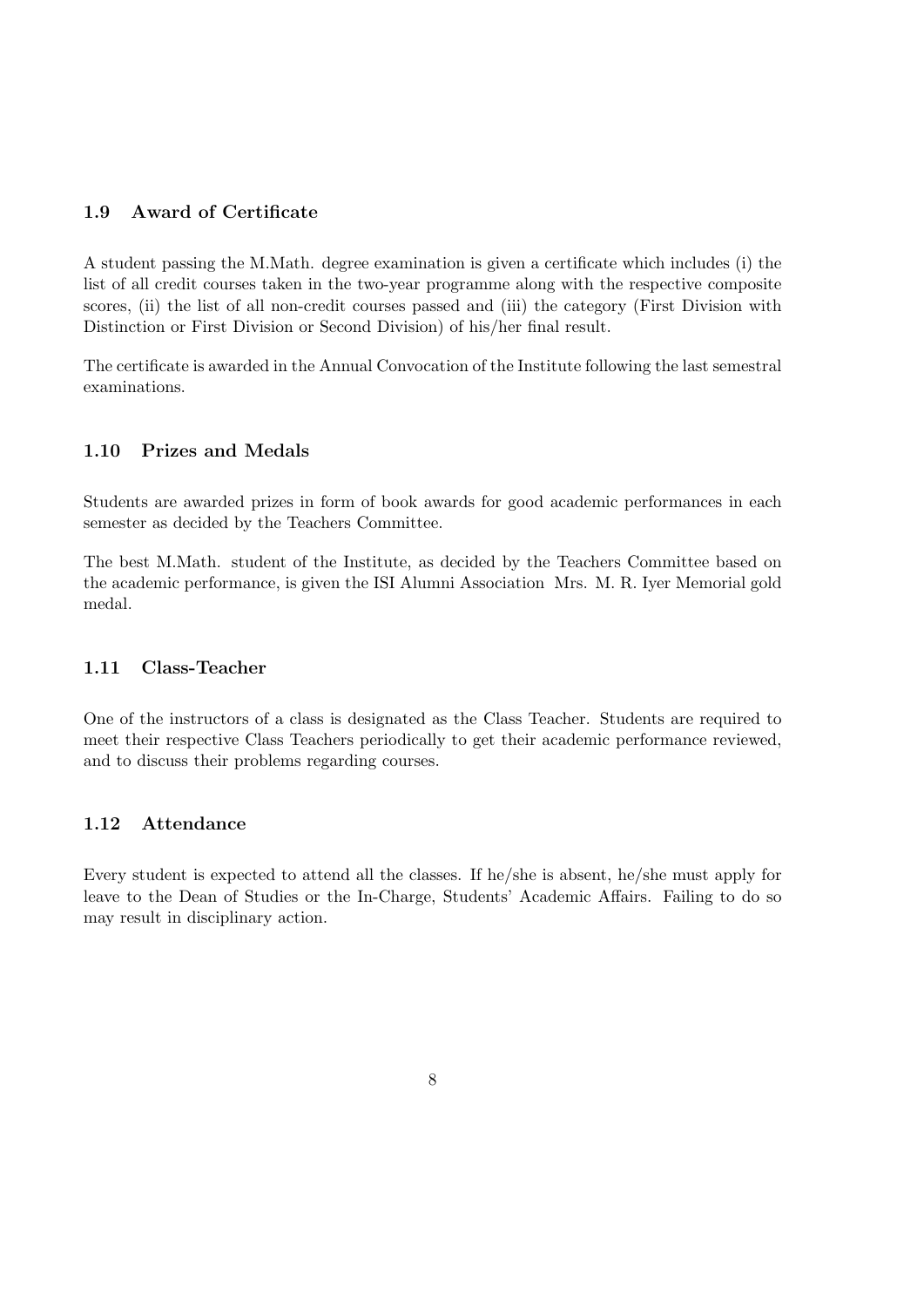### 1.13 Stipend

Stipend, if awarded at the time of admission, is valid initially for the first semester only. The amount of stipend to be awarded in each subsequent semester will depend on academic performance and conduct, as specified below, provided the requirements for continuation of the academic programme (excluding repetition) are satisfied; see Section 1.7.

Performance in course work:

- All composite scores used in the following are considered after the respective back-paper examinations.
	- i. If all the requirements for continuation of the programme are satisfied, and the average composite score is at least 60% and the number of credit course scores less than 45% is at most one in any particular semester, the full value of the stipend is awarded in the following semester.
	- ii If all the requirements for continuation of the programme are satisfied, and the average composite score is at least 45% and the number of credit course scores less than 45most one in any particular semester, then half stipend is awarded in the following semester.

iii In all cases other than i. and ii. above, no stipend is awarded in the following semester.

Attendance

i. If the overall attendance in all courses in any particular semester is less than 75stipend is awarded in the following semester.

#### Conduct:

i. The Dean of Studies, the In-charge, Students' Academic Affairs or the Class Teacher, at any time, in consultation with the respective Teachers' Committee, may withdraw the stipend of a student fully for a specific period if his/her conduct in the campus is found to be unsatisfactory.

Note: The net amount of the stipend to be awarded is determined by simultaneous and concurrent application of all clauses described above; but, in no case, the amount of stipend to be awarded or to be withdrawn should exceed 100% of the prescribed amount of stipend.

Stipends can be restored because of improved performance, but no stipend is restored with retrospective effect.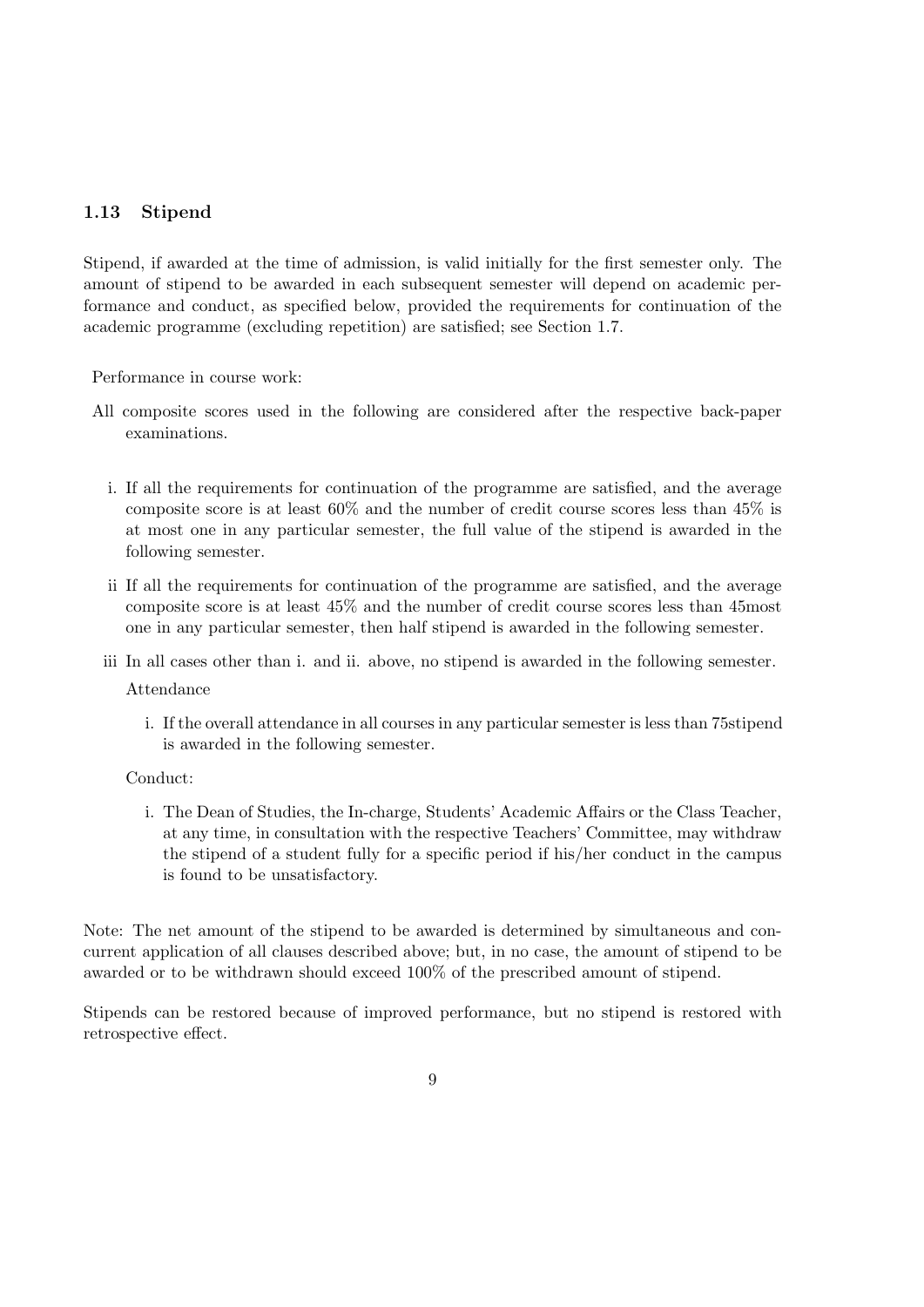Stipends are given after the end of each month for eleven months in each academic year. The first stipend is given two months after admission with retrospective effect provided the student continues in the M.Math. programme for at least two months.

Contingency grants can be used for purchasing a scientific calculator and other required accessories for the practical class, text books and supplementary text books and for getting photostat copies of required academic material. All such expenditure should be approved by the Class Teacher. No contingency grants are given in the first two months after admission.

#### 1.14 Library Rules

Any student is allowed to use the reading room facilities in the library and allowed access to the stacks. M.Math. students have to pay a security deposit of Rs. 250 (in Kolkata) / Rs. 500 (in Bengaluru) in order to avail him/herself of the borrowing facility. A student can borrow at most four books at a time.

Any book from the Text Book Library (TBL) collection may be issued out to a student only for overnight or weekend provided at least one copy of that book is left in the TBL. Only one TBL book is issued at a time to a student. Fine is charged if any book is not returned by the due date stamped on the issue-slip. The library rules, and other details are posted in the library.

#### 1.15 Placement

Students who have successfully completed the M.Math. programme are now well placed in government and semi-government departments, public and private sector undertakings, and industries/service organizations. Most of the students of the Institute get employment offers even before they complete the qualifying degree examinations.

There is a Placement Committee in Kolkata, which arranges campus interviews by prospective employers. Campus interviews are also organized at the Bengaluru centre.

#### 1.16 Hostel Facilities

The Institute has hostels for male and female students in its premises in Kolkata and Bengaluru. However, it may not be possible to accommodate all students in the hostels. Limited medical facilities are available free of cost at Kolkata and Bengaluru campuses. Students, selected for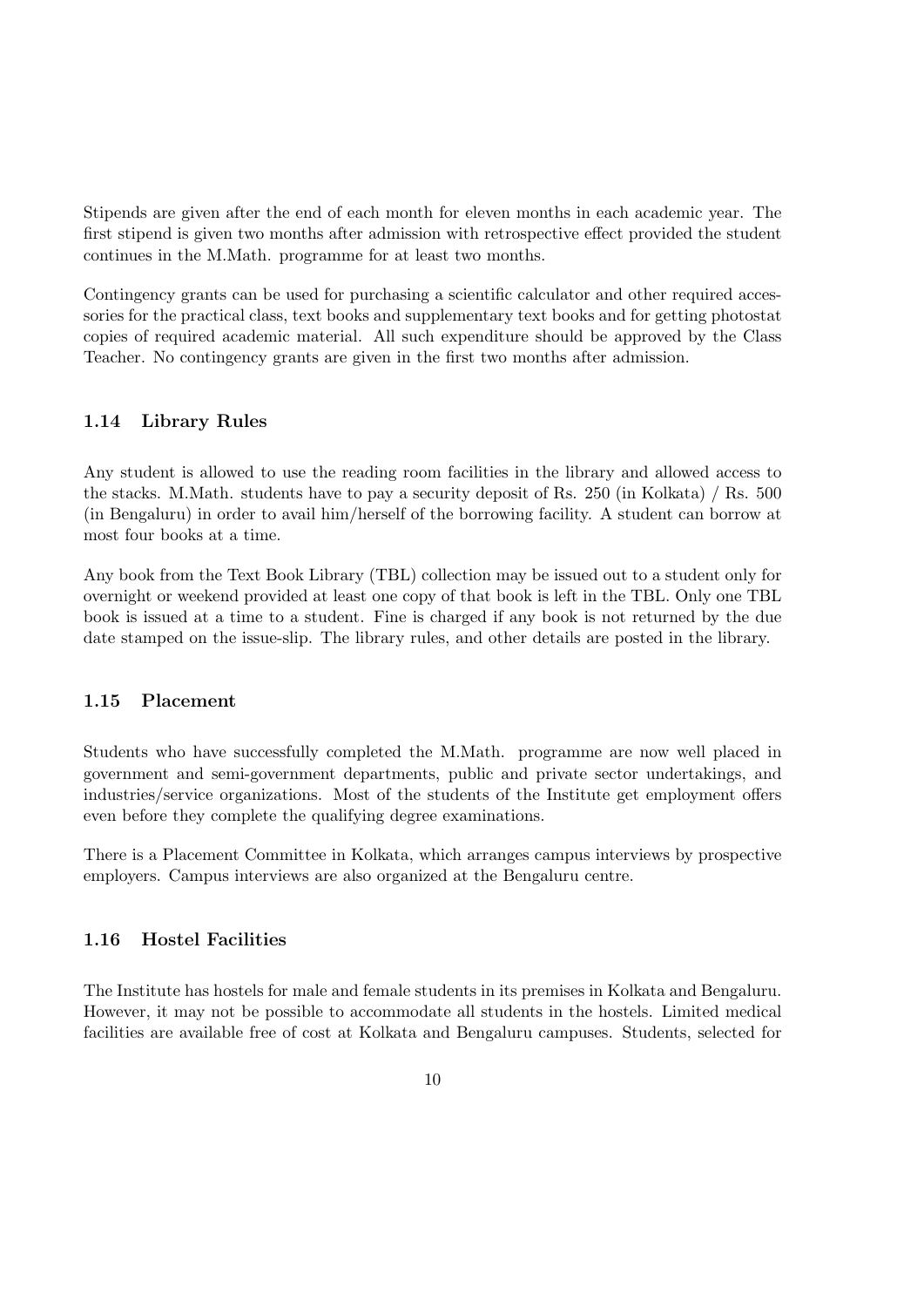stay in the hostels, have to pay Rs. 605 (in Kolkata) / Rs. 800 (in Bengaluru) as hostel deposit, whereas the hostel rent of Rs. 60 is deducted from their monthly stipend.

The Institute campus in Kolkata is about 12 km from the city centre. The Bengaluru campus is about 20 km. from the respective city centres.

### 1.17 Change of Rules

The Institute reserves the right to make changes in the above rules, course structure and the syllabi as and when needed.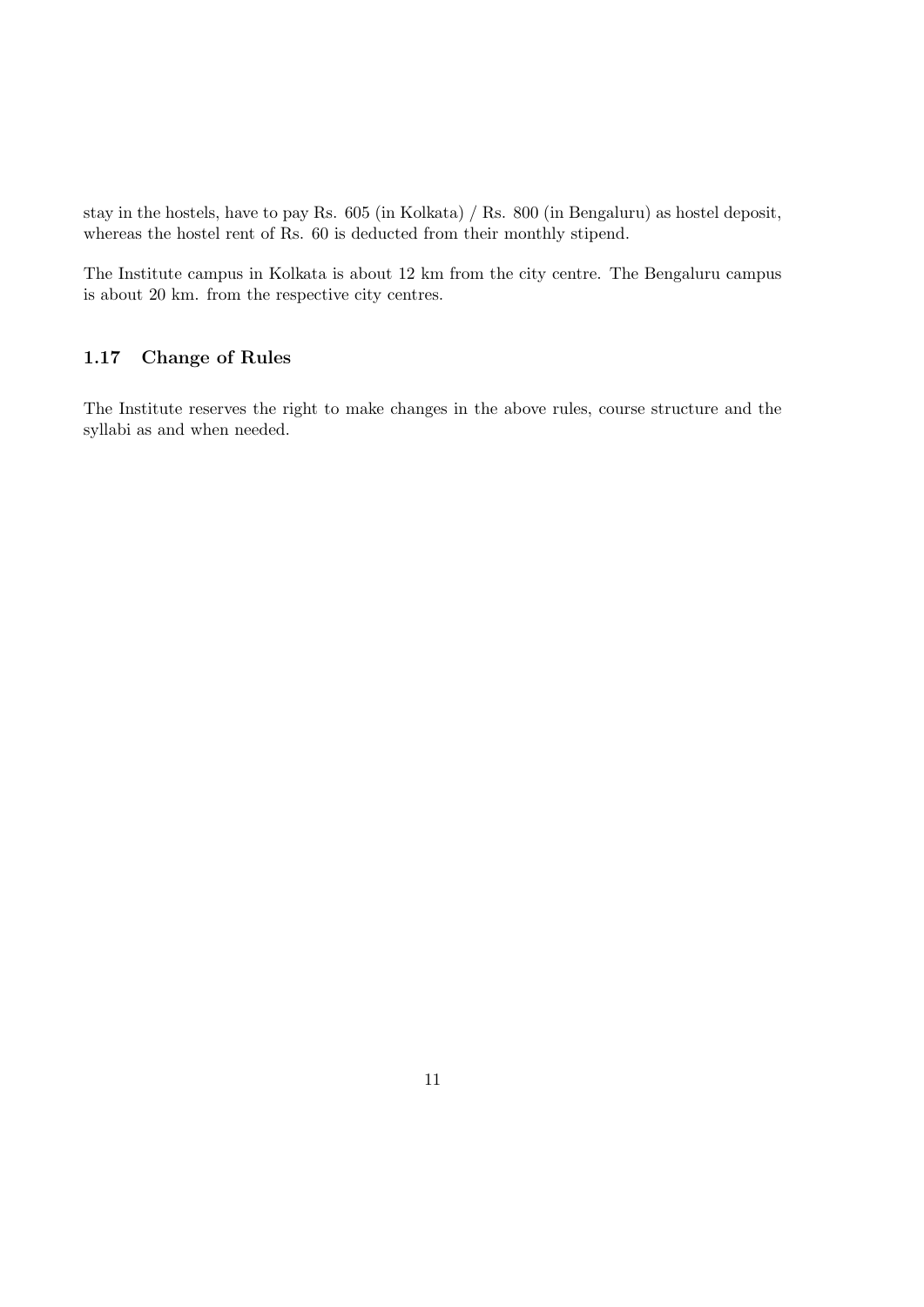# 2 DETAILED COURSE STRUCTURE

# 2.1 M. Math. Curriculum

# First Year

# Semester I Semester II

| 1. Analysis of Several Variables | 1. Complex Analysis        |
|----------------------------------|----------------------------|
| 2. Topology I                    | 2. Functional Analysis     |
| 3. Linear Algebra                | 3. Algebra II              |
| 4. Algebra I                     | 4. Topology II             |
| 5. Measure Theoretic Probability | 5. Differential Geometry I |

## Second Year

# Semester I Semester II

| 1. Basic Probability Theory/Elective 1. Elective |             |
|--------------------------------------------------|-------------|
| 2. Fourier Analysis                              | 2. Elective |
| 3. Differential Topology                         | 3. Elective |
| 4.Elective                                       | 4. Elective |
| 5.Elective                                       | 5. Elective |

# 2.2 List of Compulsory Courses

- 1. Analysis of Several Variables
- 2. Topology I
- 3. Linear Algebra
- 4. Algebra I
- 5. Measure Theoretic Probability
- 6. Complex Analysis
- 7. Functional Analysis
- 8. Algebra II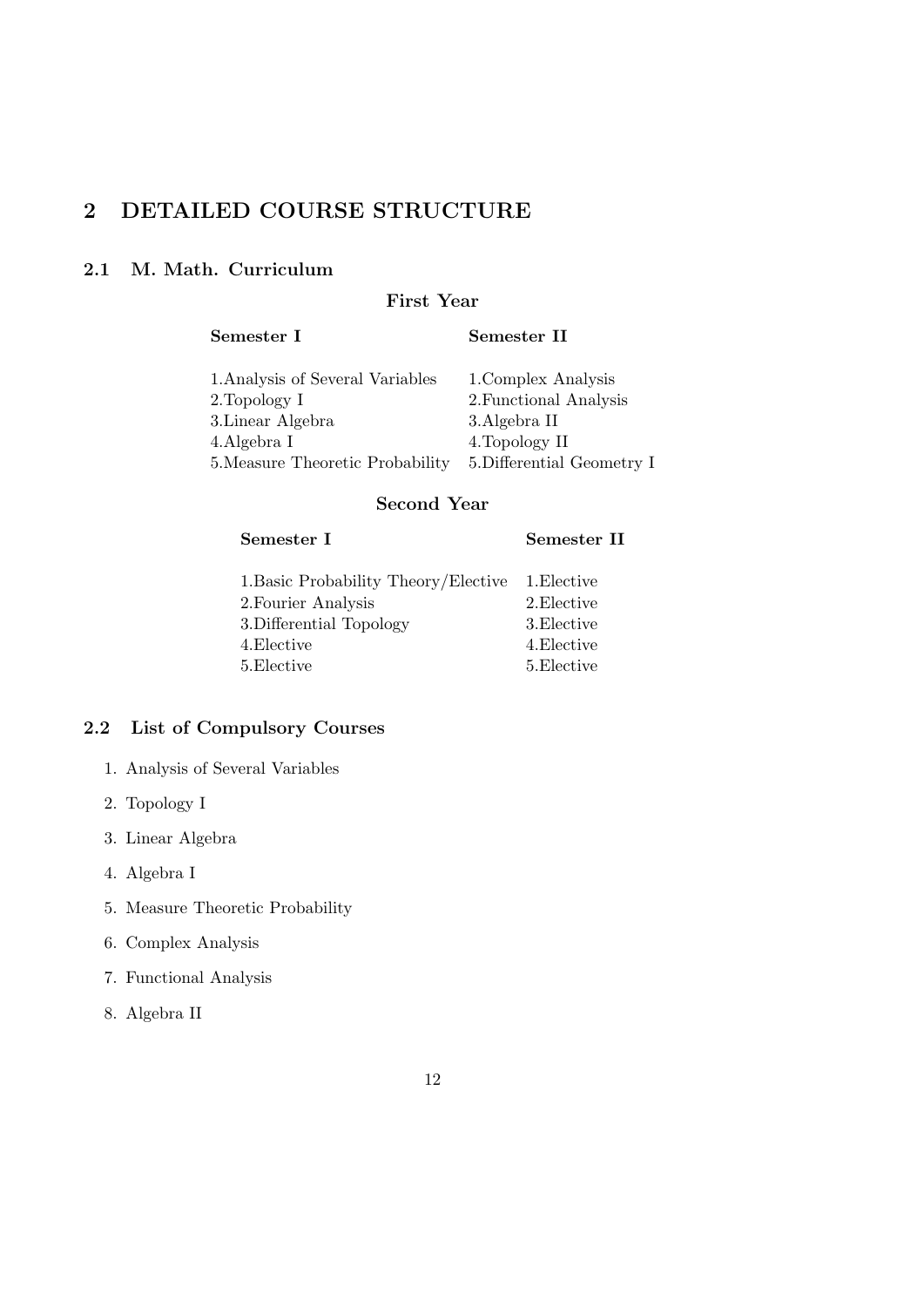- 9. Topology II
- 10. Differential Geometry I
- 11. Basic Probability Theory (for non-BMath non-BStat students)
- 12. Fourier Analysis
- 13. Differential Topology

#### 2.3 List of Elective Courses

Group A (At least one elective course is to be chosen from this group.)

- 1. Number Theory
- 2. Advanced Number Theory
- 3. Algebraic Number Theory

#### Group B

- 1. Differential Equations
- 2. Graph Theory and Combinatorics
- 3. Advanced Functional Analysis
- 4. Operator Theory
- 5. Partial Differential Equations
- 6. Advanced Linear Algebra
- 7. Advanced Probability
- 8. Markov Chains
- 9. Ergodic Theory
- 10. Stochastic Processes
- 11. Topology III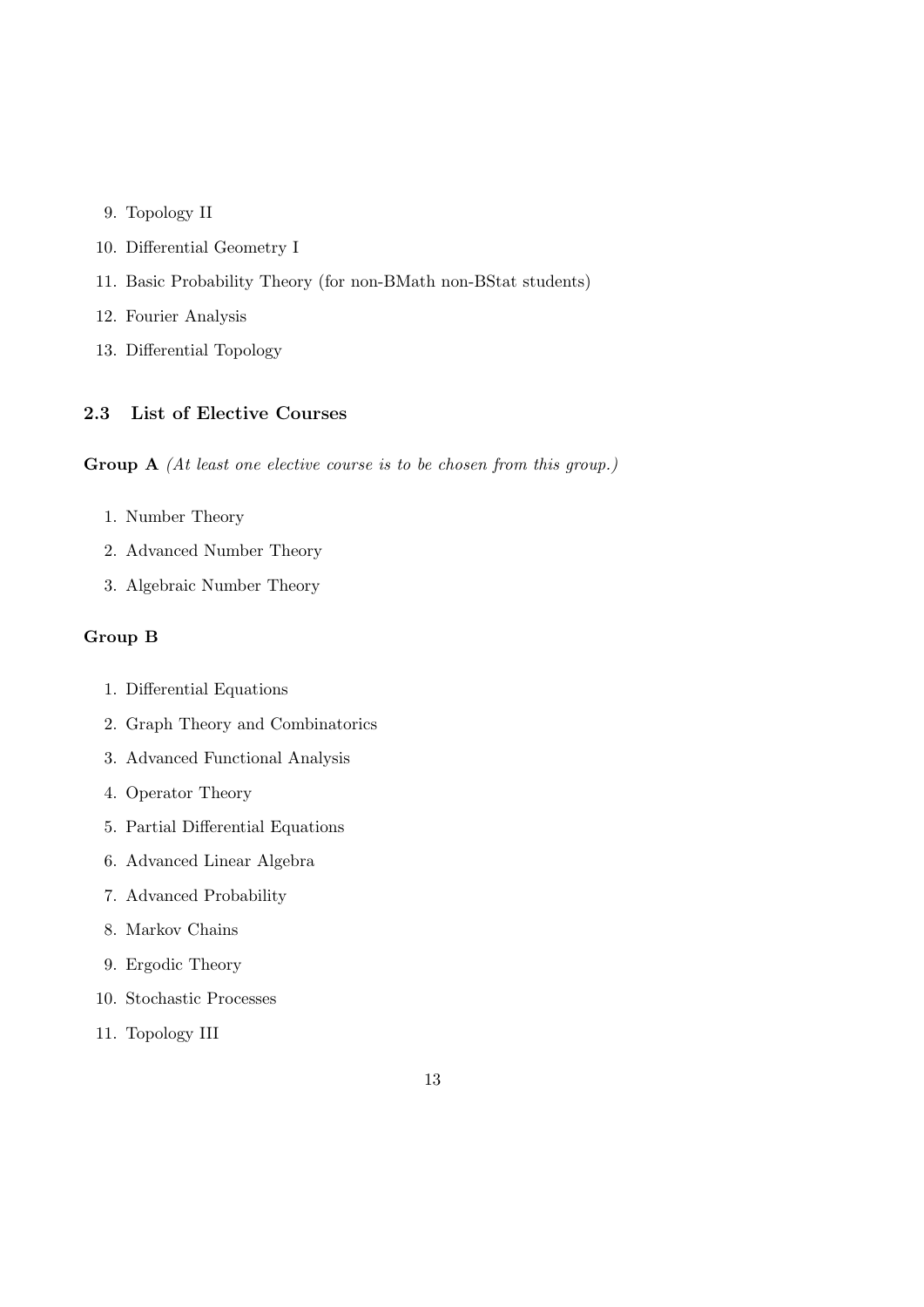- 12. Topology IV
- 13. Differential Geometry II
- 14. Algebra III
- 15. Commutative Algebra I
- 16. Commutative Algebra II
- 17. Algebraic Geometry (PRQ: Op 1)
- 18. Elliptic Curves
- 19. Representations of Locally Compact Groups
- 20. Lie Groups & Lie Algebra
- 21. Linear Algebraic Groups
- 22. Mathematical Logic
- 23. Set Theory
- 24. Game Theory
- 25. Automata, Languages and Computation
- 26. Advanced Fluid Dynamic
- 27. Quantum Mechanics I
- 28. Quantum Mechanics II
- 29. Analytical Mechanics
- 30. Special Topics ( to be suggested by the faculty)
- 31. Projects I and II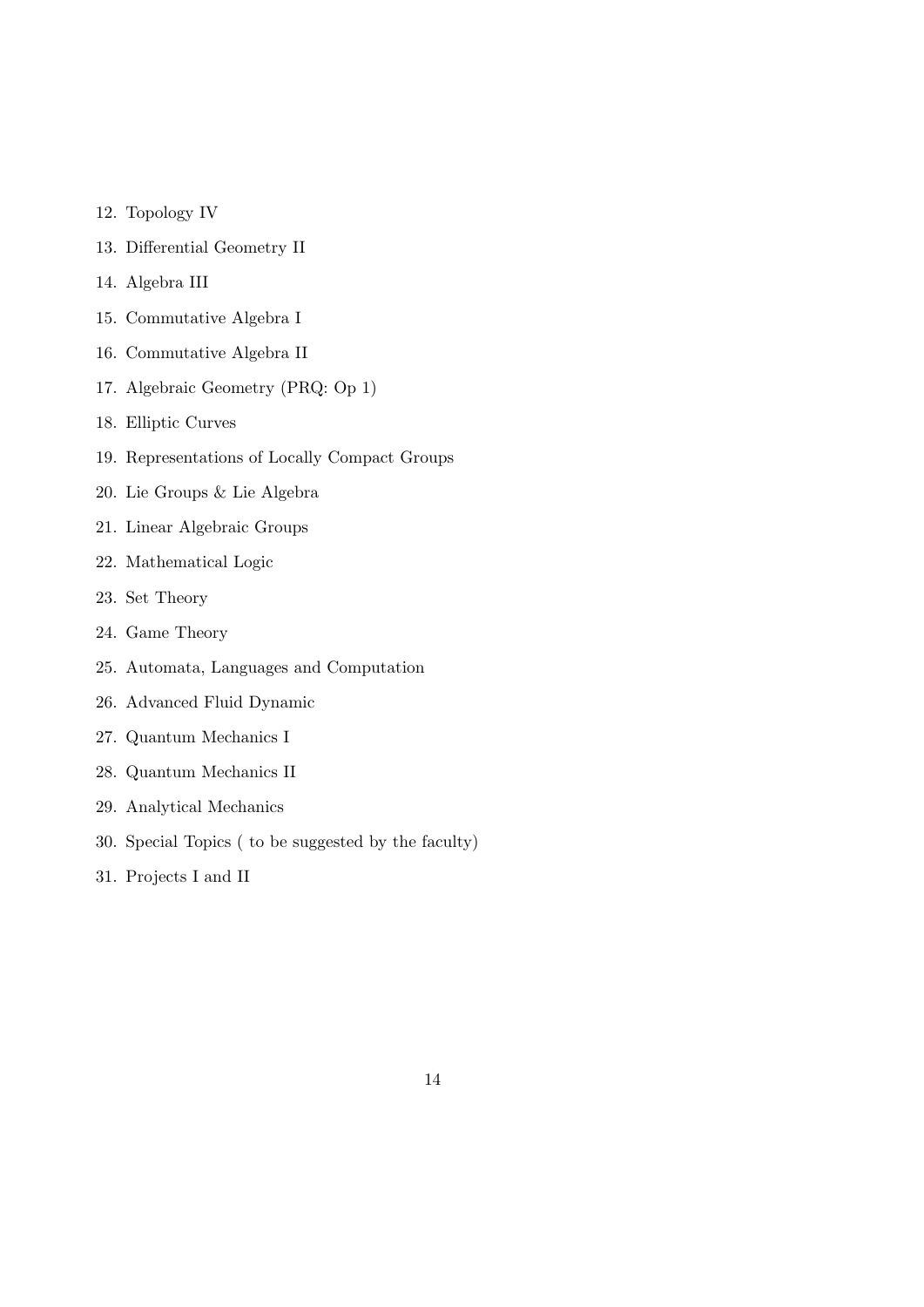# 3 BRIEF SYLLABI

#### 3.1 Compulsory Courses

#### Analysis of Several Variables

Differentiability of maps from  $\mathbb{R}^m$  to  $\mathbb{R}^n$  and the derivative as a linear map. Higher derivatives, Chain Rule, Taylor expansions in several variables, Local maxima and minima, Lagrange multiplier. Multiple integrals, Existence of the Riemann integral for sufficiently well-behaved functions on rectangles, i.e., product of intervals. Multiple integrals expressed as iterated simple integrals. Brief treatment of multiple integrals on more general domains. Change of variables and the Jacobian formula, illustrated with plenty of examples. Inverse and implicit functions theorems. Picard's Theorem.

Curves in  $\mathbb{R}^2$  and  $\mathbb{R}^3$ . Line integrals, Surfaces in  $\mathbb{R}^3$ , Surface integrals, Integration of forms, Divergence, Gradient and Curl operations, Green's, Strokes' and Gauss' (Divergence) theorems.

Suggested Texts:

- 1. M. Spivak, Calculus on Manifolds: A Modern Approach to Classical Theorems of Advanced Calculus, Benjamin/Cummings (1965).
- 2. W. Rudin, Principles of Mathematical Analysis, Mc Graw-Hill Ed Asia (1953).
- 3. T. Apostol, Mathematical Analysis, Narosa Pub House (2002).
- 4. R. Courant and F. John, Introduction to Calculus and Analysis Vol II, Springer (1989).
- 5. T. Apostol, Calculus (Vol 2), Wiley Eastern (1980).

#### Topology

Topological spaces, open and closed sets, basis, closure, interior and boundary. Subspace topology, Hausdorff spaces. Continuous maps: properties and constructions; Pasting Lemma. Homeomorphisms. Product topology, Quotient topology and examples of Topological Manifolds. Connected, path-connected and locally connected spaces. Lindelof and Compact spaces, Locally compact spaces, one-point compactification and Tychonoff's theorem. Paracompactness and Partitions of unity. Countability and separation axioms. Urysohn's lemma, Tietze extension theorem and applications. Completion of metric spaces. Baire Category Theorem and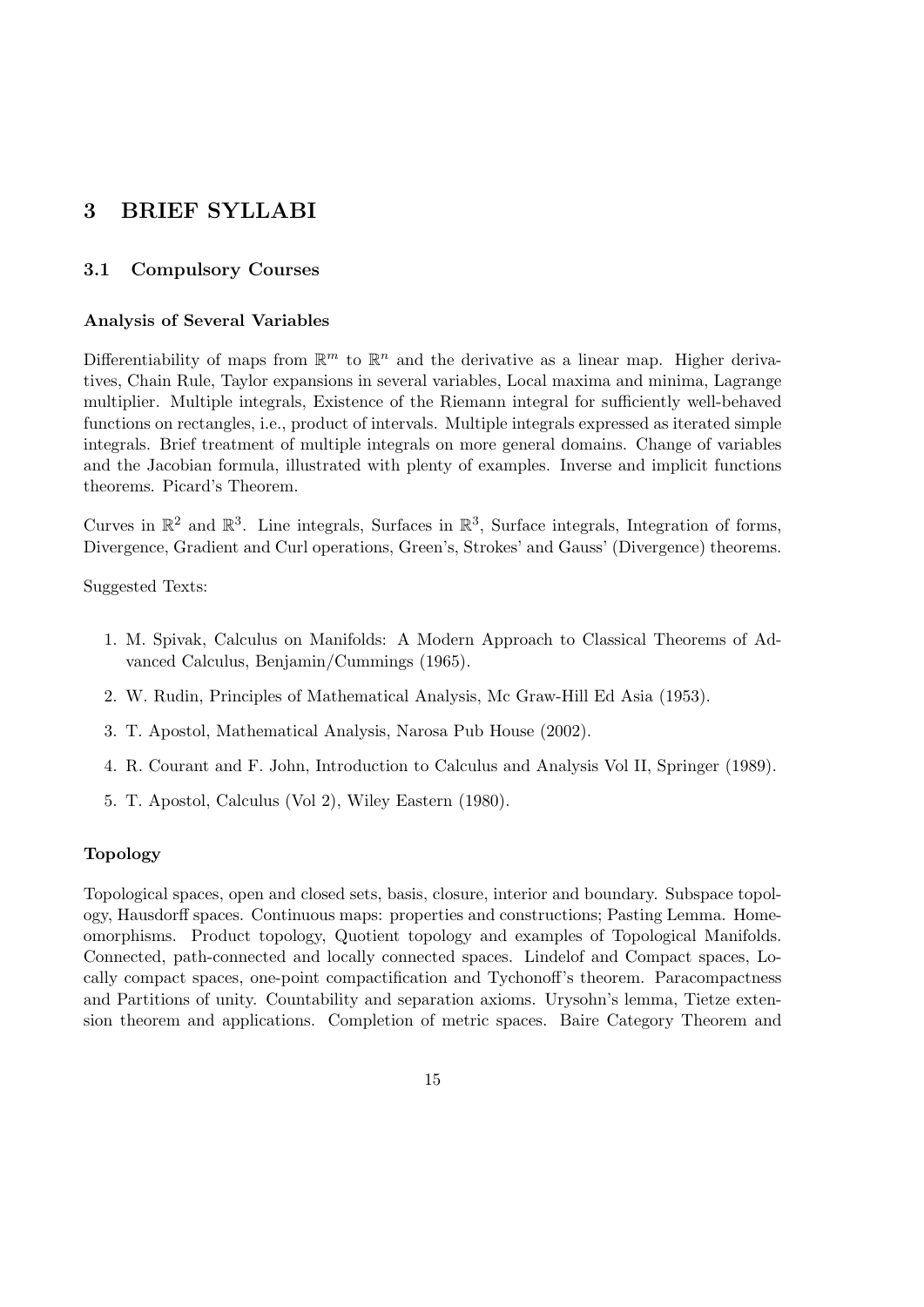applications. Time permitting, Urysohn embedding lemma and metrization theorem for second countable spaces.

Covering spaces, Path Lifting and Homotopy Lifting Theorems, Fundamental Group.

Suggest Texts:

- 1. J. R. Munkres, Topology: a first course, Prentice-Hall of India (2000).
- 2. K. Janich, Topology, UTM, Springer (Indian reprint 2006).
- 3. M.A. Armstrong, Basic Topology, Springer (Indian reprint 2004).
- 4. G.F. Simmons, Introduction to Topology and Modern Analysis, TataMcGraw- Hill (1963).
- 5. J.L. Kelley, General Topology, Springer (Indian reprint 2005).
- 6. I. M. Singer and J. A. Thorpe, Lecture Notes on Elementary Topology and Geometry, UTM, Springer (Indian reprint 2004).
- 7. J. Dugundji, Topology, UBS (1999).

#### Linear Algebra

- 1. Review of linear transformations and matrices. Eigenvectors, characteristic polynomial, orthogonal matrices and rotations. Inner product spaces, Hermitian, unitary and normal transformations, spectral theorems, bilinear and quadratic forms. Multilinear forms, wedge and alternating forms.
- 2. Review of basic concepts from rings and ideals required for module theory (if necessary). Modules over commutative rings: examples. Basic concepts: submodules, quotients modules, homomorphisms, isomorphism theorems, generators, annihiliators, torsion, direct product and sum, direct summand, free modules, finitely generated modules, exact and split exact sequences. Time permitting: snake's lemma, complexes and homology sequences
- 3. Properties of  $K[X]$  over a field K. Structure theorem for finitely generated modules over a PID; applications to Abelian groups, rational and/or Jordan canonical forms.

Suggested Texts: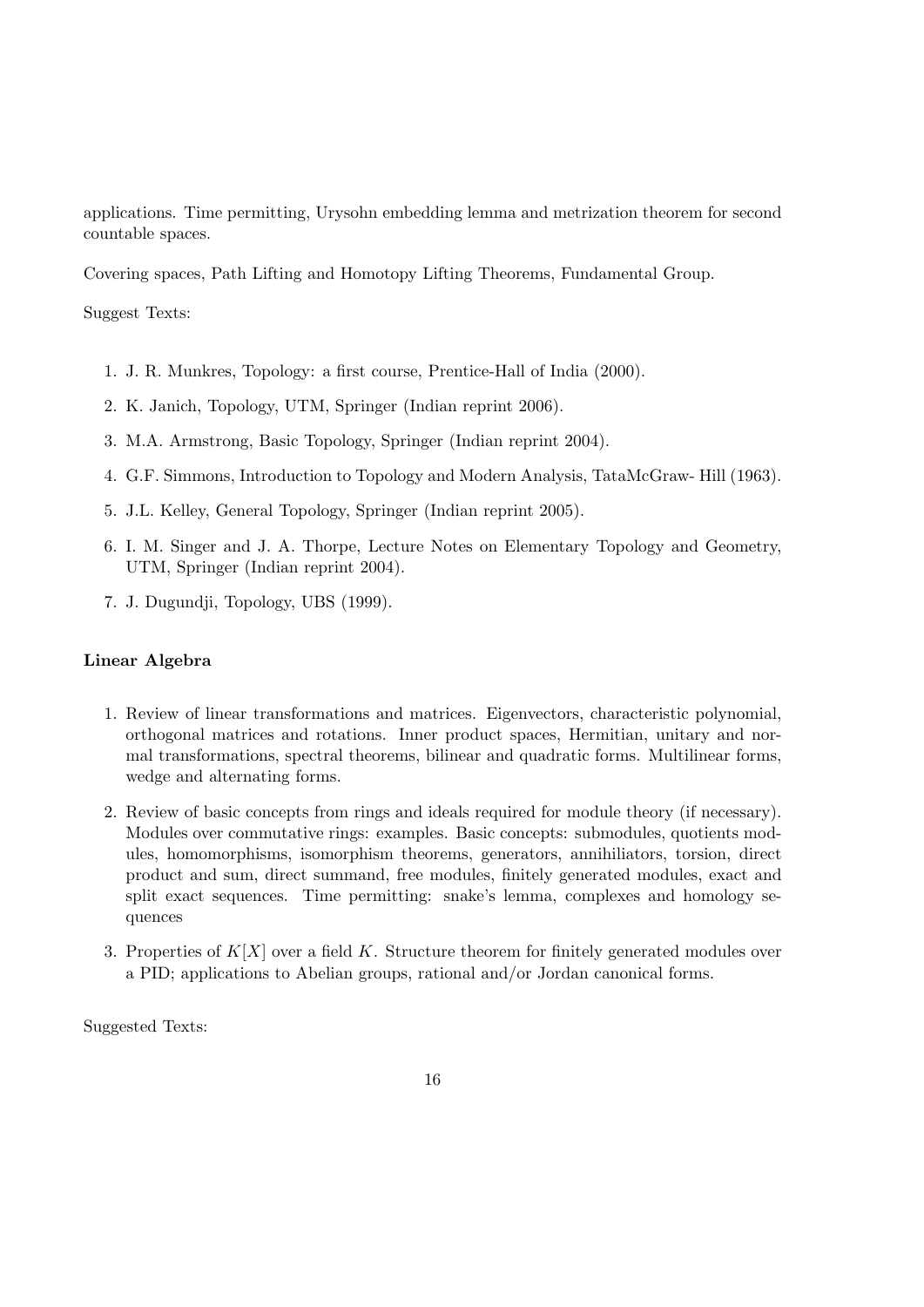- 1. D.S. Dummit and R.M. Foote, Abstract Algebra, John Wiley (Asian reprint 2003).
- 2. S. Lang, Algebra, GTM (211), Springer (Indian reprint 2002).
- 3. K. Hoffman and R. Kunze, Linear Algebra, Prentice-Hall of India (1998).
- 4. N.S. Gopalakrishnan, University Algebra, Wiley Eastern (1986).

#### Algebra I

- 1. Commutative rings with unity: examples, ring homomorphisms, ideals, quotients, isomorphism theorems with applications to non-trivial examples. Prime and maximal ideals, Zorn's Lemma and existence of maximal ideals. Product of rings, ideals in a finite product, Chinese Remainder Theorem. Prime and maximal ideals in a quotient ring and a finite product. Field of fractions of an integral domain. Irreducible and prime elements; PID and UFD.
- 2. Polynomial Ring: universal property; division algorithm; roots of polynomials. Gauss' Theorem (R UFD implies R[X] UFD); irreducibility criteria. Symmetric polynomials: Newton's Theorem. Power Series.
- 3. Noetherian rings and modules, algebras, finitely generated algebras, Hilbert Basis Theorem. Tensor product of modules: definition, basic properties and elementary computations. Time permitting, introduction to projective modules.
- 4. Groups: Review of normal subgroups, quotient groups and homomorhism theorems. Group actions with examples, class equations and their applications, Sylow's Theorems; groups and symmetry. Direct sum and free Abelian groups. Time permitting: composition series, exact sequences, direct product and semidirect product with examples.

Note: It is desirable that Item No. 1 of Algebra I is covered before Item No. 2 of Linear Algebra begins.

Suggested Texts:

- 1. D.S. Dummit and R.M. Foote, Abstract Algebra, John Wiley (Asian reprint 2003).
- 2. N. Jacobson, Basic Algebra Vol. I, W.H. Freeman and Co (1985).
- 3. S. Lang, Algebra, GTM (211), Springer (Indian reprint 2004).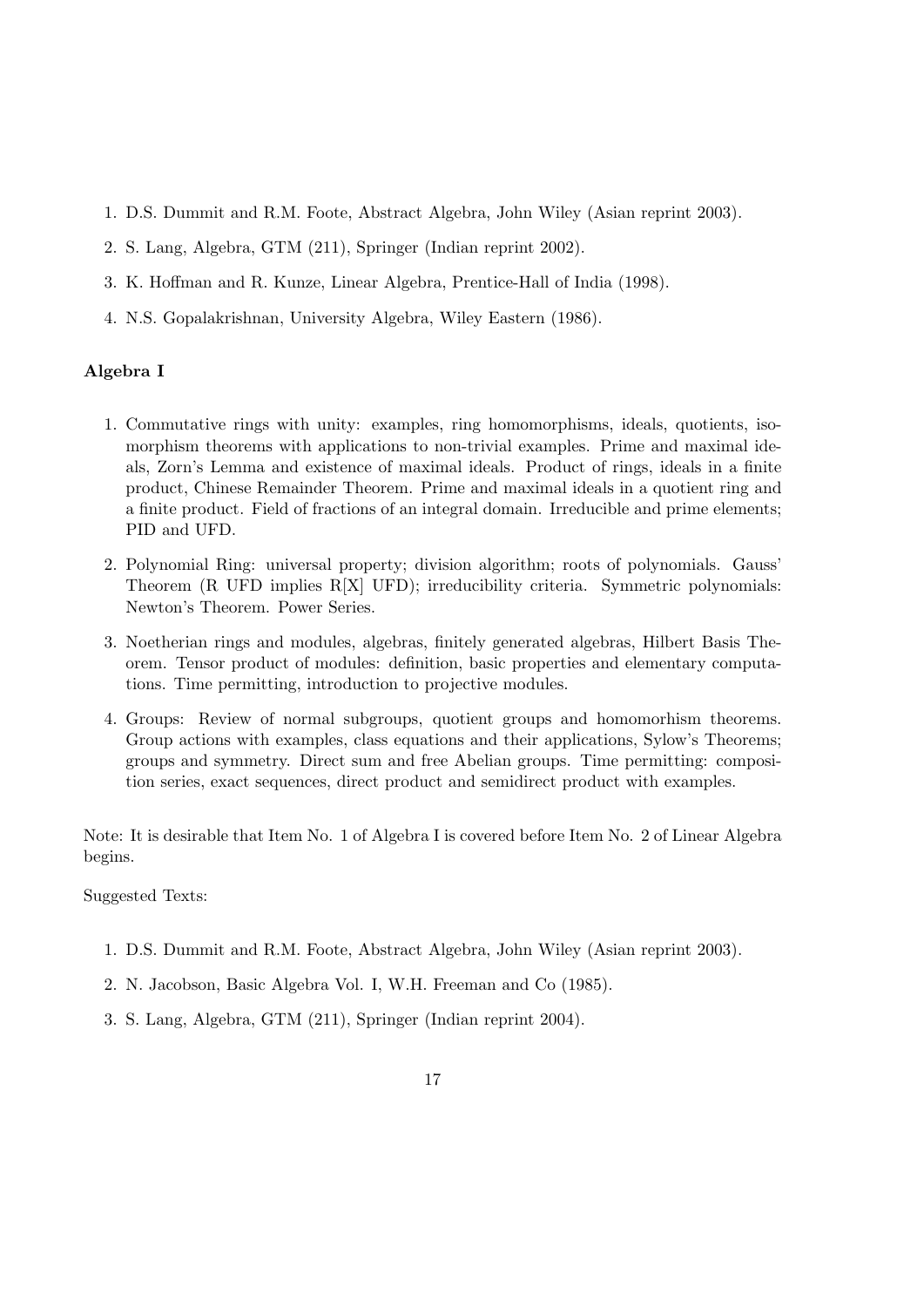- 4. N.S. Gopalakrishnan, University Algebra, Wiley Eastern (1986).
- 5. N.S. Gopalakrishnan, Commutative Algebra (chapter 1), Oxonian Press (1984).
- 6. J.J. Rotman, An Introduction to the theory of groups, GTM (148), Springer- Verlag (2002).

#### Measure Theoretic Probability

Measure and Integration:  $\sigma$ -algebras of sets, Monotone Class Theorem, Probability and  $\sigma$ -finite Measures, Construction of Lebesgue measure, Integration, Fatou Lemma, Monotone and Dominated Convergence Theorems, Radon- Nikodym theorem, product measures, Fubinis theorem.

Probability: (If needed, a quick review of concepts and results (without proof) from basic Discrete and Continuous Probabilty.) Distribution Functions of Probabilty Measures on R, Borel-Cantelli Lemma, Weak and Strong Laws of Large Numbers in i.i.d. case, various Modes of Convergende, Characteristic Functions, Uniqueness/Inversion/Levy Continuity Theorems, Proof of the Central Limit Theorem for i.i.d. case with Finite Variance.

Suggested Texts:

- 1. W. Rudin, Real and complex analysis, McGraw-Hill Book Co. (1987).
- 2. P. Billingsley, Probability and measure, John Wiley (1995).
- 3. K. R. Parthasarathy, Introduction to probability and measure, TRIM (33), Hindustan Book Agency (2005).
- 4. J. Nevue, Mathematical foundations of the calculus of probability, Holden- Day (1965).
- 5. I. K. Rana, An introduction to measure and integration, Narosa Publishing House (1997).

#### Complex Analysis

A review of basic Complex Analysis: Cauchy-Riemann equations, Cauchy's theorem and estimates. power series expansions, maximum modulus principle, Classification of singularities and calculus of residues. Normal families, Arzela's theorem. Product developments, functions with prescribed zeroes and poles, Hadamard's theorem. Conformal mappings, the Riemann mapping theorem, the linear fractional transformations.

Depending on time available, some of the following topics may be done: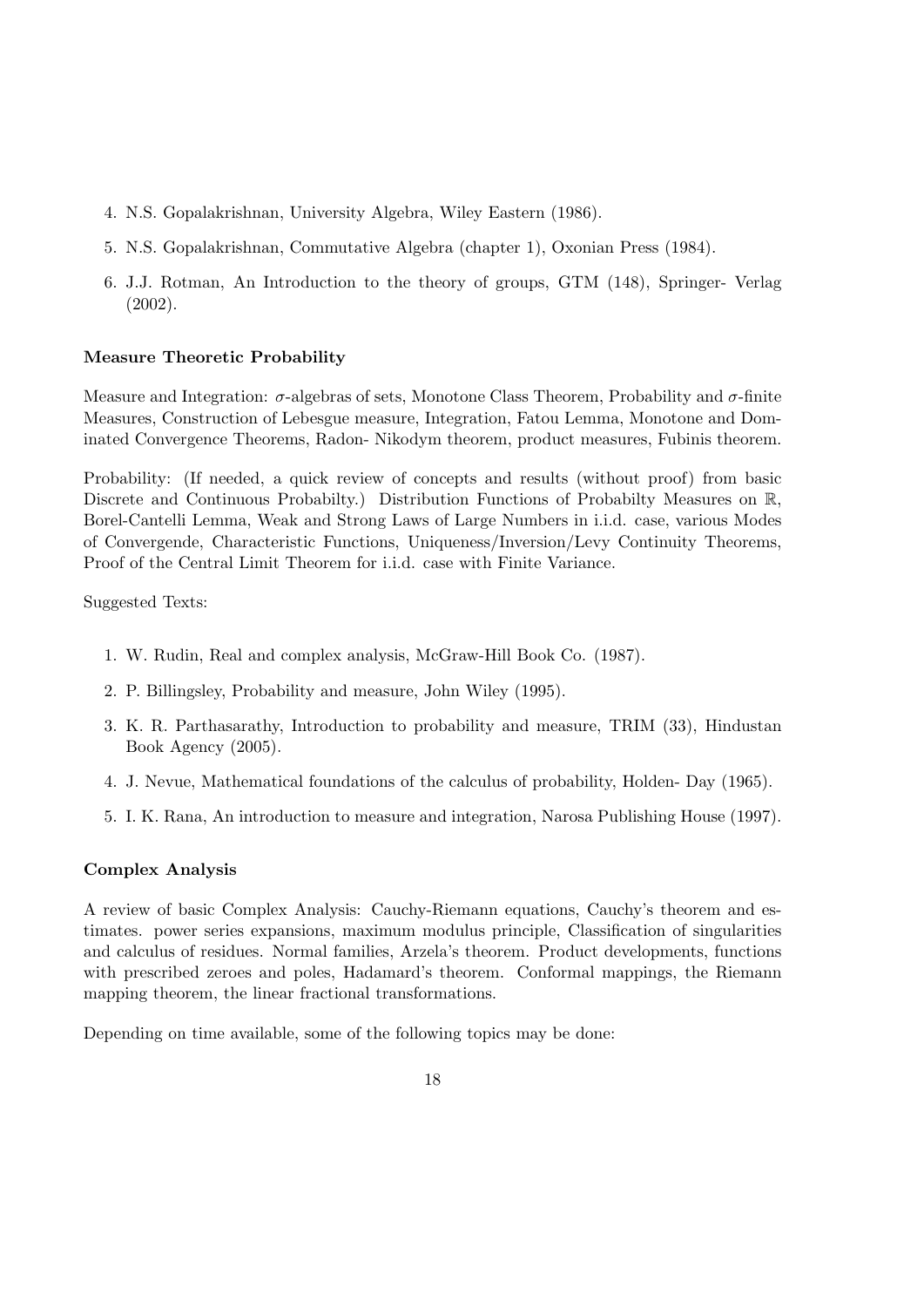- (i) Subharmonic functions, the Dirichlet problem and Green's functions.
- (ii) An introduction to elliptic functions.
- (iii) Introduction to functions of several complex variables.

- 1. L. V. Ahlfors, Complex analysis. An introduction to the theory of analytic functions of one complex variable, McGraw-Hill (1978).
- 2. J. B. Conway, Functions of one complex variable, GTM (159), Springer- Verlag (1995).
- 3. W. Rudin, Real and complex analysis, McGraw-Hill (1987).
- 4. R. Narasimhan and Y. Nievergelt, Complex Analysis in One Variable, Birkhauser (2001).

#### Functional Analysis

Normed linear spaces, Banach spaces. Bounded linear operators. Dual of a normed linear space. Hahn-Banach theorem, uniform boundedness principle, open mapping theorem, closed graph theorem. Computing the dual of wellknown Banach spaces. Weak and weak\* topologies, Banach-Alaoglu Theorem. The double dual.

 $L^p$  spaces, Riesz representation theorem for the space  $C[0, 1]$ .

Hilbert spaces, adjoint operators, self-adjoint and normal operators, spectrum, spectral radius, analysis of the spectrum of a compact operator on a Banach space, spectral theorem for bounded self-adjoint operators.

Time permitting: reflexivity; spectral theorem for normal and unitary operators.

Suggested Texts:

- 1. W. Rudin, Real and complex analysis, McGraw-Hill (1987).
- 2. W. Rudin, Functional analysis, McGraw-Hill (1991).
- 3. J. B. Conway, A course in functional analysis, GTM (96), Springer (Indian reprint 2006).
- 4. K. Yosida, Functional analysis, Springer (Indian reprint 2004).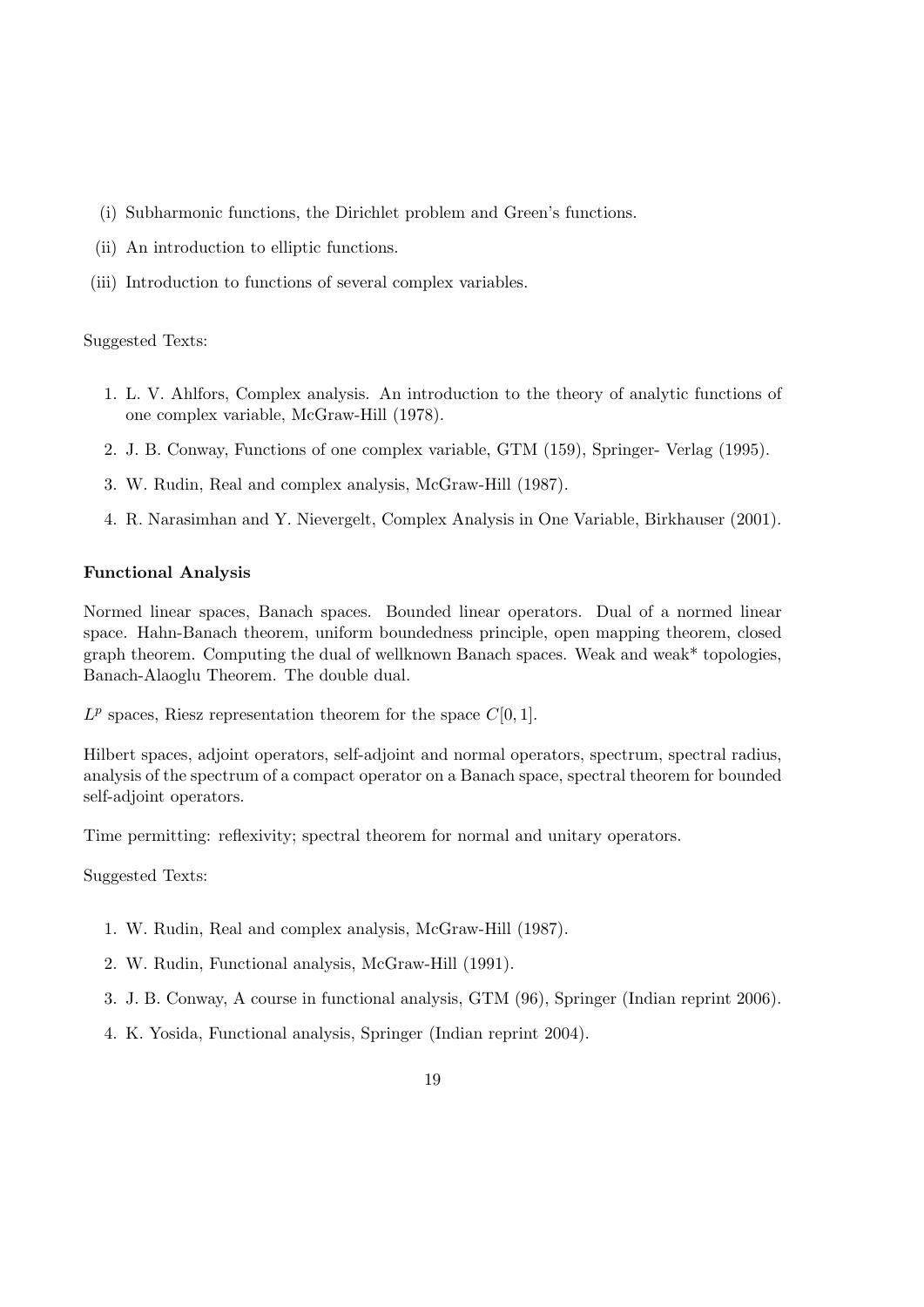#### Algebra II

Results on finite groups: permutation groups, simple groups, solvable groups, simplicity of  $A_n$ . Topics like semi-direct product (if not covered in Algebra-I).

Algebraic and transcendental extensions; algebraic closure; splitting fields and normal extensions; separable, inseparable and purely inseparable extensions; finite fields.

Galois extensions and Galois groups, Fundamental theorem of Galois theory, cyclic extensions, solvability by radicals, constructibility of regular n-gons, cyclotomic extensions.

Time permitting, additional topics may be selected from:

- (i) Traces and norms, Hilbert theorem 90, Artin-Schrier theorem, Galois cohomology, Kummer extension.
- (ii) Transcendental extensions; Luroth's theorem.
- (iii) Real fields: ordered fields, real closed fields, Sturms theorem, real zeros and homomorphisms.
- (iv) Integral extensions and the Nullstellensatz.

Suggested Texts:

- 1. D.S. Dummit and R.M. Foote, Abstract Algebra, John Wiley (Asian reprint 2003).
- 2. S. Lang, Algebra, GTM (211), Springer (Indian reprint 2004).
- 3. M. Nagata, Field theory, Marcel-Dekker (1977).
- 4. N.S. Gopalakrishnan, University Algebra, Wiley Eastern (1986).
- 5. N. Jacobson, Basic Algebra, W.H. Freeman and Co (1985).
- 6. G. Rotman, Galois theory, Springer (Indian reprint 2005).
- 7. TIFR pamphlet on Galois theory.

#### Topology II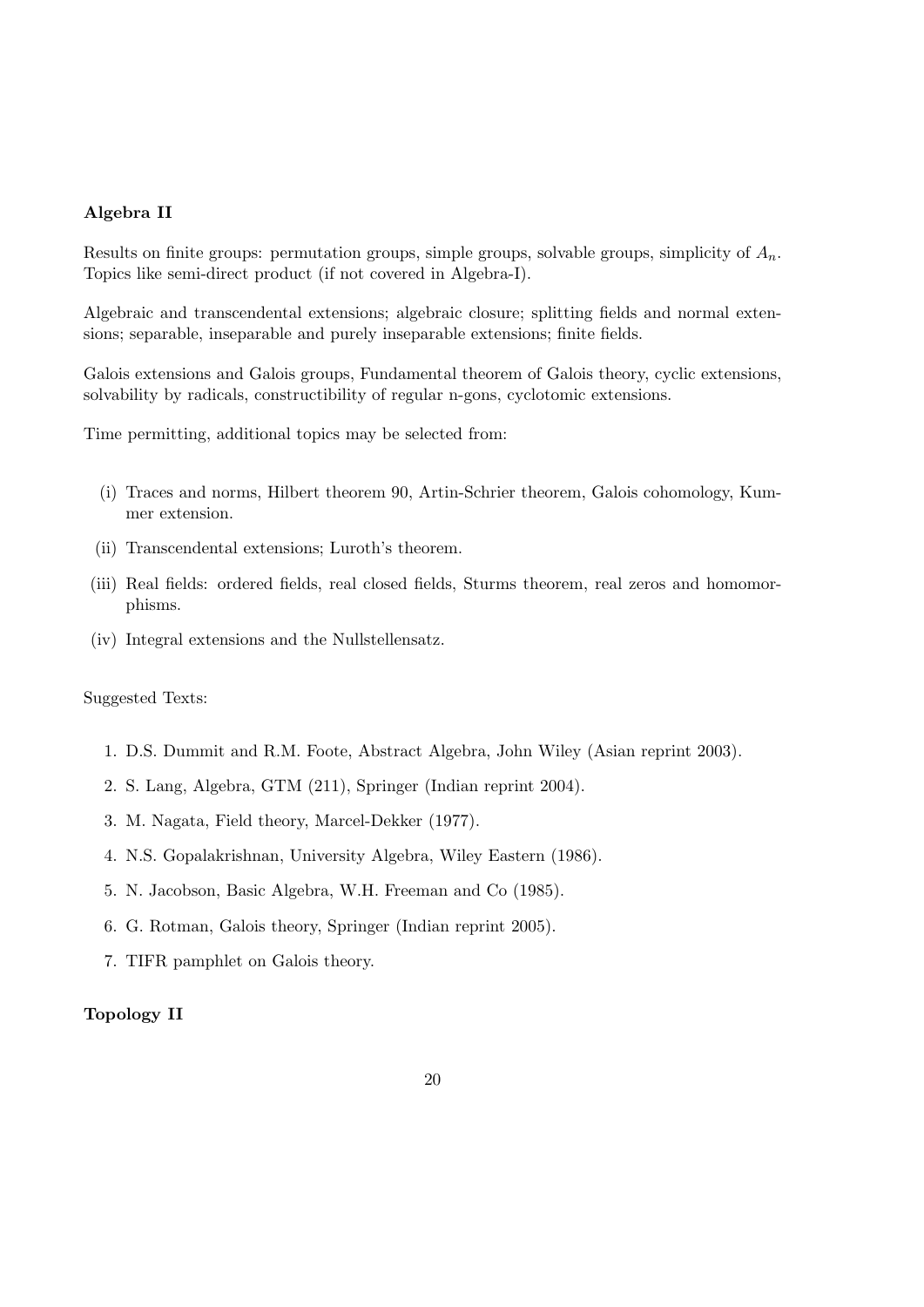- 1. Review of fundamental groups, necessary introduction to free product of groups, Van Kampen's theorem. Covering spaces, lifting properties, Universal cover, classification of covering spaces, Deck transformations, properly discontinuous action, covering manifolds, examples.
- 2. Categories and functors. Singular homology groups, axiomatic properties, Mayer-Vietoris sequence, homology with coefficients, statement of universal coefficient theorem for homology, simple computation of homolgy groups.
- 3. CW-complexes and Cellular homology, Simplicial complex and simplicial homology as a special case of Cellular homology, Relationship between fundamental group and first homology group.

- 1. A. Hatcher, Algebraic Topology, Cambridge University Press (2002).
- 2. W. S. Massey, A Basic Course in Algebraic Topology, GTM (127), Springer (Indian reprint 2007).
- 3. J. R. Munkres, Elements of algebraic topology, Addison-Wesley (1984).
- 4. M. J. Greenberg and J.R. Harper, Algebraic topology: A First Course, Benjamin/ Cummings (1981).
- 5. I. M. Singer and J. A. Thorpe, Lecture Notes on Elementary Topology and Geometry, UTM, Springer (Indian reprint 2004).
- 6. E. Spanier, Algebraic Topology, Springer-Verlag (1982).

#### Differential Geometry I

Parametrized curves in  $\mathbb{R}^3$ , length of curves, integral formula for smooth curves, regular curves, parametrization by arc length. Osculating plane of a space curve, Frenet frame, Frnet formula, curvatures, invariance under isometry and reparametrization. Discussion of the cases for plane curves, rotation number of a closed curve, osculating circle, 'Umlaufsatz'.

Smooth vector fields on an open subset of  $\mathbb{R}^3$ , gradient vector field of a smooth function, vector field along a smooth curve, integral curve of a vectorfield. Existence theorem of an integral curve of a vector field through a point, maximal integral curve through a point.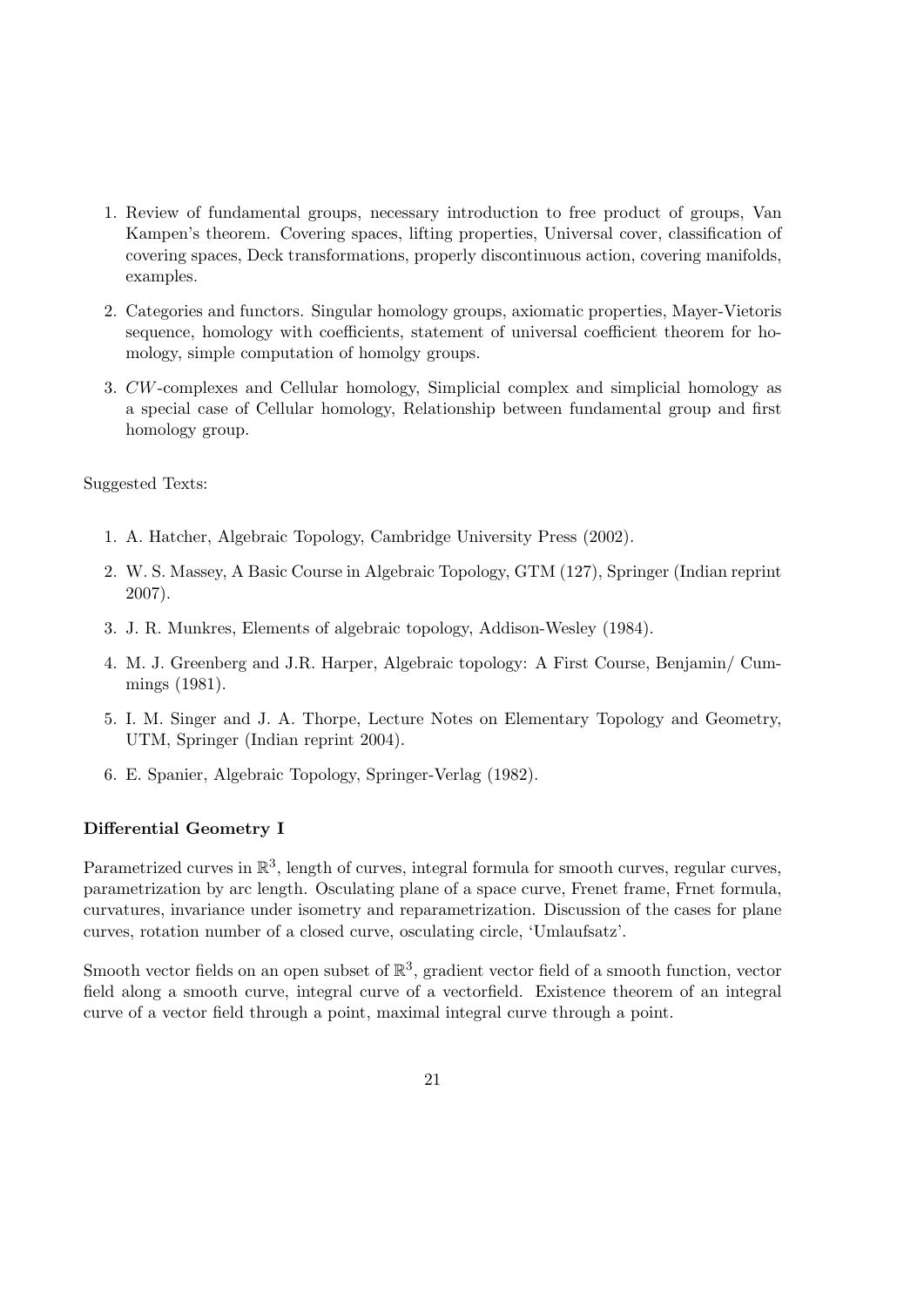Level sets, examples of surfaces in  $\mathbb{R}^3$ . Tangent spaces at a point. Vector fields on surfaces. Existence theorem of integral curve of a smooth vector field on a surface through a point. Existence of a normal vector of a connected surface. Orientation, Gauss map. The notion of geodesic on a surface. The existence and uniqueness of geodesic on a surface through a given point and with a given velocity vector thereof. Covariant derivative of a smooth vector field. Parallel vector field along a curve. Existence and uniqueness theorem of a parallel vector field along a curve with a given initial vector. The Weingarten map of a surface at a point, its self-adjointness property.

Normal curvature of a surafce at a point in a given direction. Principal curvatures, first and second fundamental forms, Gauss curvature and mean curvature. Surface area and volume. Surfaces with boundary, local and global stokes theorem. Gauss-Bonnet theorem.

Suggested Texts:

- 1. B. ONeill, Elementary Differential Geometry, Academic Press (1997).
- 2. A. Pressley, Elementary Differential Geometry, Springer (Indian reprint 2004).
- 3. J.A. Thorpe, Elementary topics in Differential Geometry, Springer (Indian reprint 2004).

Basic Probability Theory (Only for non B.Stat./B.Math. students)

Orientation. Combinatorial probability. Fluctuations in Coin Tossing and Random Walks. Combination of Events, Occupancy and Matching Problems. Conditional probabilities. Urn Models. Independence.

Random Variables, discrete distributions, Expectation, variance and moments, probability generating functions and moment generating functions, Tchebychevs inequality. Standard discrete distributions: uniform, binomial, Poisson, geometric, hypergeometric, negative binomial. Continuous random variables: univariate densities and distributions, Expectations, variance and moments, standard univariate densities: normal, exponential, gamma, beta, chi-square, Cauchy.

Joint and conditional distributions, Independence of random variables, Transformation of variables.

Laws of Large Numbers (proofs optional).

Suggested Texts:

1. S. Ross, First course in probability theory, Mac Millan (1989).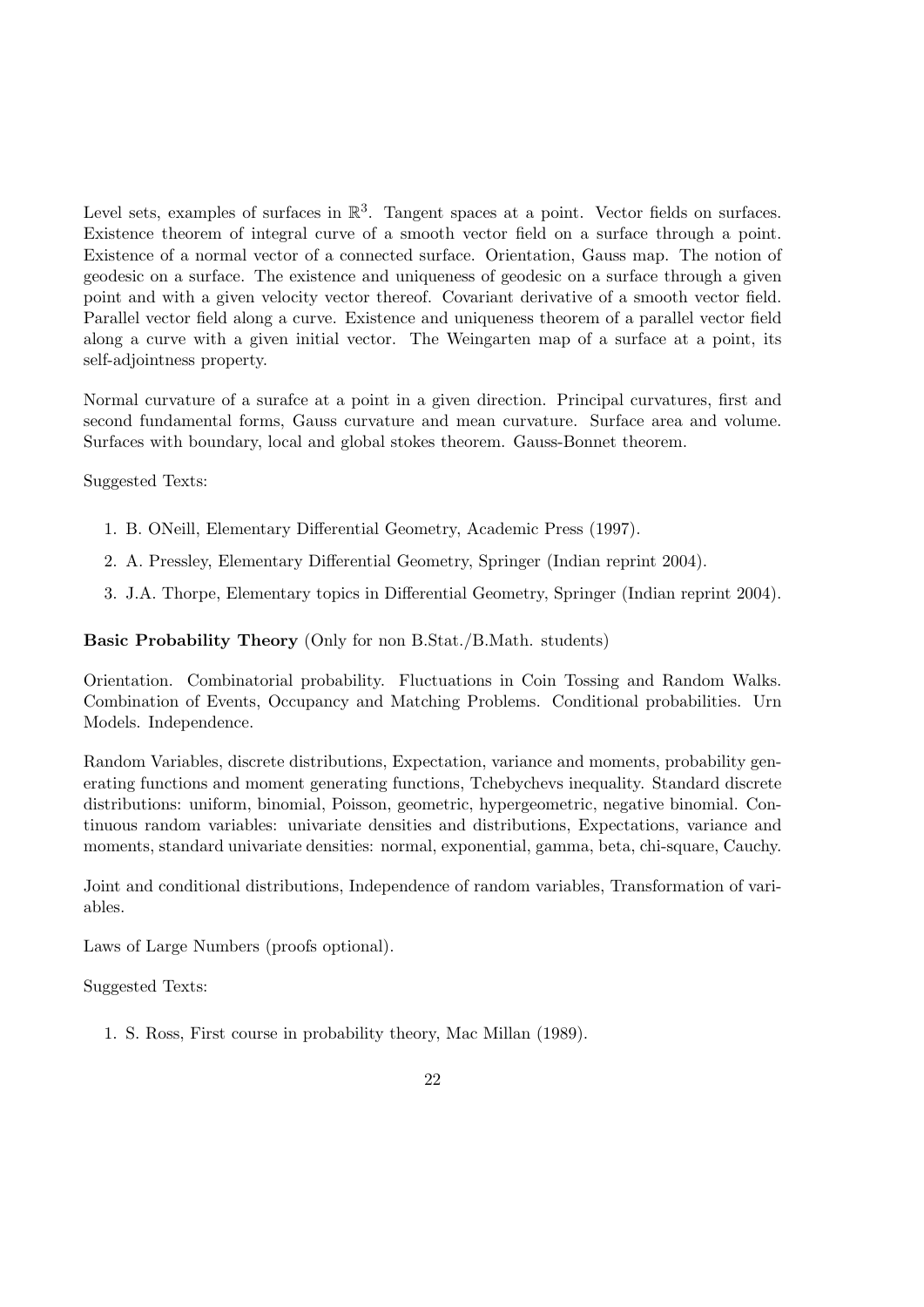- 2. P.G. Hoel, S.C. Port and C.J. Stone, Introduction to Probability Theory, Universal Book Stall, New Delhi (1991).
- 3. W.Feller, An introduction to probability theory and its applications Vol 1, Wiley (1950).
- 4. K.L. Chung, Elementary Probability Theory, Springer (Indian reprint 2003).

#### Fourier Analysis

Fourier and Fourier-Stieltjes' series, summability kernels, convergence tests. Fourier transforms, the Schwartz space, Fourier Inversion and Plancherel theorem. Maximal functions and boundedness of Hilbert transform. Paley-Wiener Theorem. Poisson summation formula, Heisenberg uncertainty Principle, Wiener's Tauberian theorem. Introduction to wavelets and multi-resolution analysis.

Suggested Texts:

- 1. E. M. Stein and R. Shakarchi, Fourier Analysis: An Introduction, Princeton University Press (2003).
- 2. Y. Katznelson, An introduction to harmonic analysis, Dover Publications (1976).
- 3. E.M. Stein and G.Weiss, Introduction to Fourier Analysis on Euclidean Spaces, Princeton University Press (1971).
- 4. E. Hernandez and G. Weiss, A first course on wavelets, Studies in Advanced Mathematics. CRC Press (1996).

#### Differential Topology

- 1. Manifolds in RN, submanifolds, smooth maps of manifolds, derivatives and tangents, Inverse function theorem and immersions, submersions, Transversality, Homotopy and stability, Sard's theorem and Morse functions, embedding manifolds in Euclidean space.
- 2. Differential Forms and Integration of forms, Stokes Theorem, Definition of de Rham Cohomology.

Suggested Texts:

1. V. Guillemin and A. Pollack, Differential Topology, Prentice-Hall (1974).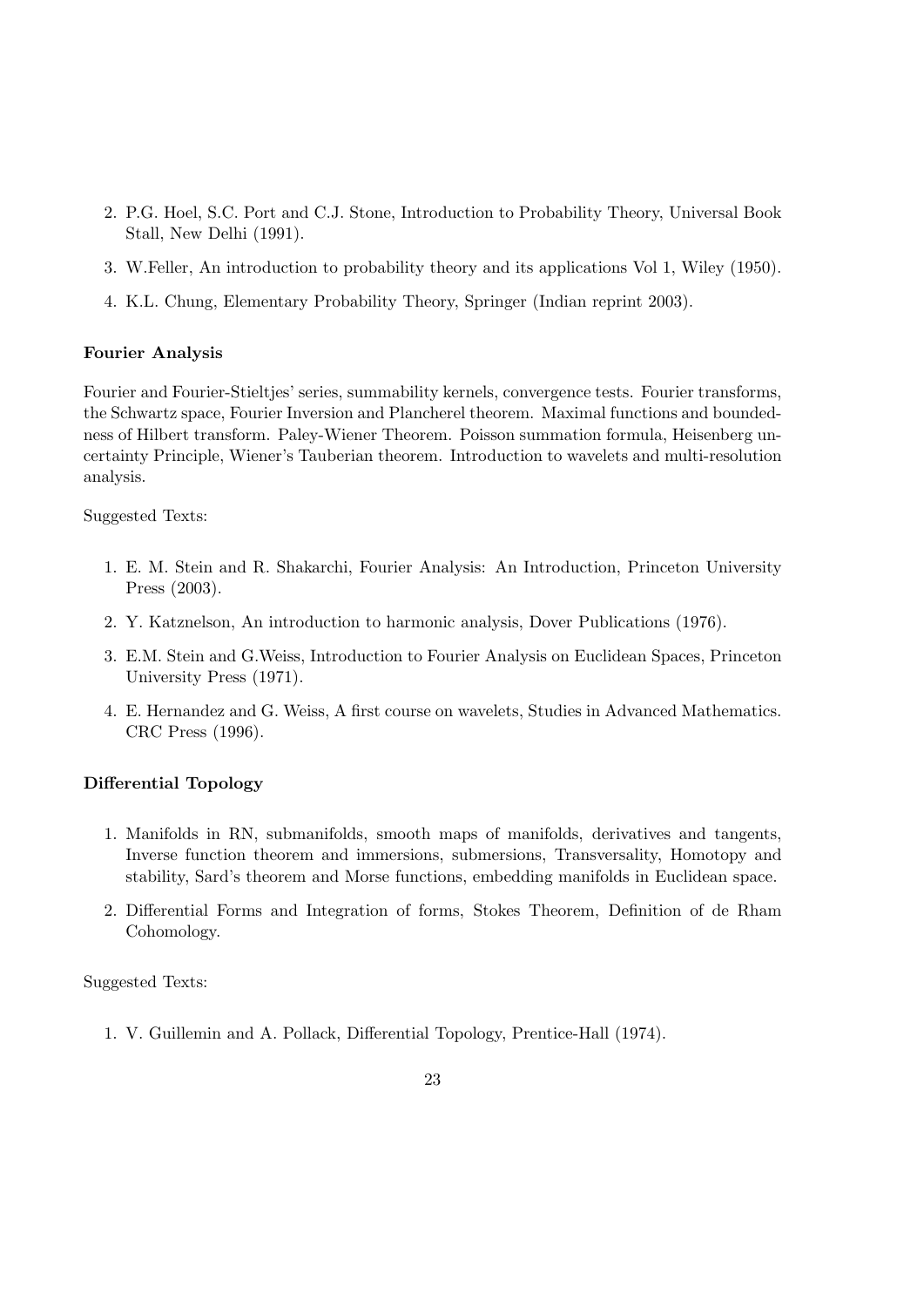- 2. J.W. Milnor, Topology from the Differentiable Viewpoint, Princeton Univ. Press (1997). 1. V. Guillemin and A. Pollack, Differential Topology, Prentice- Hall.
- 3. J.W. Milnor, Topology from the Differentiable Viewpoint, Univ Press of Virginia (1965).

#### 3.2 Elective Courses

#### Group A

(A student must choose at least one elective from this group.)

#### Number Theory

- 1. Review of unique factorization; properties of the rings  $Z[i]$  and  $Z[\omega]$  (chapter 1 of IR).
- 2. Review of congruences, Euler's  $\phi$ -function, results of Fermat, Euler and Wilson; linear congruences, Chinese remainder theorem. Primitive roots and the group structure of  $U(Z/nZ)$ ; applications to congruences of higher degree; Hensels Lemma (chapter 4 of IR and sections 2.1 to 2.7 of NZM).
- 3. Quadratic Reciprocity: Quadratic Residues, Gaussian reciprocity law, the Jacobi symbol (chapter 5 of IR).
- 4. Arithmetic Functions, Moebius inversion formula and combinatorial methods like principle of inclusion-exclusion and pigeonhole etc (sections 4.2,4.3,4.5 of NZM).
- 5. Diophantine equations. Linear equations, the equation  $x^2 + y^2 = z^2$ . Method of Descent; the equation  $x^4 + y^4 = z^2$  (section 5.1 to 5.4 of NZM).
- 6. Binary Quadratic forms. Sum of two squares. Legendre's Theorem (section 3.4 to 3.7 of NZM).
- 7. Simple continued fractions. Infinite continued fractions and irrational numbers. Periodic continued fractions, algorithms for solving Brahmagupta-Pell equation, numerical computations. Dirichlet's box principle and solution of Pell's equation (chapter 7 of NZM).
- 8. Elementary results on the function  $\pi(x)$ , Bertrands postulate (sections 8.1, 8.2 of NZM).

Time permitting, additional topics may be chosen from :

(i) Partitions. Euler's identity and Euler's formula (sections 10.1 to 10.4 of NZM).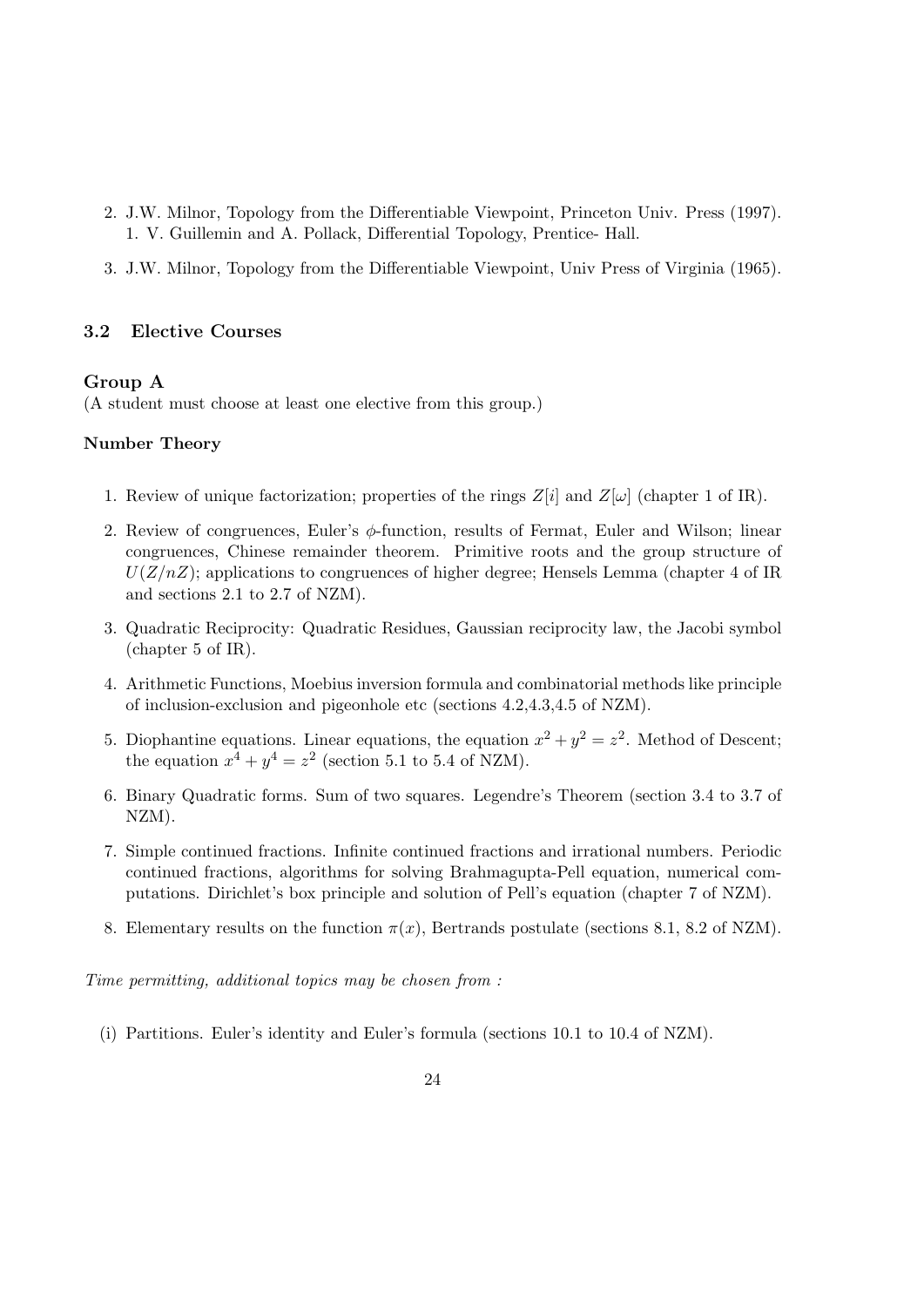- (ii) Gauss and Jacobi Sums, Cubic and Biquadratic Reciprocity (from chapters 8,9 of IR).
- (iii) Irrational numbers: Hurwitzs theorem on rational approximations; irrationality of certain values of trigonometric functions; irrationality of  $\pi$ (chapter 6 of NZM).
- (iv) Diophantine equations over finite fields (chapter 10 of IR).
- (v) Introduction to Zeta function, Dirichlet's L-functions and Elliptic Curves (from IR).

- 1. (IR) K. Ireland and M. Rosen, A Classical Introduction to Modern Number Theory Second Edition, Springer (Indian reprint 2004).
- 2. (NZM) I. Niven, H.S. Zuckerman and H. Montgomery, An Introduction to the Theory of Numbers, John Wiley (1991); Indian edition available.
- 3. J.H. Silverman, A Friendly Introduction to Number Theory, Prentice-Hall (2005).
- 4. J. Stillwell, Mathematics and Its History Second Edition, Springer (Indian reprint 2004).

#### Advanced Number Theory

Review of finite fields; Polynomial equations over finite fields: theorems of Chevalley and Warning; Quadratic Forms over prime fields. Review of the law of quadratic reciprocity.

The ring of p-adic integers; the field of p-adic numbers; completion; padic equations and Hensel's lemma; Quadratic Forms with p-adic coefficients. Hilberts symbol.

Dirichlet series: abscissa of convergence and absolute convergence. Riemann Zeta function and Dirichlet L-functions. Dirichlet's theorem on primes in arithmetic progression. Functional equation and Euler product for L-functions.

Modular forms and the modular group  $SL(2,\mathbb{R})$ . Eisenstein series. Zeros and poles of modular functions. Dimensions of the spaces of modular forms. The j-invariant and Picards Theorem. L-function and Ramanujan's  $\tau$ -function.

Suggested Texts:

1. J.P. Serre: A Course in Arithmetic, Springer-Verlag (1973).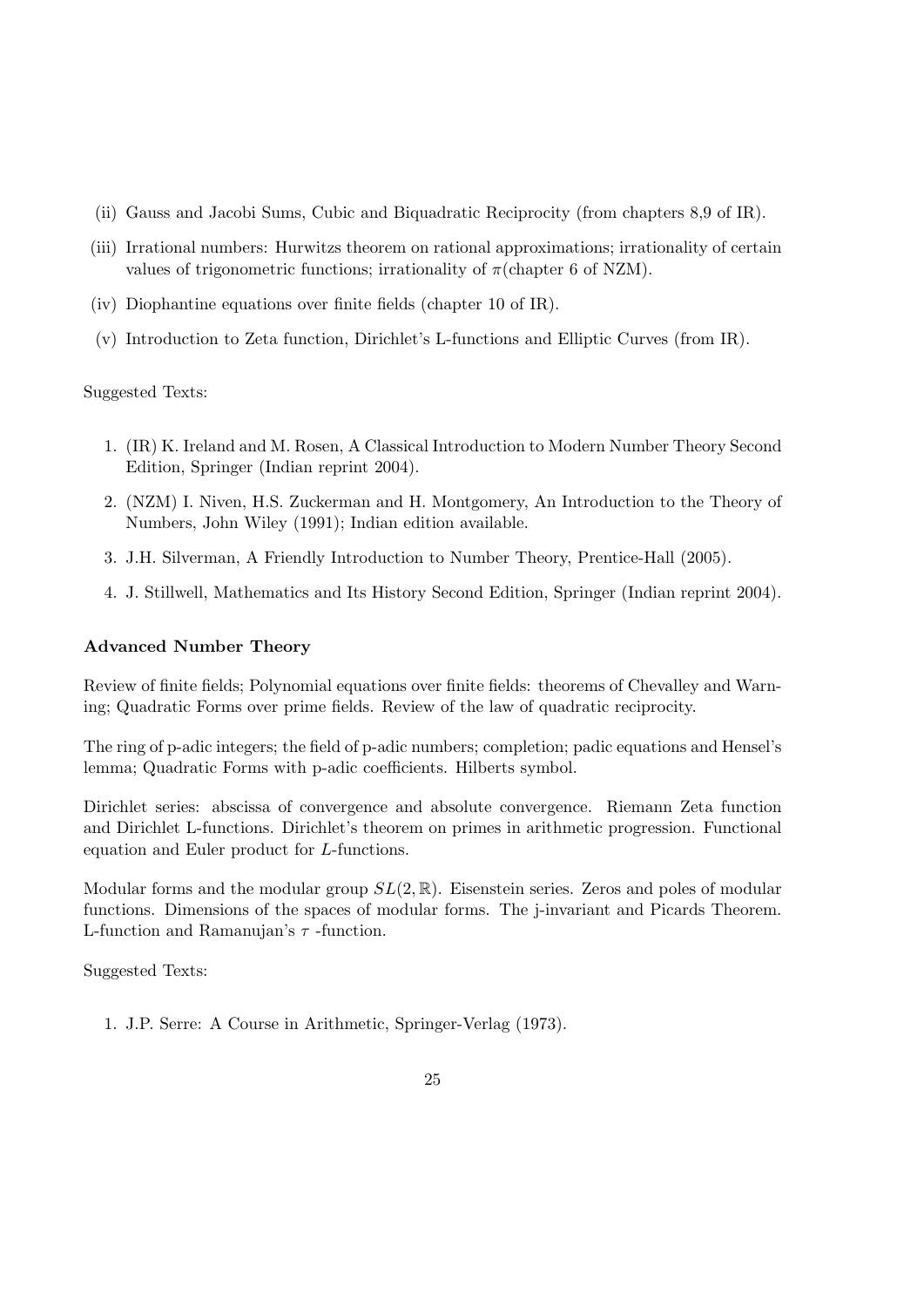- 2. Z. Borevich and I. Shafarevich: Number Theory (chapter 1), Academic Press (1966).
- 3. K. Chandrasekharan: Introduction to Analytic Number Theory, Springer- Verlag (1968).

#### Algebraic Number Theory

Review of norm and trace, Number fields and their rings of integers, Prime decomposition in number rings, Kummer-Dedekind discriminant criterion for ramification, The Ideal Class Group, ray class group, their finiteness and Dirichlet's Unit theorem, Valuations and completions of number fields, Decomposition and inertia groups, Frobenius automorphism, Artin symbol, Dedekind zeta function and the Distribution of ideals in a number ring, Kronecker limit formula, Frobenius density theorem. Time permitting, introduction to class field theory.

Suggested Texts:

- 1. G.J. Janusz: Algebraic Number Fields (chapter 1-4), AMS (1996).
- 2. D.A. Marcus: Number Fields, Springer-Verlag (1977).
- 3. J.Neukirch: Algebraic Number Theory, Springer (1999).
- 4. I. Stewart and D. Tall: Algebraic Number Theory and Fermat's Last Theorem, A.K. Peters (2001).
- 5. J. Esmonde and M. Ram Murty: Problems in Algebraic Number Theory, Springer (Indian reprint 2006).
- 6. TIFR pamphlet on Algebraic Number Theory.

Note: For students opting for "Algebraic Number Theory", a prior knowledge of "Commutative Algebra" is desirable.

#### Group B

#### Differential Equations

(Only for non BStat/BMath students)

Ordinary differential equations first order equations, Picard's theorem (existence and uniqueness of solution to first order ordinary differential equation), Second order linear equations second order linear differential equations with constant co-efficients, Systems of first order differential equations, Equations with regular singular points, Introduction to power series and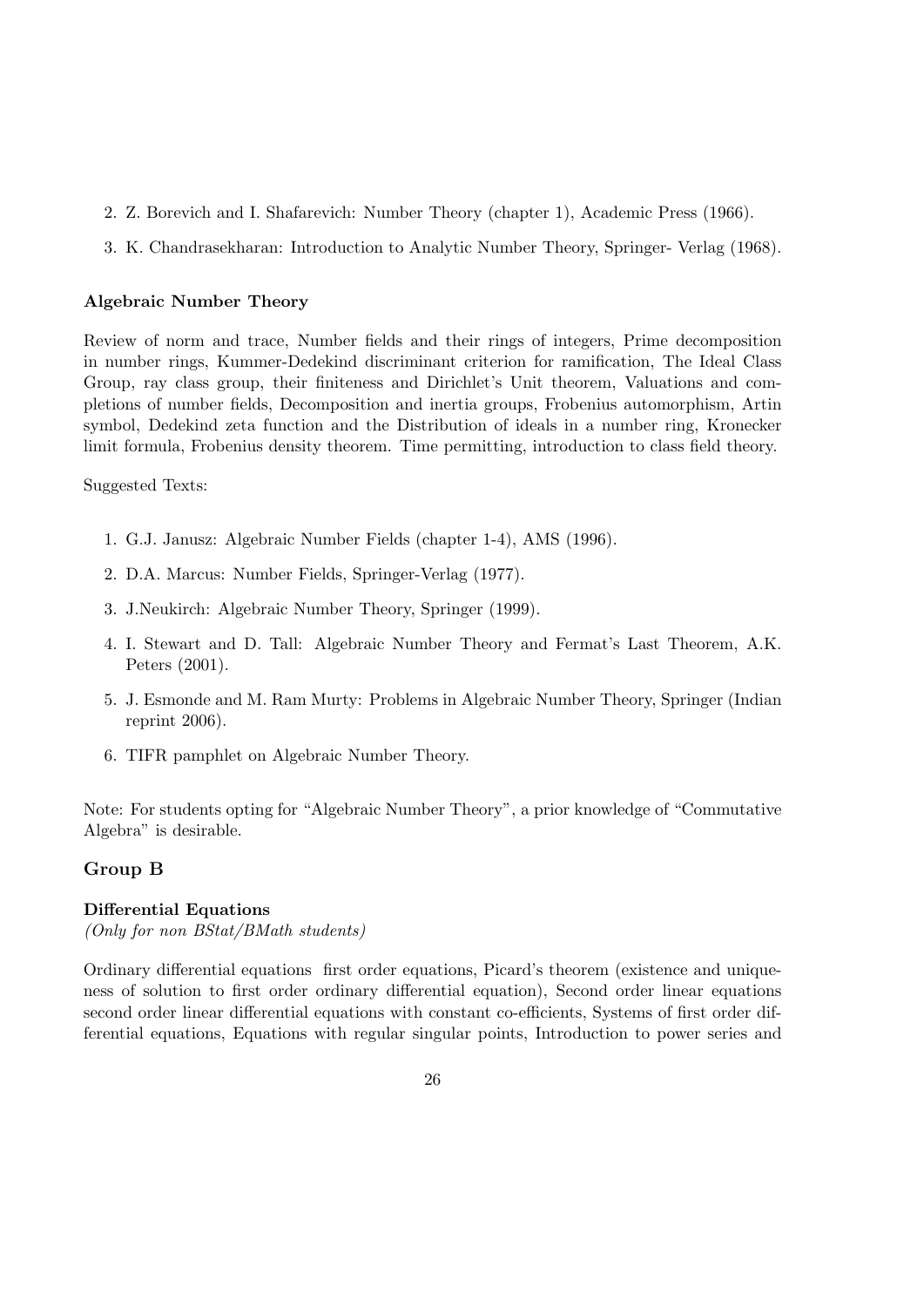power series solutions, Special ordinary differential equations arising in physics and some special functions (eg. Bessel's functions, Legendre polynomials, Gamma functions). Partial differential equations elements of partial differential equations and the three equations of physics i.e. Laplace, Wave and the Heat equations, at least in 2-dimensions. Lagranges method of solving first order quasi linear equations.

Suggested Text:

1. G.F. Simmons, Differential Equations with Applications and Historical Notes, McGraw-Hill (1994).

Note: The course may be combined with the B.Math./B.Stat. course on "Differential Equations". B.Math./B.Stat. degree holders cannot opt for this course.

#### Graph Theory and Combinatorics

A course based on either of the following sequence of topics may be offered.

- A Construction and Uniqueness of Finite Fields, Linear Codes, Macwilliams identity, Finite projective planes, strongly regular graphs and regular 2-graphs. t-designs with emphasis on Mathieu designs. Counting arguments and inclusionexclusion principle. Ramsey Theory: graphical and geometric.
- B B.Graphs and digraphs, connectedness, trees, degree sequences, connectivity, Eulerian and Hamiltonian graphs, matchings and SDR's, chromatic numbers and chromatic index, planarity, covering numbers, flows in networks, enumeration, inclusion-exclusion, Ramsey's theorem, recurrence relations and generating functions. Time permitting, some of the following topics may be done: (i) strongly regular graphs, root systems, and classification of graphs with least eigenvalue, (ii) Elements of coding theory (Macwilliams identity, BCH, Golay and Goppa codes, relations with designs).

Note: The course may also be combined with the "Graph Theory and Combinatorics" course of M.Stat. 2nd year.

Suggested Texts:

1. F. Harary, Graph Theory, Addision-Wesley (1969); Narosa (1988).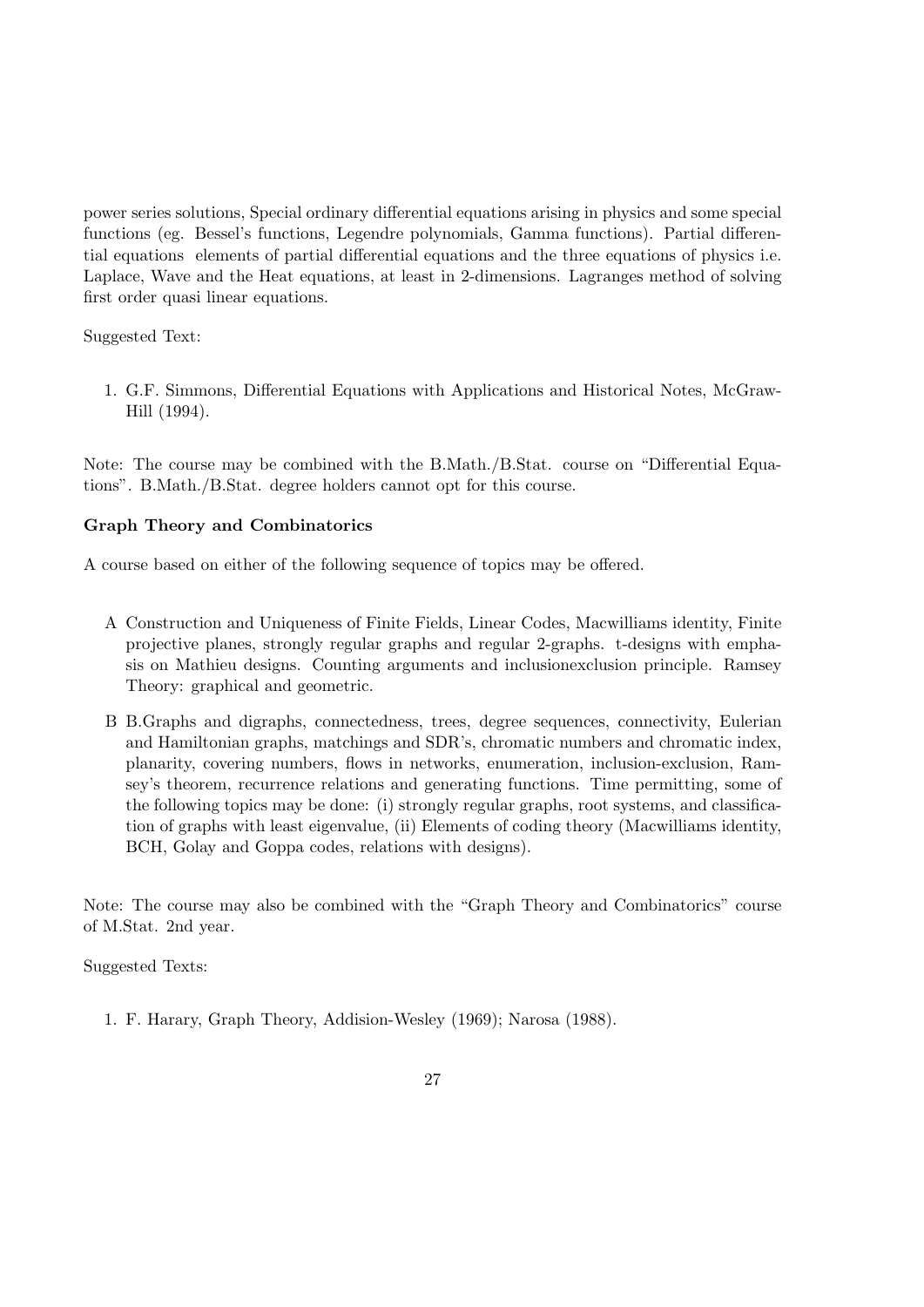- 2. D.B. West, Introduction to Graph Theory, Prentice-Hall (1996); Indian ed (1999).
- 3. J.A. Bondy and U.S.R. Murty, Graph Theory with applications, Macmillan (1976).
- 4. H.J. Ryser, Combinatorial Mathematics, Carus Math Monographs; Math Assoc of America (1963).
- 5. M.J. Erickson, Introduction to Combinatorics, John Wiley (1996).
- 6. L. Lovasz, Combinatorial Problems and Exercises, AMS Chelsea (1979).

#### Advanced Functional Analysis

Brief introduction to topological vector spaces (TVS) and locally convex TVS. Linear Operators. Uniform Boundedness Principle. Geometric Hahn-Banach theorem and applications (Markov-Kakutani fixed point theorem, Haar Measure on locally compact abelian groups, Liapounovs theorem). Extreme points and Krein-Milman theorem. In addition, one of the following topics:

- (a) Geometry of Banach spaces: vector measures, Radon-Nikodym Property and geometric equivalents. Choquet theory. Weak compactness and Eberlein- Smulian Theorem. Schauder Basis.
- (b) Banach algebras,spectral radius, maximal ideal space, Gelfand transform.
- (c) Unbounded operators, Domains, Graphs, Adjoints, spectral theorem.

Suggested Texts:

- 1. N. Dunford and J. T. Schwartz, Linear operators. Part II: Spectral theory. Self adjoint operators in Hilbert space, Interscience Publishers, John Wiley (1963).
- 2. Walter Rudin, Functional analysis Second edition, International Series in Pure and Applied Mathematics. McGraw-Hill (1991).
- 3. K. Yosida, Functional analysis, Springer (Indian reprint 2004).
- 4. J. Diestel and J. J. Uhl, Jr., Vector measures, Mathematical Surveys (15), AMS (1977).

#### Operator theory

1. Compact operators on Hilbert Spaces: Fredholm Theory, Index.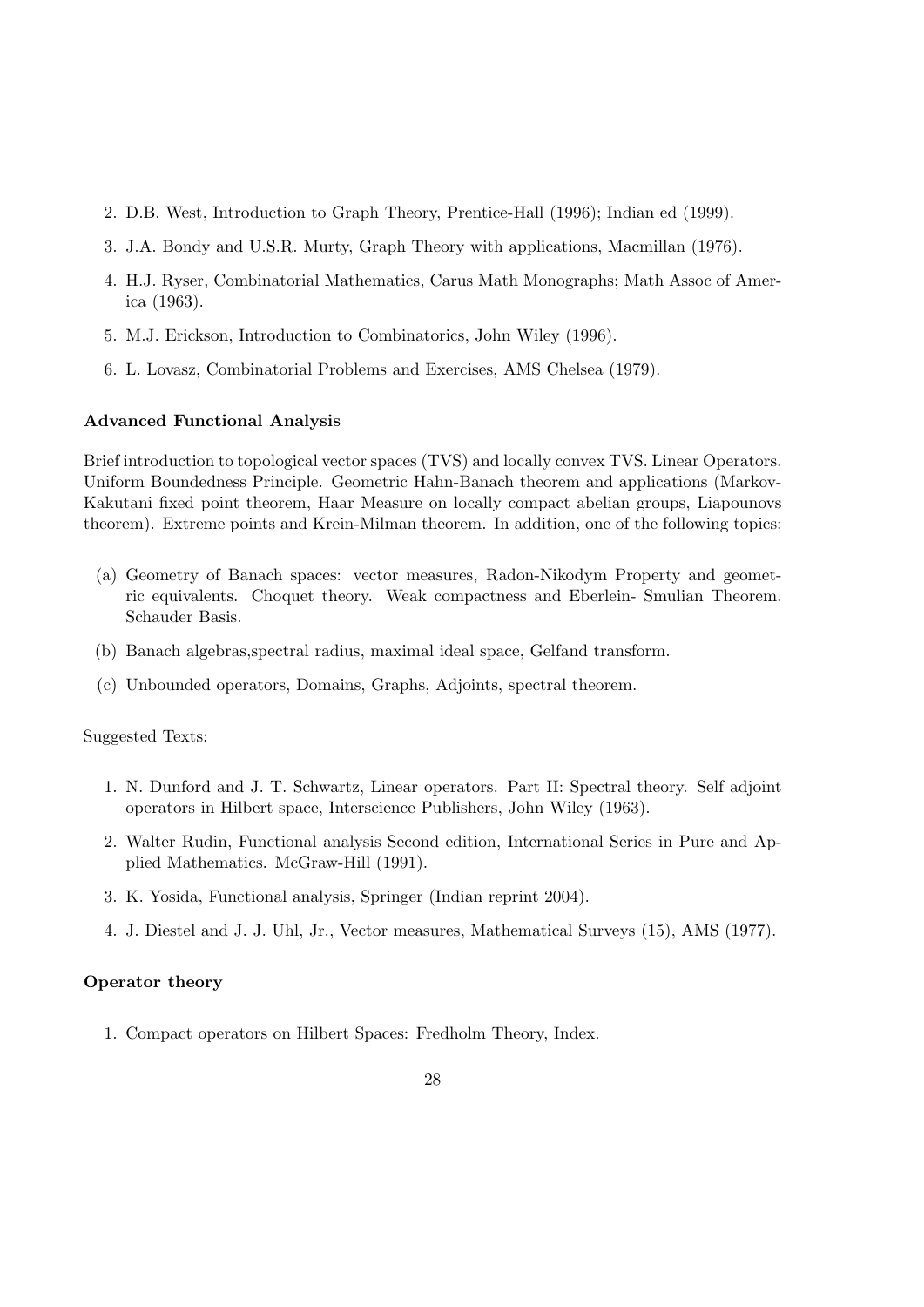- 2. C\*-algebras noncommutative states and representations, Gelfand-Neumark representation theorem.
- 3. Von-Neumann Algebras; Projections, Double Commutant theorem,  $L^{\infty}$  functional Calculus.
- 4. Toeplitz operators.

- 1. W. Arveson, An invitation to C\*-algebras, GTM (39), Springer-Verlag (1976).
- 2. N. Dunford and J. T. Schwartz, Linear operators. Part II: Spectral theory. Self adjoint operators in Hilbert space, Interscience Publishers John Wiley (1963).
- 3. R. V. Kadison and J. R. Ringrose, Fundamentals of the theory of operator algebras. Vol. I. Elementary theory, Pure and Applied Mathematics (100), Academic Press (1983).
- 4. V. S. Sunder, An invitation to von Neumann algebras, Universitext, Springer- Verlag (1987).

#### Partial Differential Equations

Theory of Schwartz distributions and Sobolev spaces; local solvability and Lewys example; existence of fundamental solutions for constant coefficient differential operators; Laplace, heat and wave equations, hypoelliptic and analytic hypoelliptic operators, elliptic boundary value problems interior regularity, local existence.

Suggested Texts:

- 1. G. B. Folland, Introduction to partial differential equations, Princeton University Press (1995); reprinted Prentice Hall of India.
- 2. F. Trs, Basic linear partial differential equations, Pure and Applied Mathematics (62), Academic Press (1975).
- 3. J. Rauch, Partial differential equations, GTM (128), Springer-Verlag (1991).
- 4. E. DiBenedetto, Partial differential equations, Birkhauser (1995).
- 5. L. C. Evans, Partial differential equations, Graduate Studies in Mathematics (19), AMS (1998).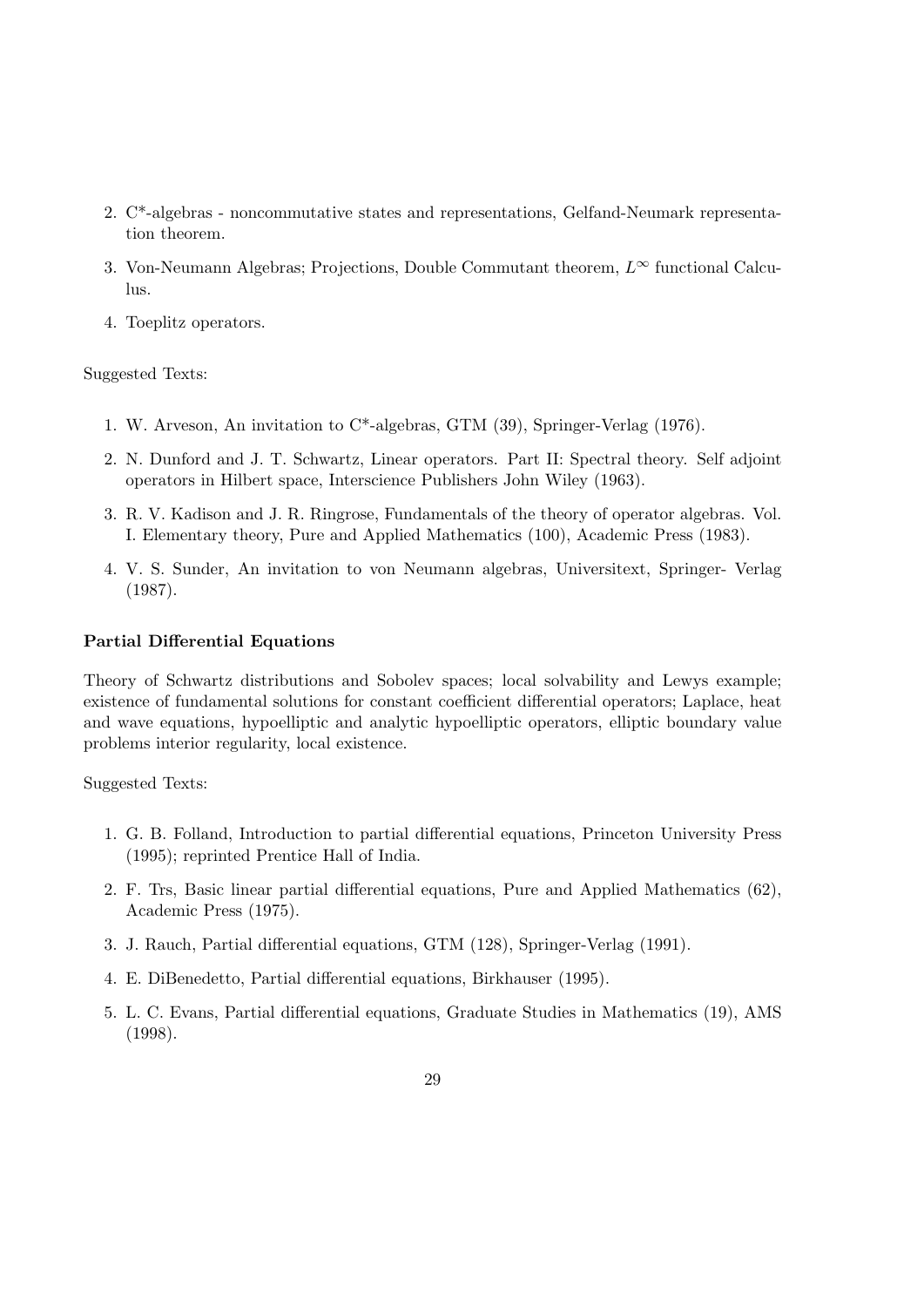6. L. Hormander, The analysis of linear partial differential operators. I. Distribution theory and Fourier analysis., Springer-Verlag (1990).

#### Advanced Probability

Independence, Kolmogorov Zero-one Law, Kolmogorov Three-series theorem, Strong law of large Numbers. LevyCramer Continuity theorem, CLT for i.i.d. components, Infinite Products of probability measures, Kolmogorovs Consistency theorem, Radon-Nikodym Theorem, Conditional expectations.

Discrete parameter martingales with applications

Suggested Texts:

- 1. J. Nevue, Mathematical foundations of the calculus of probability, Holden- Day (1965).
- 2. P. Billingsley, Probability and measure, John Wiley (1995).
- 3. Y. S. Chow and H. Teicher, Probability theory. Independence, interchangeability, martingales, Springer Texts in Statistics, Springer (Indian reprint 2004).

Note: The syllabus for the "Advanced Probability" course of M.Stat. 2nd year may also be used.

#### Markov Chains

Finite State Markov Chains. Examples, Classification of States, Stationary Distribution.

Rates of convergence to stationarity, Dirichlet Form and Spectral gap methods, Some Coupling methods with applications, Random walk on Finite Groups, Poisson Processes, Continuous time Markov Chains, Birth-and-death processes.

Suggested Texts:

- 1. S. M. Ross, Stochastic processes, John Wiley (1996).
- 2. R. N. Bhattacharya and E. C. Waymire, Stochastic processes with applications.
- 3. E. GinG, R. Grimmett and L. Saloff-Coste, Lectures on probability theory and statistics, Springer-Verlag (1997).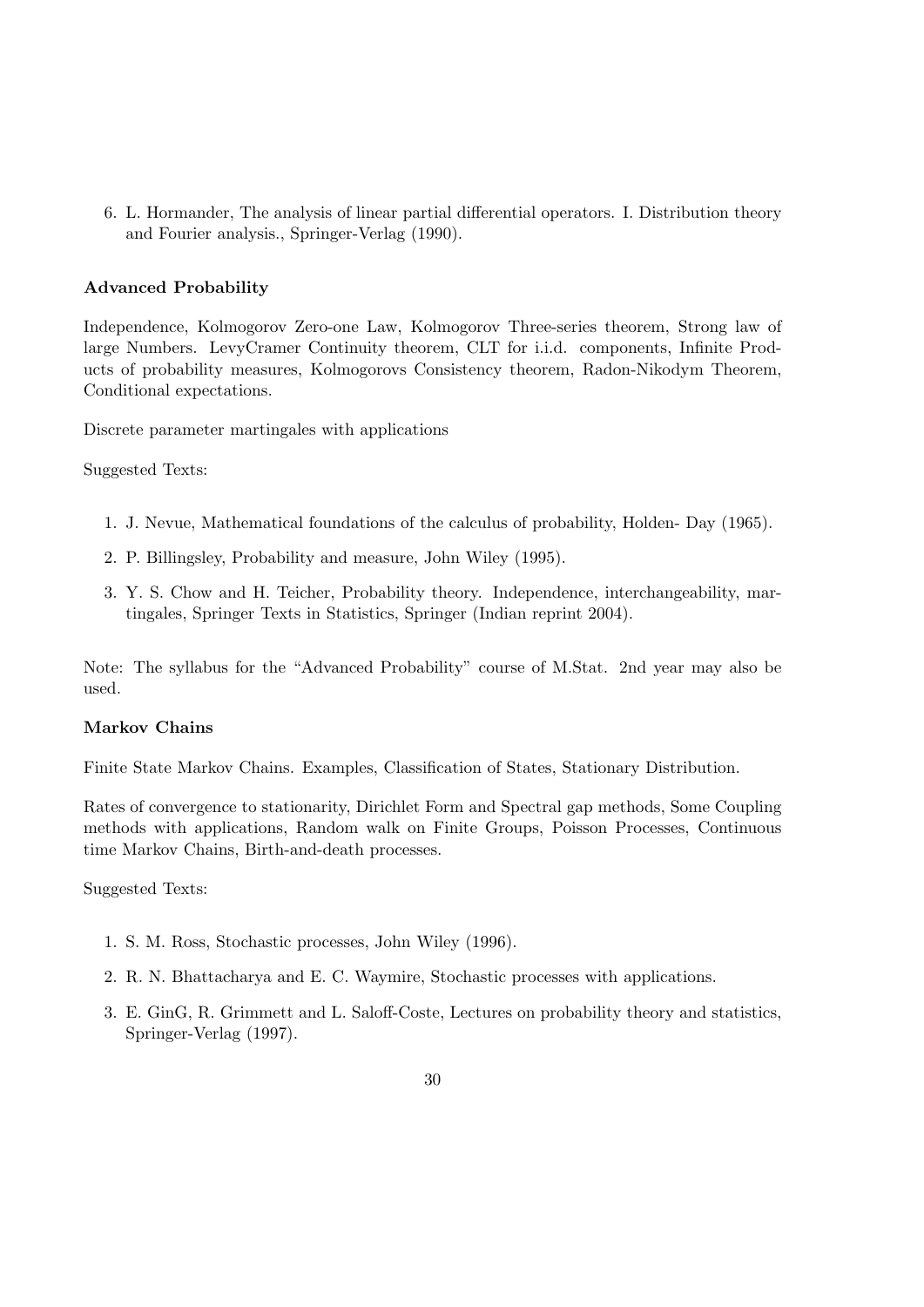#### Ergodic Theory

- 1. Measure preserving systems; examples. Hamiltonian dynamics and Liouville's theorem, Bernoulli shifts, Markov shifts, Rotations of the circle, Rotations of the torus, Automorphisms of the Torus, Gauss transformations, Skewproduct.
- 2. Poincare Recurrence lemma. Induced transformation: Kakutani towers: Rokhlins lemma. Recurrence in Topological Dynamics, Birkhoff's Recurrence theorem.
- 3. Ergodicity, Weak-mixing and strong-mixing and their characterisations. Ergodic theorems of Birkhoff and Von Neumann. Consequences of the ergodic theorems. Invariant measures on compact systems. Unique ergodicity and equidistribution. Weyl's theorem.
- 4. Isomorphism problem; conjugacy, spectral equivalence.
- 5. Transformations with discrete spectrum, Halmosvon Neumann theorem.
- 6. Entropy. The Kolmogorov-Sinai theorem. Calculation of Entropy. Shannon- McMillan-Breiman Theorem.
- 7. Flows. Birkhoff's Ergodic Theorem and Wiener's Ergodic Theorem for flows. Flows built under a function.

Suggested Texts:

- 1. Peter Walters, An introduction to Ergodic Theory, GTM (79), Springer (Indian reprint 2005).
- 2. Patrick Billingsley, Ergodic theory and information, Robert E. Krieger Publishing Co. (1978).
- 3. M. G. Nadkarni, Basic ergodic theory, TRIM 6, Hindustan Book Agency (1995).
- 4. H. Furstenberg, Recurrence in ergodic theory and combinatorial number theory, Princeton University Press (1981).
- 5. K. Petersen, Ergodic theory, Cambridge Studies in Advanced Mathematics (2), Cambridge University Press (1989).

#### Stochastic Processes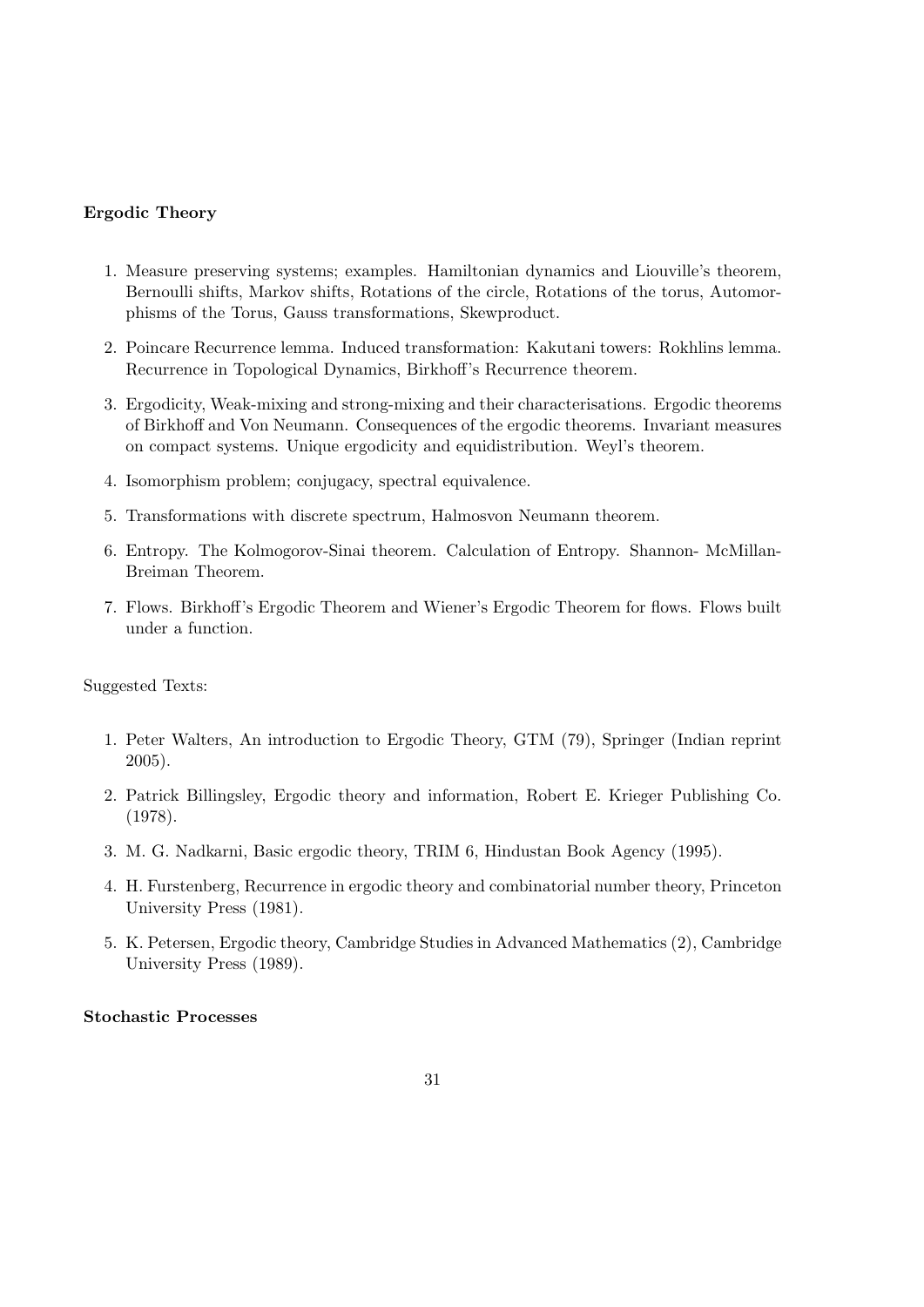Weak Convergence of probability measures on Polish spaces including  $C[0, 1]$ , Brownian motion; construction, simple properties of paths, Connections between Brownian Motion / Diffusion and PDEs. Time permitting: Stationary processes, Markov processes and generators.

Suggested Texts:

- 1. P. Billingsley, Convergence of probability measures, John Wiley (1999).
- 2. K. Ito, Lectures on Stochastic Processes, TIFR Lecture Notes (1960).
- 3. D. Revuz andM. Yor, Continuous martingales and Brownian motion, Springer- Verlag (1999).
- 4. I. Karatzas and S.E. Shreva, Brownian Motion and Stochastic Calculus, GTM 113, Springer (1991).

#### Note:

- (1) For students opting for this elective, a prior knowledge of the contents of the courses Probability I,II, III of the B.Stat. programme (ISI) and Advanced Probability of M.Stat./M.Math is essential.
- (2) The course may be combined with the course "Stochastic Processes-I" of M.Stat. 2nd year.

#### Topology III

- 1. CW-complexes, cellular homology, comparison with singular theory, computation of homology of projective spaces.
- 2. Definition of singular cohomology, axiomatic properties, statement of universal coefficient theorem for cohomology. Betti numbers and Euler characterisitic. Cup and cap product, Poincare duality. Cross product and statement of Kunneth theorem. Degree of maps with applications to spheres.
- 3. Definition of higher homotopy groups, homotopy exact sequence of a pair. Definition of fibration, examples of fibrations, homotopy exact sequence of a fibration, its application to computation of homotopy groups. Hurewicz homomorphism, The Hurewicz theorem. The Whitehead Theorem.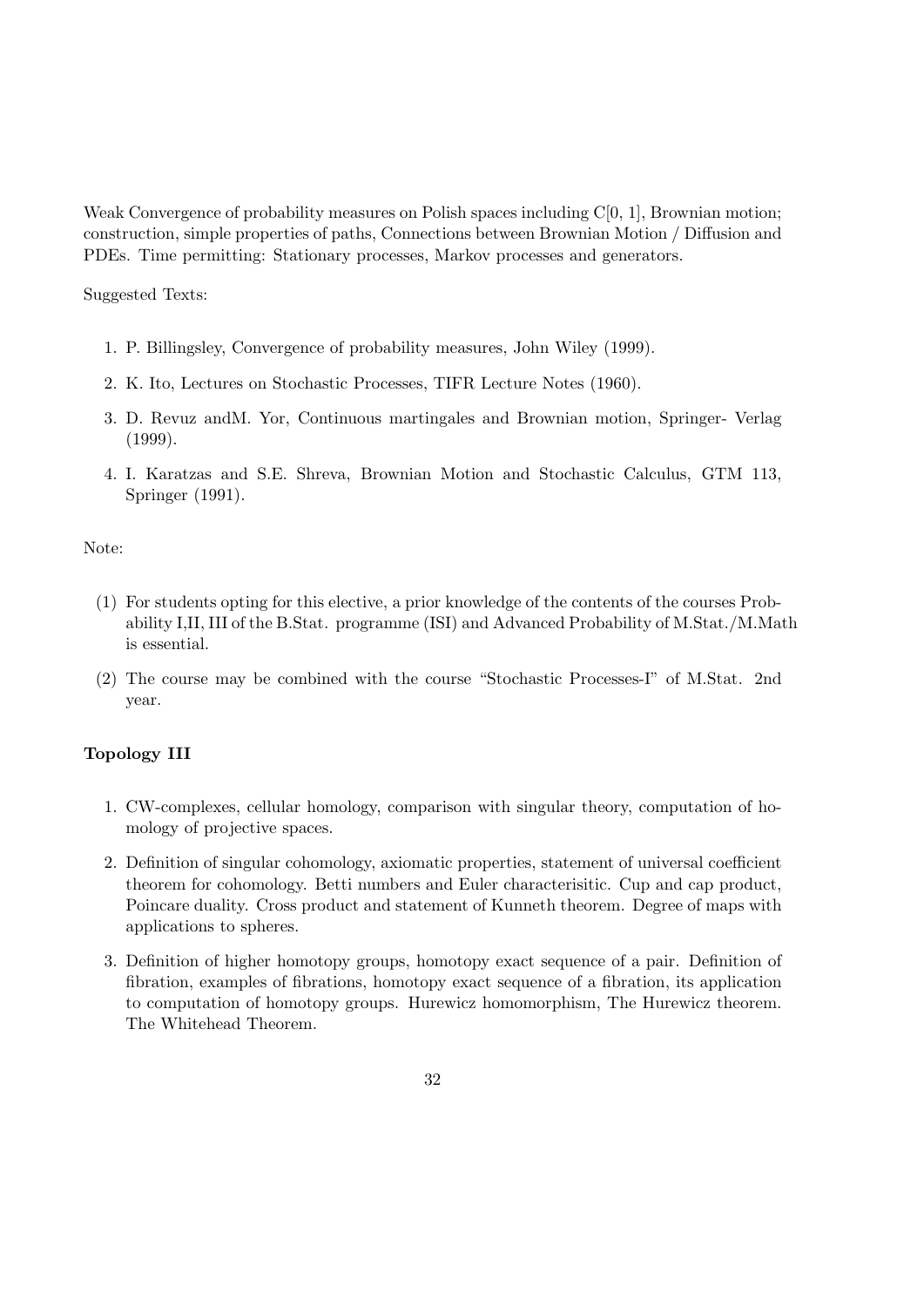- 1. A. Hatcher, Algebraic Topology, Cambridge University Press (2002).
- 2. M. J. Greenberg and J.R. Harper, Algebraic topology: A First Course, Benjamin/ Cummings (1981).
- 3. E. Spanier, Algebraic Topology, Springer-Verlag (1982).
- 4. J.W. Vick, Homology Theory: an introduction to algebraic topology, Springer (1994).
- 5. J. R. Munkres, Elements of algebraic topology, Addison-Wesley (1984).
- 6. G.E. Bredon, Topology and Geometry, Springer (Indian reprint 2005).

#### Topology IV

- 1. Smooth manifolds, Differential forms on manifolds, Integration on manifolds, Stoke's theorem, computation of cohomology rings of projective spaces, Borsuk- Ulam theorem.
- 2. Degree, linking number and index of vector fields, The Poincare-Hopf theorem.
- 3. Definition and examples of principal bundles and fibre bundles, clutching construction, description of classification theorem (without proof).

Suggested Texts:

- 1. R. Bott and L. W. Tu, Differential forms in algebraic topology, GTM (82), Springer-Verlag (1982).
- 2. Ib H. Madsen and J. Tornehave, From Calculus to Cohomology: De Rham Cohomology and Characteristic Classes, Cambridge Univ Press (1997).
- 3. F. W. Warner, Foundations of differentiable manifolds and Lie groups, GTM (94), Springer-Verlag (1983).
- 4. D. Husemoller, Fibre Bundles, Springer-Verlag (1993).
- 5. N. Steenrod, The Topology of Fibre Bundles, Princeton Univ Press (1999).

#### Differential Geometry II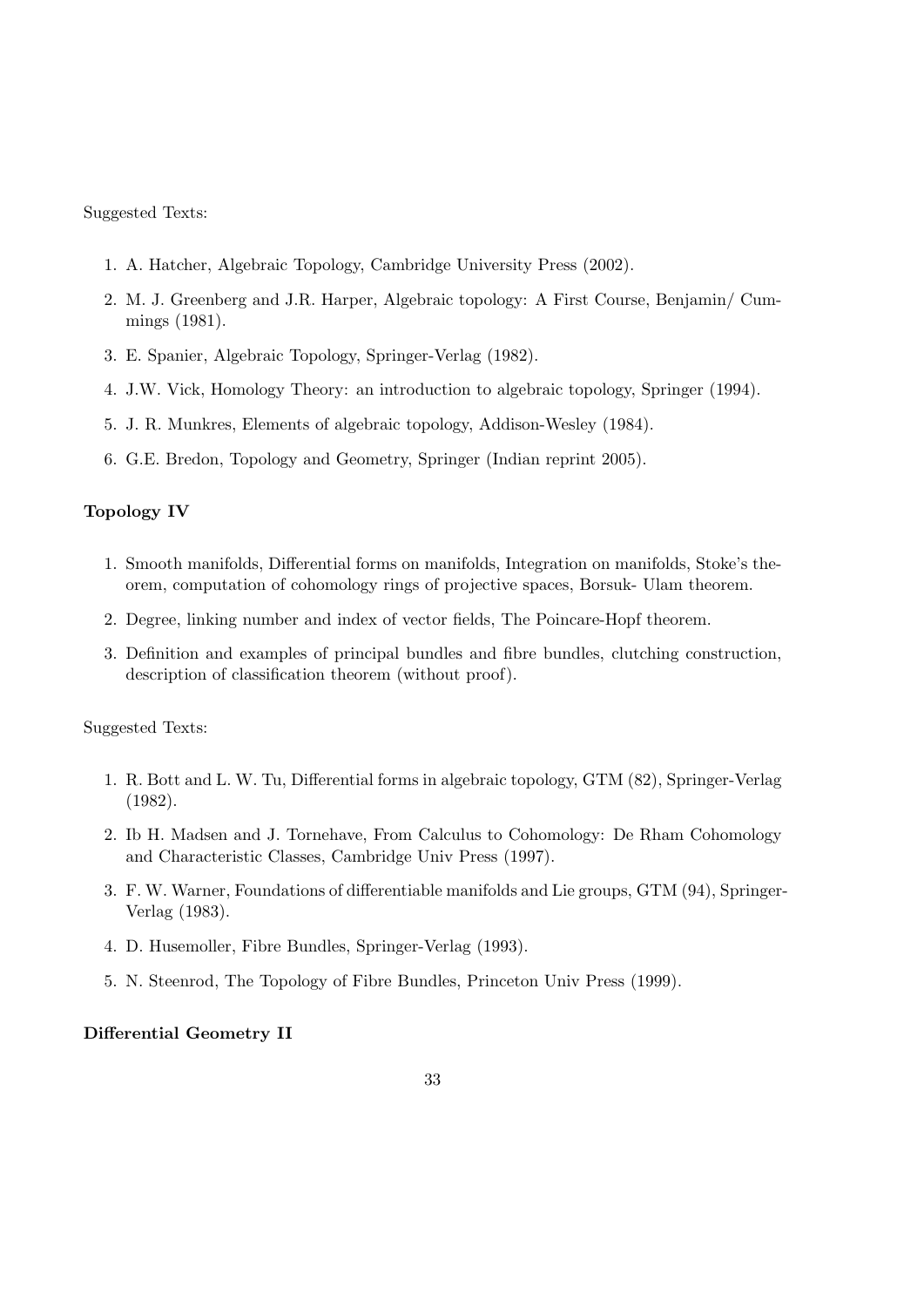- 1. A quick review of tensors, alternating forms, manifolds, immersion, submersion and submanifolds.
- 2. Tangent bundle, vector bundles, vector fields, flows and the fundamental theorem of ODE. Embedding in Euclidean space, tubular neighbourhood. Differential forms and integration, Stoke's theorem. Transversality, Riemann metrics, Riemannian connection on Riemannian manifolds, Gauss-Bonnet theorem. Parallel transport, geodesics and geodesic completeness, the theorem of Hopf- Rinow.

- 1. F. W. Warner, Foundations of differentiable manifolds and Lie groups, GTM (94), Springer-Verlag (1983).
- 2. S. Helgason, Differential geometry, Lie groups, and symmetric space, Graduate Studies in Mathematics (34), AMS (2001).
- 3. W.M. Boothby, An Introduction to Differentiable Manifolds and Riemannian Geometry, Academic Press (1975); Elsevier (2008).
- 4. J.M. Lee, Riemannian Manifolds: An Introduction to Curvature, GTM (176), Springer (1997).

#### Algebra III

- 1. Modules over noncommutative rings: Noetherian and Artinian rings and modules. Modules of finite length. Krull-Schmidt theorem.
- 2. Balanced maps, Tensor product of modules and algebras: definitions, basic properties, right exactness, change of base.
- 3. Semisimple rings and modules; Wedderburns structure theorem.
- 4. . Nilradical and Jacobson radical; NAK lemma; Jacobson radical of an Artinian ring is nilpotent; Ring semi-simple if and only if Artinian with trivial radical; Artinian ring is Noetherian.
- 5. Central Simple Algebras and the Brauer Group; Examples.
- 6. Representation of finite groups: group algebra, Maschkes Theorem, Simple Modules over Group Algebras; Characters and Orthogonality relations; Burnside's two-prime theorem; Induced representation; Frobenius reciprocity; Brauer's theorem on induced characters.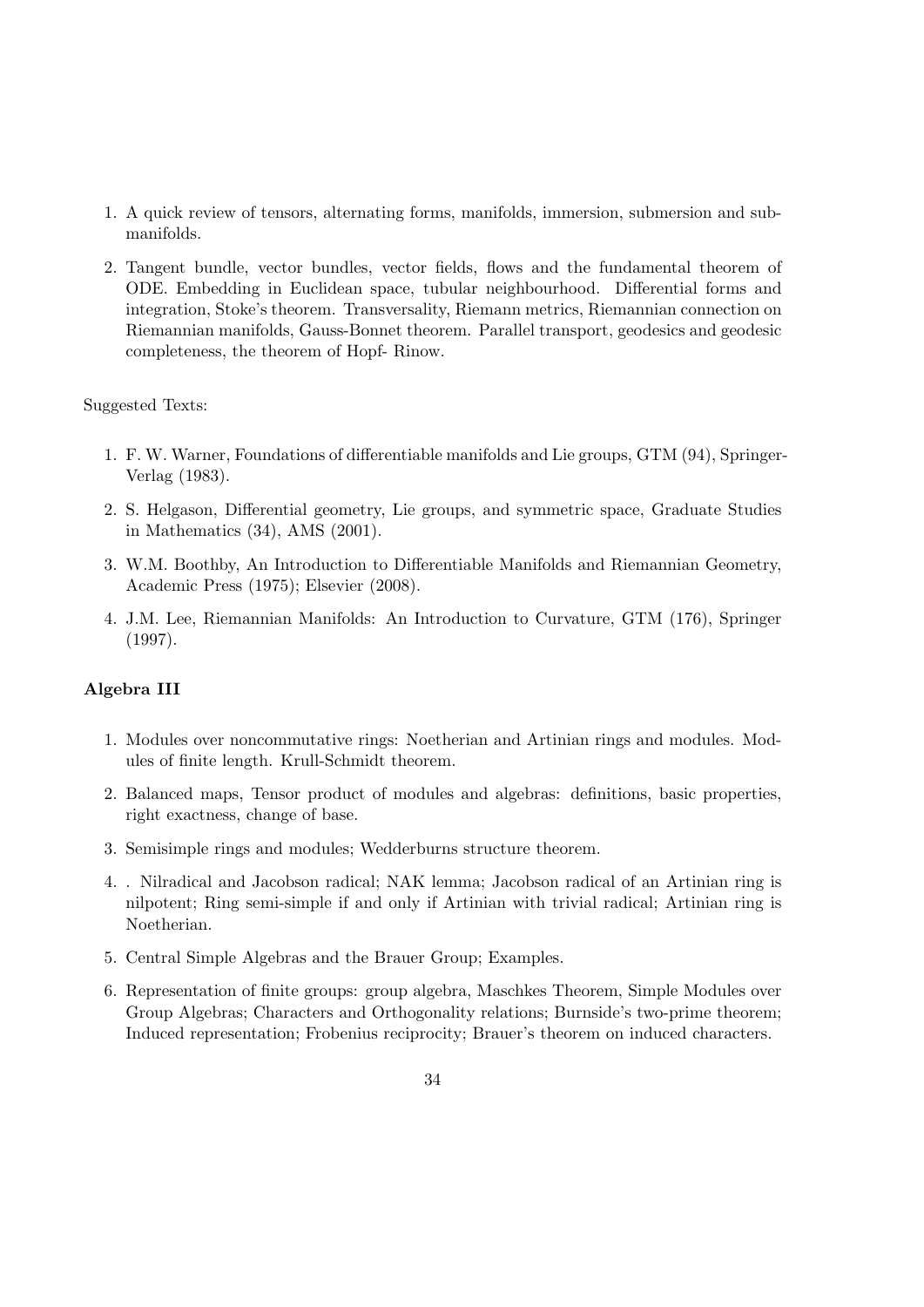- 1. T.Y. Lam, A First Course in Noncommutative Rings, Springer (2001).
- 2. C.W. Curtis and I. Reiner, Representation Theory of finite Groups and Associative Algebras, AMS Chelsea (1962).
- 3. P.M. Cohn, Further Algebra and Applications, Springer (Indian reprint 2004).
- 4. S. Lang, Algebra, Springer (Indian reprint 2004).
- 5. D.S. Dummit and R.M. Foote, Abstract Algebra (Part VI), JohnWiley (Asian reprint 2003).
- 6. TIFR notes on semisimple rings and modules.

#### Commutative Algebra

- 1. Rings and ideals: review of ideals in quotient rings; prime and maximal ideals, prime ideals under quotient, existence of maximal ideals; operations on ideals (sum, product, quotient and radical); Chinese Remainder theorem; nilradical and Jacobson radical; extension and contraction of ideals under ring homomorphisms; prime avoidance.
- 2. Free modules; Projective Modules; Tensor Product of Modules and Algebras; Flat, Faithfully Flat and Finitely Presented Modules; Shanuel's Lemma.
- 3. Localisation and local rings, universal property of localisation, extended and contracted ideals and prime ideals under localisation, localisation and quotients, exacteness property. Results on prime ideals like theorems of Cohen and Isaac. Nagata's criterion for UFD and applications; equivalence of PID and one-dimensional UFD.
- 4. Modules over local rings. Cayley-Hamilton, NAK lemma and applications. Examples of local-global principles. Projective and locally free modules. Patching up of Localisation.
- 5. Polynomial and Power Series Rings. Noetherian Rings andModules. Hilberts Basis Theorem. Associated Primes and Primary Decomposition. Artininan Modules. Modules of Finite Length.
- 6. Integral Extensions: integral closure, normalisation and normal rings. Cohen- Seidenberg Going-Up Theorem. Hilbert's Nullstellensatz and applications.
- 7. Valuations, Discrete Valuation Rings, Dedekind domains.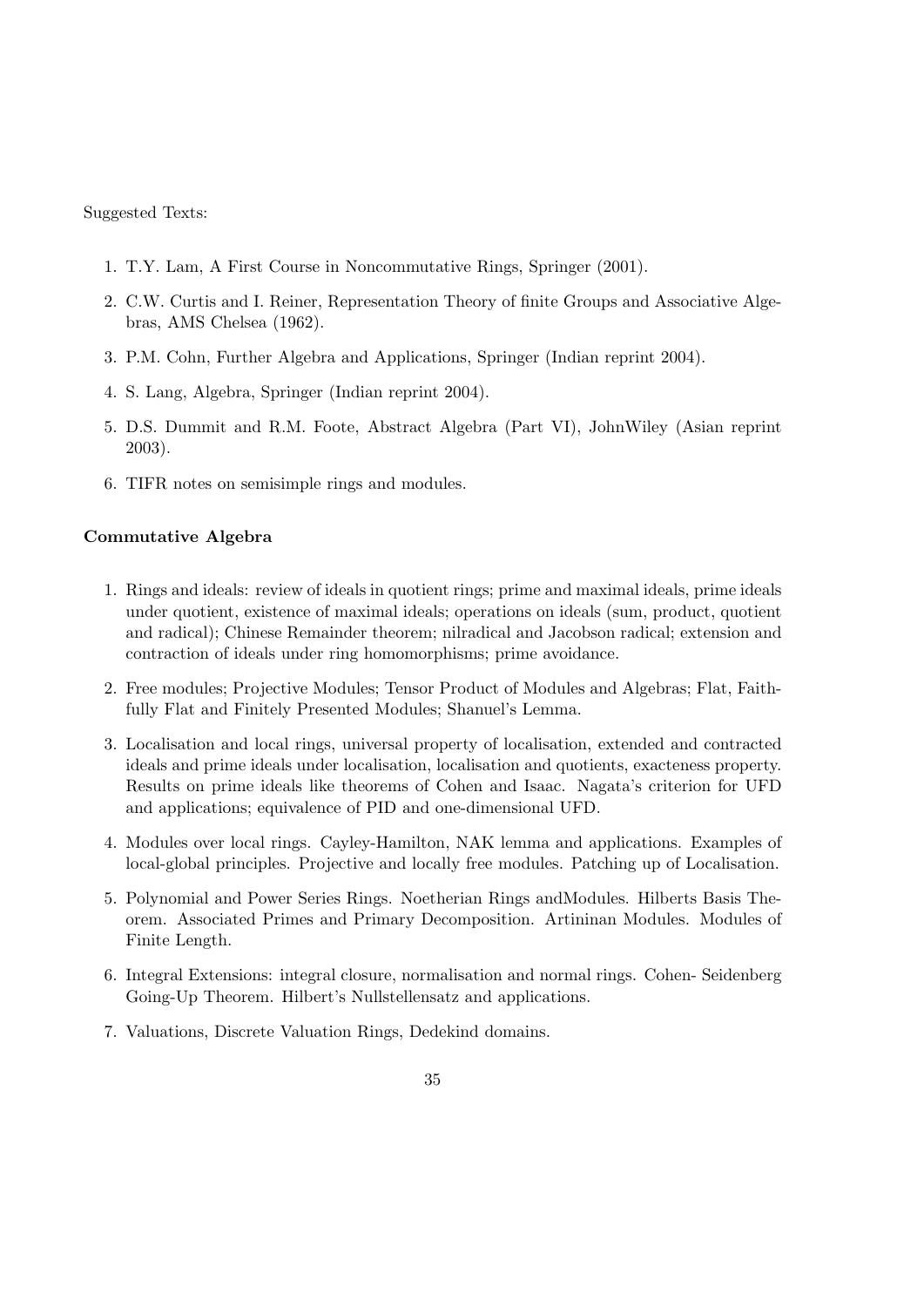- 1. N.S. Gopalakrishnan, Commutative Algebra, Oxonian Press (1984).
- 2. M.F. Atiyah and I.G. Macdonald, Introduction to commutative algebra, Addision-Wesley (1969).
- 3. M. Reid: Undergraduate commutative algebra, LMS Student Texts (29), Cambridge Univ. Press (1995).
- 4. R.Y. Sharp: Steps in commutative algebra, LMS Student Texts (19), Cambridge Univ. Press (1995).
- 5. E. Kunz: Introduction to commutative algebra and algebraic geometry, Birkhauser (1985).
- 6. D.S. Dummit and R.M. Foote: Abstract Algebra (Part V), John Wiley (Asian reprint 2003).
- 7. D. Eisenbud: Commutative algebra with a view toward algebraic geometry GTM (150), Springer-Verlag (1995).
- 8. F. Ischebeck and Ravi A. Rao, Ideals and Reality, Springer (2005).

#### Commutative Algebra II

- 1. Graded Rings and Modules. Artin-Rees Lemma. I-adic filtrations. Completion. Exacteness and Flatness properties. Krulls Intersection Theorem. Hensel's Lemma and applications. Weierstrass Preparation theorem.
- 2. Associated Primes. Primary Decomposition. Homomorphisms and AssM. SuppM.
- 3. Going-up and Going-Down Theorems. Finiteness of Integral Closure. Krull- Akizuki theorem.
- 4. Dimension Theory: Hilbert Samuel Polynomial. Krull's Principal Ideal Theorem. Dimension Theorem.
- 5. Normalisation Lemma. Hilberts Nullstellensatz. Integral Closure of Affine Domains.
- 6. Valuations, Discrete Valuation Rings, Dedekind Domains, Fractional and Invertible Ideals, Ramification Formula.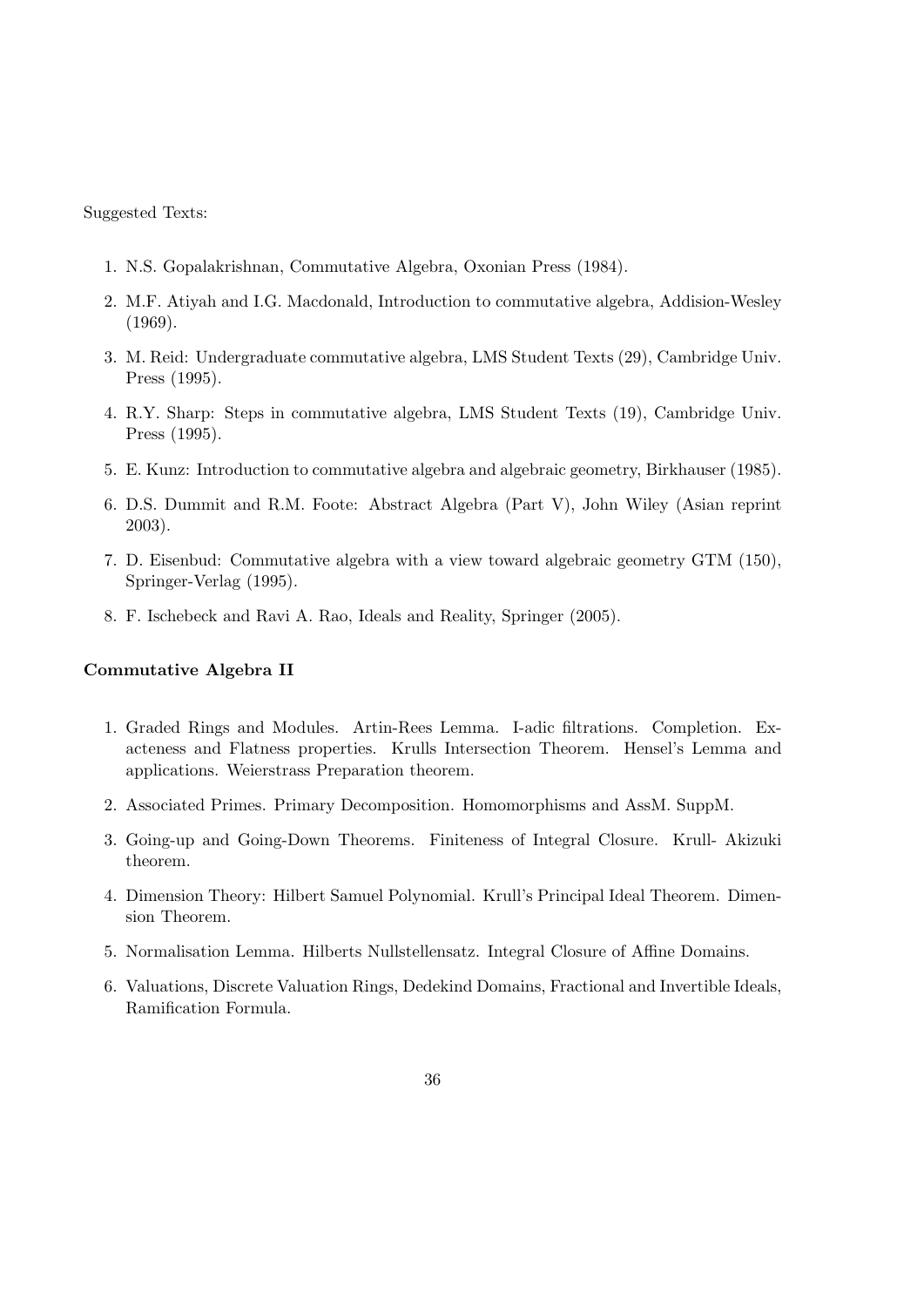- 7. Results on Normal and Regular Rings: Local property of Normal Domains, Normality and DVR at height one primes, Intersection of DVRs; Jacobian criterion for regular local rings (of affine algebras).
- 8. Homological Algebra: Projective Resolution. The functors Ext and Tor. Homological Dimension. Injective Modules and Injective Resolution. Injective Dimension and Global Dimension. Global Dimension of Noetherian Local Rings.
- 9. Properties of Regular Local Rings. Homological Characterisation of Regular Local Rings. Regular Local Ring is a UFD.
- 10. Derivations and Modules of Differentials.

- 1. N.S. Gopalakrishnan, Commutative Algebra, Oxonian Press (1984).
- 2. H. Matsumura, Commutative Algebra, W.A. Benjamin (1970).
- 3. TIFR pamphlet on Homological Methods in Commutative Algebra.
- 4. D. Eisenbud, Commutative algebra with a view toward algebraic geometry, GTM (150), Springer-Verlag (1995).
- 5. J.P. Serre, Local Algebra, Springer-Verlag (2000).
- 6. N. Bourbaki, Commutative Algebra, Springer-Verlag (1995).
- 7. M. Reid, Undergraduate commutative algebra, LMS Student Texts (29), Cambridge Univ. Press (1995).

Note: Prior knowledge of the content of the course "Commutative Algebra" is essential.

#### Algebraic Geometry

Topics from: Polynomial rings, Hilbert Basis theorem, Noether normalisation lemma, Hilbert Nullstellensatz, Affine and Projective spaces, Affine Schemes, Elementary dimension theory, Smoothness, Curves, Divisors on curves, Bezout's theorem, Abelian differential, Riemann Roch for curves.

Suggested Texts: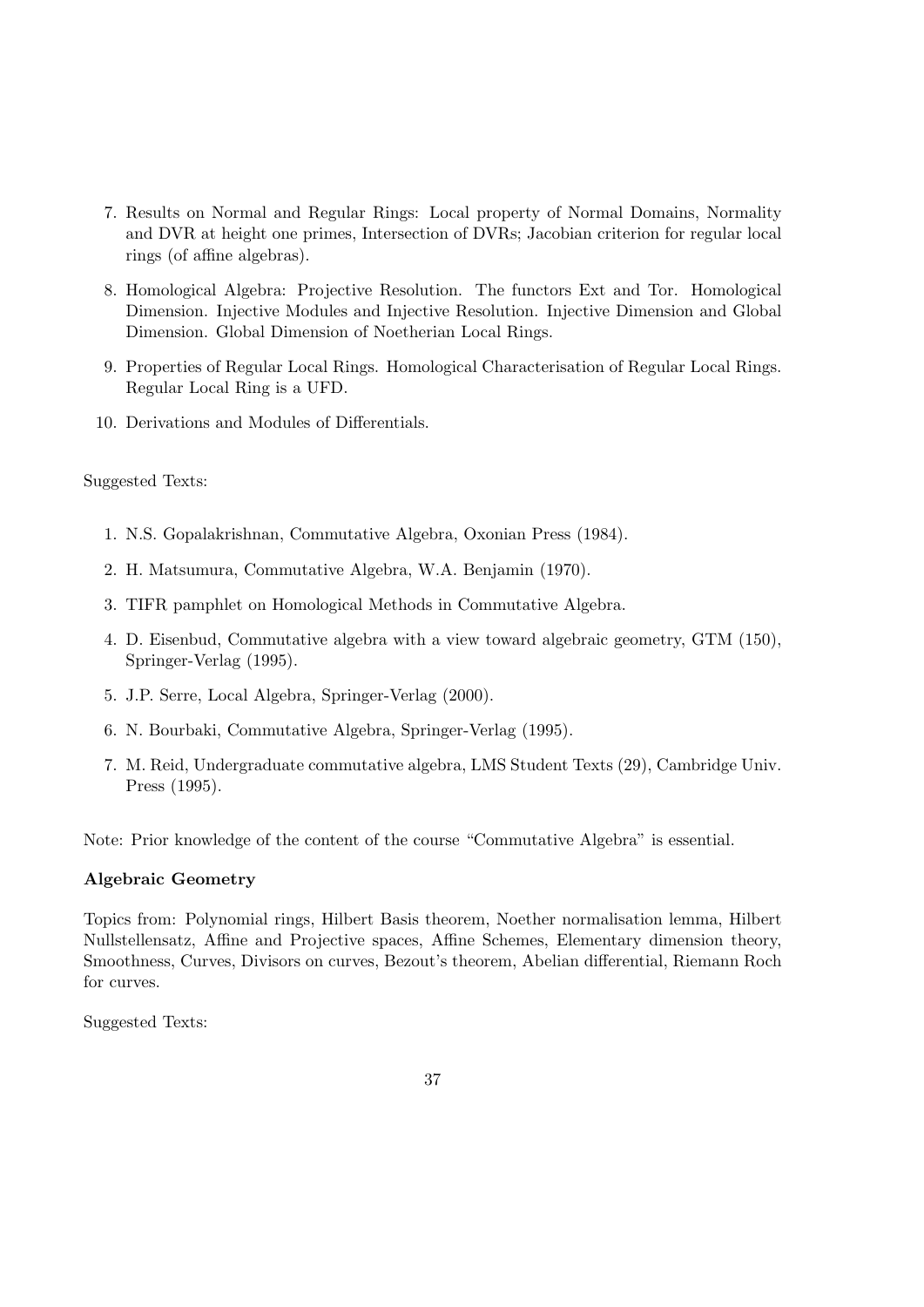- 1. W. Fulton, Algebraic curves. An introduction to algebraic geometry, Addison- Wesley (1989).
- 2. D.S. Dummit and R.M. Foote, Abstract Algebra (Part V), John Wiley (Asian reprint 2003).
- 3. C.G. Gibson, Elementary Geometry of Algebraic Curves, Cambridge (1999).
- 4. I.R. Shafarevich, Basic algebraic geometry, Springer (1994).
- 5. J. Harris, Algebraic geometry. A first course, GTM (133), Springer-Verlag (1995).
- 6. K. Kendig, Elementary algebraic geometry, GTM (44), Springer-Verlag (1977).
- 7. D. Mumford, The Red Book of Varieties and Schemes, Springer (1999).
- 8. C. Musili, Algebraic geometry for beginners, TRIM (20), HBA (2001).

Note: For students opting for "Algebraic Geometry", a prior knowledge of Commutative Algebra is desirable.

#### Elliptic Curves

Pre-requisites: a course in complex analysis, a course in number theory, a course in algebraic number theory (could be simultaneous), a course in algebraic geometry (could be simultaneous).

#### Syllabus:

- 1. Algebraic curves, divisors, Riemann-Roch theorem.
- 2. Definition of elliptic curves, Weierstrass form, isogeny, Tate module, Weil pairing, Endomorphism ring.
- 3. Elliptic functions and integrals, Elliptic curves over complex numbers, Uniformization.
- 4. Elliptic curves over finite fields, Weil conjectures, Hasse invariant.
- 5. Elliptic curves over local fields, Minimal Weierstrass equation, Torsion, Good and bad reduction and Neron-Ogg-Shafarevich criterion for good reduction.
- 6. Elliptic curves over global fields, weak Mordell-Weil, Kummer pairing, Mordell- Weil theorem over Q.

If time permits : Heights on projective spaces and elliptic curves and Mordell-Weil theorem; Nagell-Lutz theorem.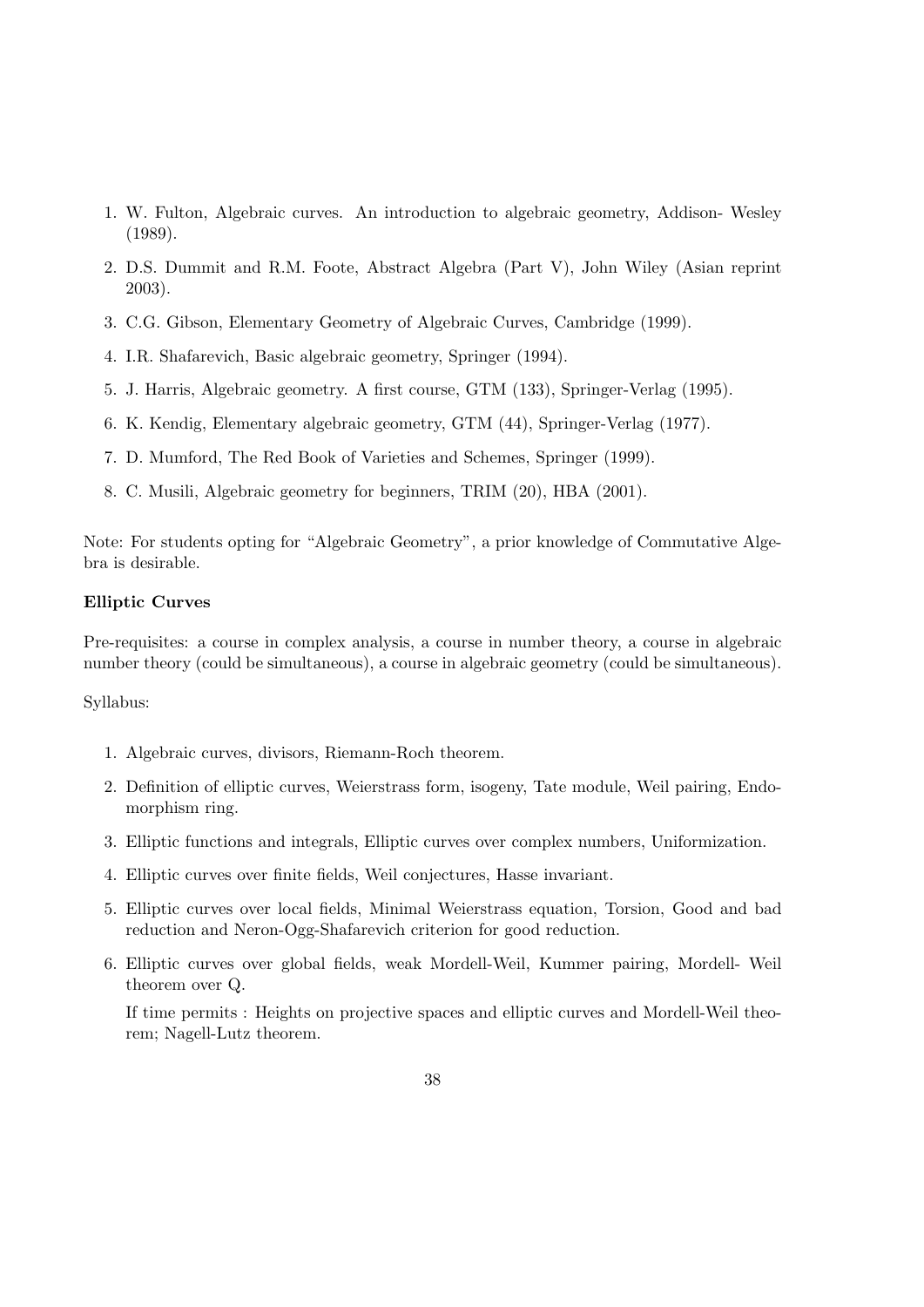J. Silverman, Arithmetic of elliptic curves (chapters 2,3,5,6,7 and sections 8.1 to 8.4), GTM 106, Springer-Verlag (1986).

#### Representations of Locally Compact Groups

Topological Groups, basic properties like subgroups, quotients and products, fundamental systems of neighbourhoods, open subgroups, connectedness and compactness. Existence of Haar measure on locally compact groups, properties of Haar measures.

Group actions on topological spaces, the space  $X/G$  in the topological as also in the analytical case assuming regularity conditions of the group action.

Compact groups: Unitarity of finite dimensional representations, Peter-Weyl theory, Representations of  $SU(2,\mathbb{C})$ , Representation of a finite group.

Induced representation and Frobenius reciprocity theorem, Representations of Heisenberg groups and of Euclidean motion group, Principal series representations of  $SL(2,\mathbb{R})$ .

#### Suggested Texts:

- 1. P. J. Higgins, Introduction to topological groups, LMS Lect Note Series (15), Cambridge University Press (1974).
- 2. L. H. Loomis: An introduction to abstract harmonic analysis, D. Van Nostrand (1953).
- 3. G. B. Folland: A course in abstract harmonic analysis, Studies in Advanced Mathematics. CRC Press (1995).

Note: Prior familiarity with "Representations of finite groups" (item 5 of "Algebra III") will be helpful.

#### Lie Groups and Lie Algebras

1. Linear Lie groups: the exponential map and the Lie algebra of linear Lie group, some calculus on a linear Lie group, invariant differential operators, finite dimensional representations of a linear Lie group and its Lie algebra. Examples of linear Lie group and their Lie algebras, e.g., Complex groups:  $GL(n,\mathbb{C}), SL(n,\mathbb{C}), SO(n,\mathbb{C})$ , Groups of real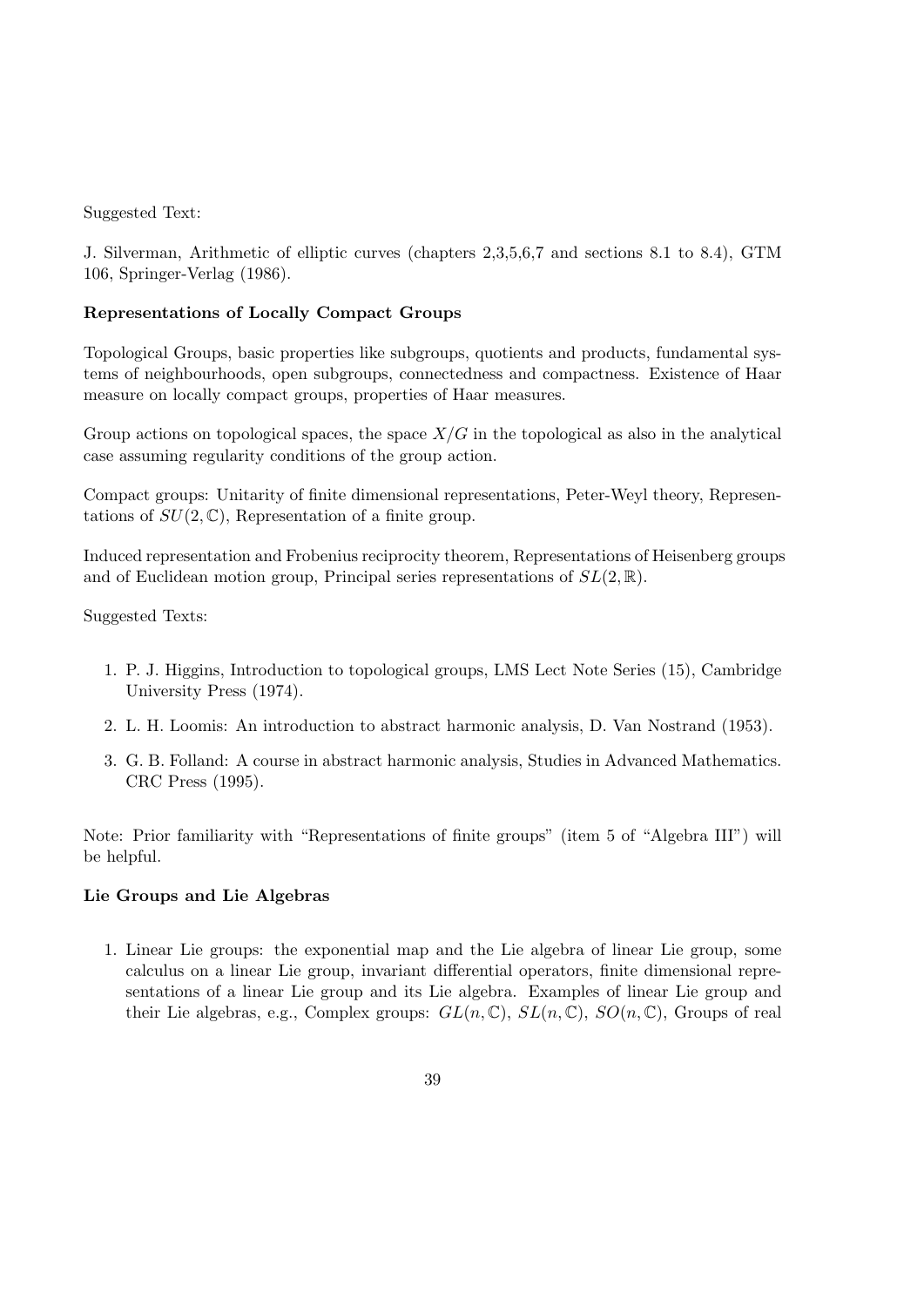matrices in those complex groups:  $GL(n,\mathbb{R})$ ,  $SL(n,\mathbb{R})$ ,  $SO(n,\mathbb{R})$ , Isometry groups of Hermitian forms  $SO(m, n), U(m, n), SU(m, n)$ . Finite dimensional representations of  $su(2)$ and  $SU(2)$  and their connection. Exhaustion using the lie algebra  $su(2)$ . [2 weeks]

- 2. Lie algebras in general, Nilpotent, solvable, semisimple Lie algebra, ideals, Killing form, Lies and Engels theorem. Universal enveloping algebra and Poincare-Birkhoff-Witt Theorem (without proof). [6 weeks]
- 3. Semisimple Lie algebra and structure theory: Definition of Linear reductive and linear semisimple groups. Examples of Linear connected semisimple/ reductive Lie groups along with their Lie algebras (look back at 2 above and find out which are reductive/semisimple). Cartan involution and its differential at identity; Cartan decomposition  $q = k + p$ , examples of  $k$  and  $p$  for the groups discussed above. Definition of simple and semisimple Lie algebras and their relation, Cartans criterion for semisimplicity. Statements and examples of Global Cartan decomposition, Root space decomposition; Iwasawa decomposition; Bruhat decomposition. [6 weeks]

If time permits, one of the following topics:

- (i) A brief introduction to Harmonic Analysis on  $SL(2,\mathbb{R})$ .
- (ii) Representations of Compact Lie Groups and Weyl Character Formula.
- (iii) Representations of Nilpotent Lie Groups.

#### Suggested Texts:

- 1. J.E. Humphreys: Introduction to Lie algebras and representation theory, GTM (9), Springer-Verlag (1972).
- 2. S.C. Bagchi, S. Madan, A. Sitaram and U.B. Tiwari: A first course on representation theory and linear Lie groups, University Press (2000).
- 3. Serge Lang: SL(2, R). GTM (105), Springer (1998).
- 4. W. Knapp: Representation theory of semisimple groups. An overview based on examples, Princeton Mathematical Series (36), Princeton University Press (2001).
- 5. B.C. Hall, Lie Groups, Lie Algebras and Representations: An Elementary Introduction, Springer (Indian reprint 2004).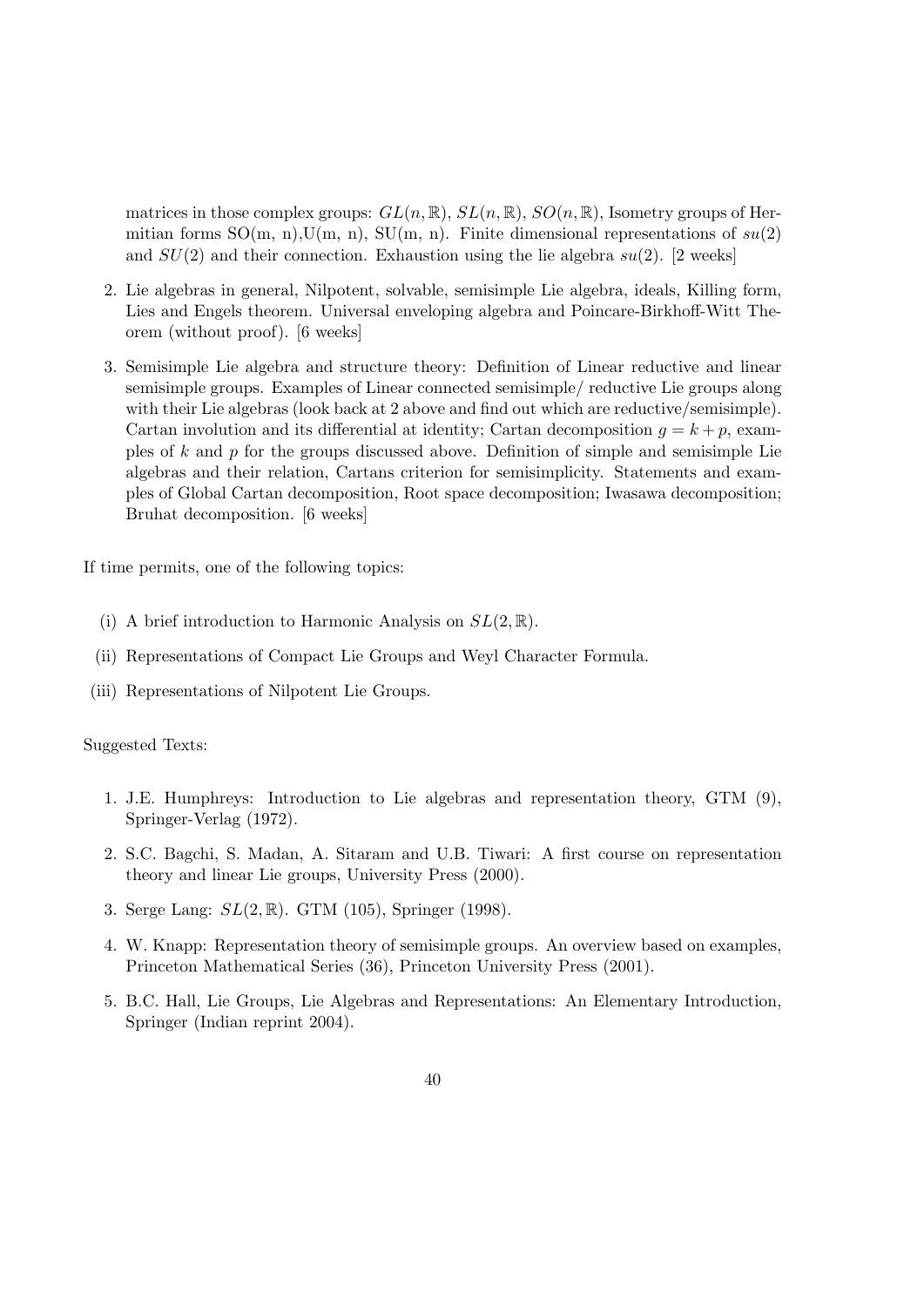#### Linear Algebraic Groups

Pre-requisites: a course in commutative algebra, a course in Lie algebras (could be simultaneous), a course in algebraic geometry (could be simultaneous).

Syllabus: Review of background commutative algebra and algebraic geometry (as in chapter 1 of Humphreys's book or chapter 1 of Springer's book). Definition of affine algebraic groups and homomorphisms over algebraically closed fields, examples. Orbit-closures under actions, linearity of affine groups. Lie algebra of an algebraic group and adjoint representation. Homogeneous spaces and quotients, Chevalley's theorem. Correspondence between groups and Lie algebras. Jordan decomposition, Commutative linear algebraic groups, diagonalizable groups and algebraic tori. Definition of weights and roots, Weyl group. Unipotent groups, Lie-Kolchin theorem, Structure theorem for connected solvable groups. Definition of reductive and semisimple groups, Borel subgroups, parabolic subgroups. Basic facts on complete varieties, Borels fixed point theorem. Conjugacy of maximal tori, Nilpotency of Cartan subgroups. Density theorem and connectedness of centralizers of tori. Normalizer theorem for parabolic subgroups. Regular and singular tori, Structure theorem for groups of semi-simple rank one. Structure theorem for reductive groups, Bruhat decomposition, semisimple groups. Tits system, standard parabolic subgroups, simplicity proof. If time permits, mention (without proof): Representations and classification of semisimple groups and statements for general fields.

#### Suggested Texts:

- 1. J. E. Humphreys, Linear algebraic groups, (chapters 1 to 10), GTM, Springer- Verlag (1975).
- 2. T. A. Springer, Linear algebraic groups, (chapters 1 to 8), Progress in Mathematics, Birkhuser (1998).
- 3. R. Steinberg, Conjugacy classes in algebraic groups, (Chapters 1 and 2 just as reference, some proofs are not given), Lecture Notes in Mathematics (366), Springer-Verlag (1974).

#### Suggested Texts:

- 1. P. J. Higgins, Introduction to topological groups, LMS Lect Note Series (15), Cambridge University Press (1974).
- 2. L. H. Loomis: An introduction to abstract harmonic analysis, D. Van Nostrand (1953).
- 3. G. B. Folland: A course in abstract harmonic analysis, Studies in Advanced Mathematics. CRC Press (1995).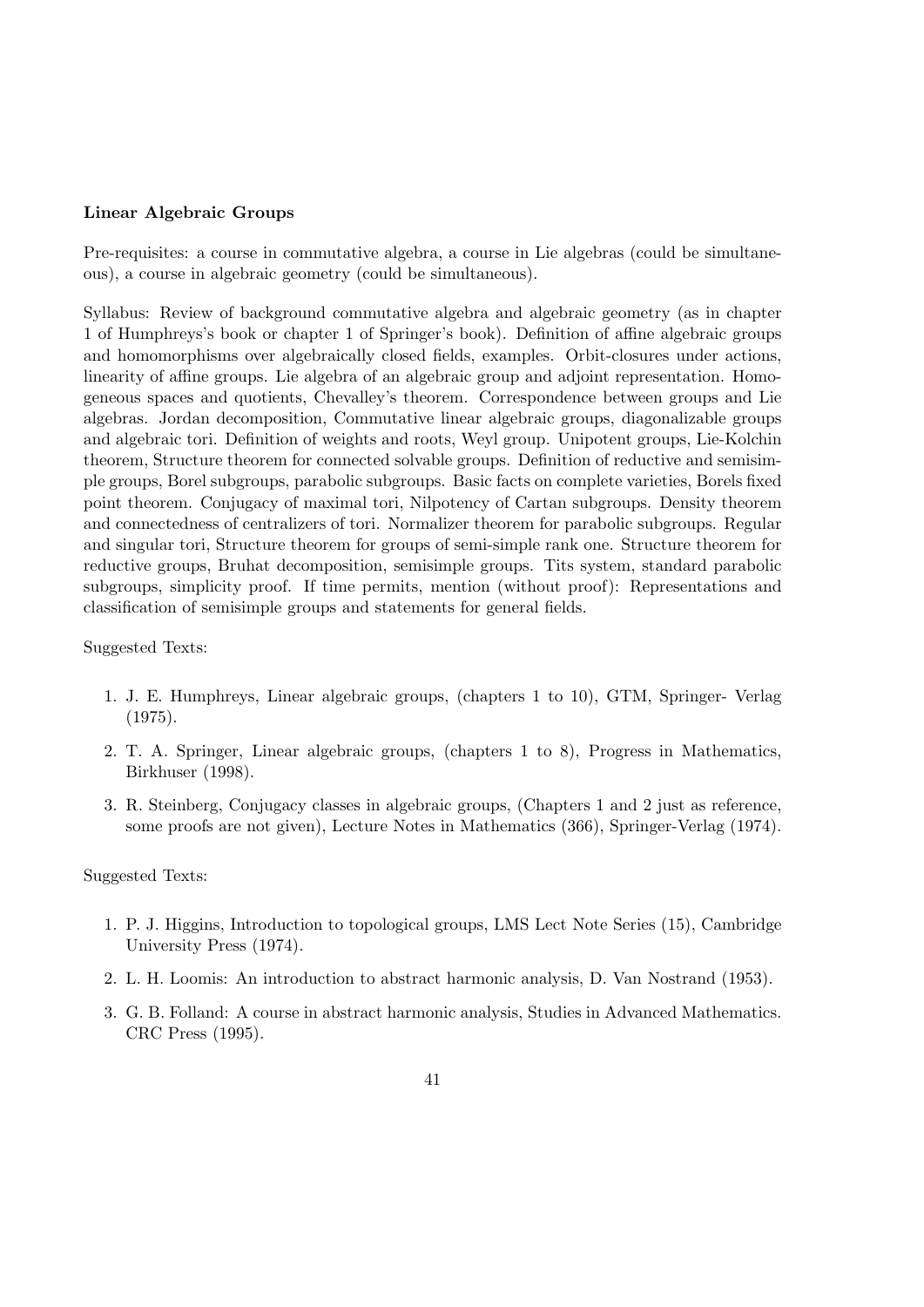#### Mathematical Logic

Syntax of First-Order Logic: First Order Languages, Terms and Formulas of a First Order language, First Order Theories.

Semantics of First-Order Languages: Structures of First-Order Languages, Truth in a Structure, Model of a Theory.

Propositional Logic: Tautologies and Theorems of propositional Logic, Tautology Theorem.

Proof in First Order Logic, Metatheorems of a first order theory, e.g. , theorems on constants, equivalence theorem, deduction and variant theorems etc., Consistency and Completeness, Lindenbaum Theorem.

Henkin Extension, Completeness theorem, Extensions by definition of first order theories, Interpretation theorem.

Model Theory: Embeddings and Isomorphisms, Löwenheim-Skolem Theorem, Compactness theorem, Categoricity, Complete Theories. Recursive functions, Arithmatization of first order theories, Decidable Theory, Representability, Godel's first Incompleteness theorem.

Suggested Texts:

- 1. S. M. Srivastava, A Course on Mathematical Logic, Universitext, Springer (2008).
- 2. J. R. Shoenfield, Mathematical logic, Addison-Wesley (1967).

#### Set Theory

Either  $(A)$  or  $(B)$ .

(A) Descriptive Set Theory.

- 1. A quick review of elementary cardinal and ordinal numbers, transfinite induction, induction on trees, Idempotence of Souslin operation.
- 2. Polish spaces, Baire category theorem, Transfer theorems, Standard Borel spaces, Borel isomorphism theorem, Sets with Baire property, Kuratowski-Ulam Theorem. The projective hierarchy and and its closure properties.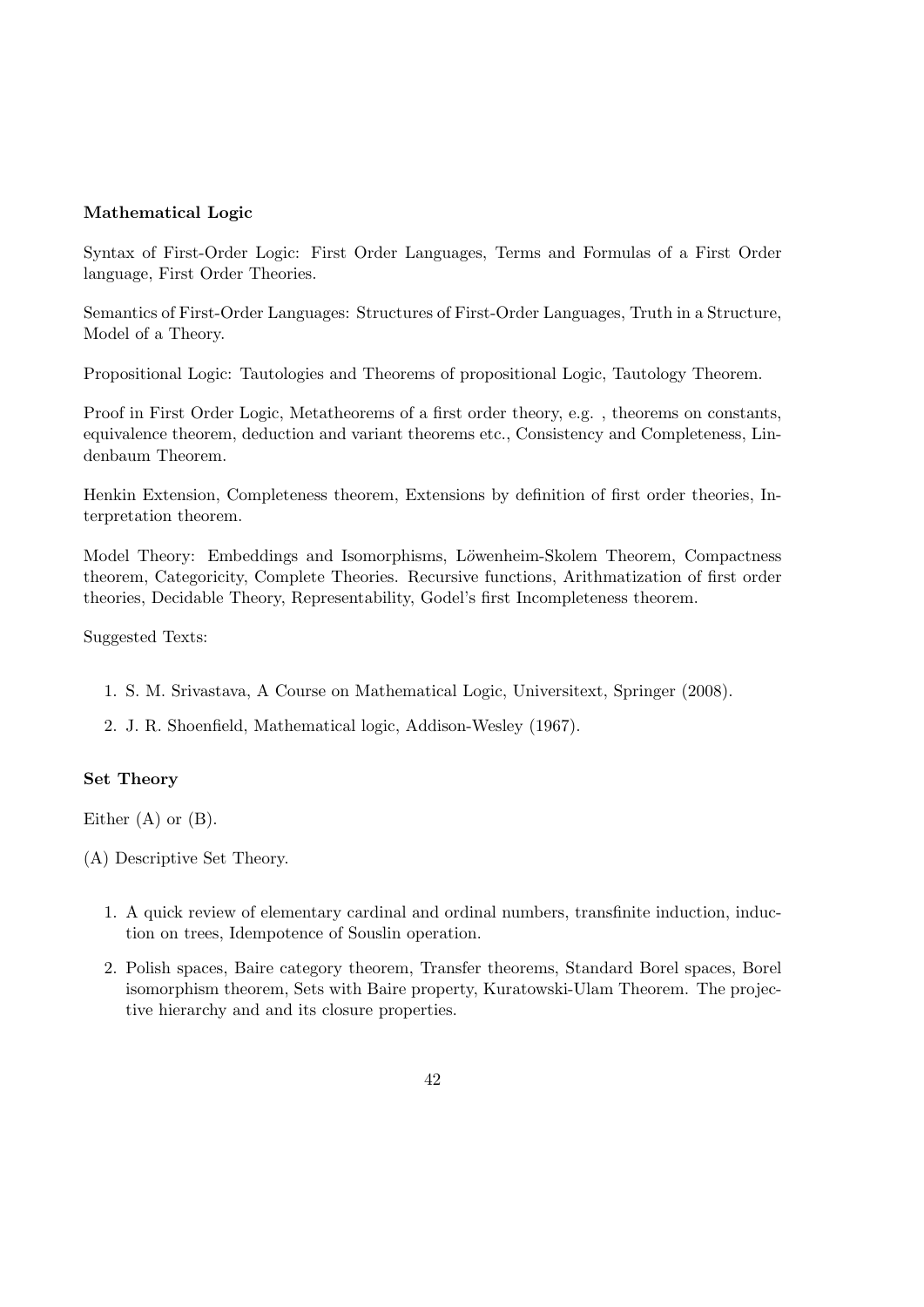3. Analytic and coanalytic sets and their regularity properties, separation and reduction theorems, Von Neumann and Kuratowski-Ryll Nardzewskis selection theorems, Uniformization of Borel sets with large and small sections. Kondos uniformization theorem.

#### Suggested Texts:

- 1. S. M. Srivastava, A course on Borel sets, GTM (180), Springer-Verlag (1998).
- 2. A. S. Kechris, Classical descriptive set theory, GTM (156), Springer-Verlag (1995).
- (B) Axiomatic Set Theory
	- 1. A naive review of cardinal and ordinal numbers including regular and singular cardinals, some large cardinals like inaccessible and measurable cardinals. Martins Axiom and its consequences. Axiomatic development of set theory upto foundation axiom, Class and Class as models, relative consistency, absoluteness, Reflection principle, Mostowski collapse lemma, non-decidability of large cardinal axioms, Godel's second incompleteness theorem, Godel's constructible universe, Forcing lemma and independence of CH.

#### Suggested Texts:

- 1. S. M. Srivastava, A Course on Axiomatic Set Theory.
- 2. K. Kunen, Set theory. An introduction to independence proofs, Studies in Logic and the Foundations of Mathematics (102), North-Holland Publishing Co. (1980).
- 3. T. Jech, Set theory, Academic Press (1978).

#### Game Theory

A. Non-Cooperative Games: Games in normal form. Rationalizability and iterated deletion of never-best responses. Nash equilibrium: existence, properties and applications. Two-person Zero Sum Games. Games in extensive form: perfect recall and behavoiour strategies. Credibility and Subgame. Perfect Nash equilibrium. Bargaining. Repeated Games; Folk Theorems.

B. Introduction to Cooperative Games (TU Games).

Note: The course may be combined with the course "Game Theory-I" of M.Stat. 2nd year or the course "Game Theory-I" of the MSQE programme at ISI.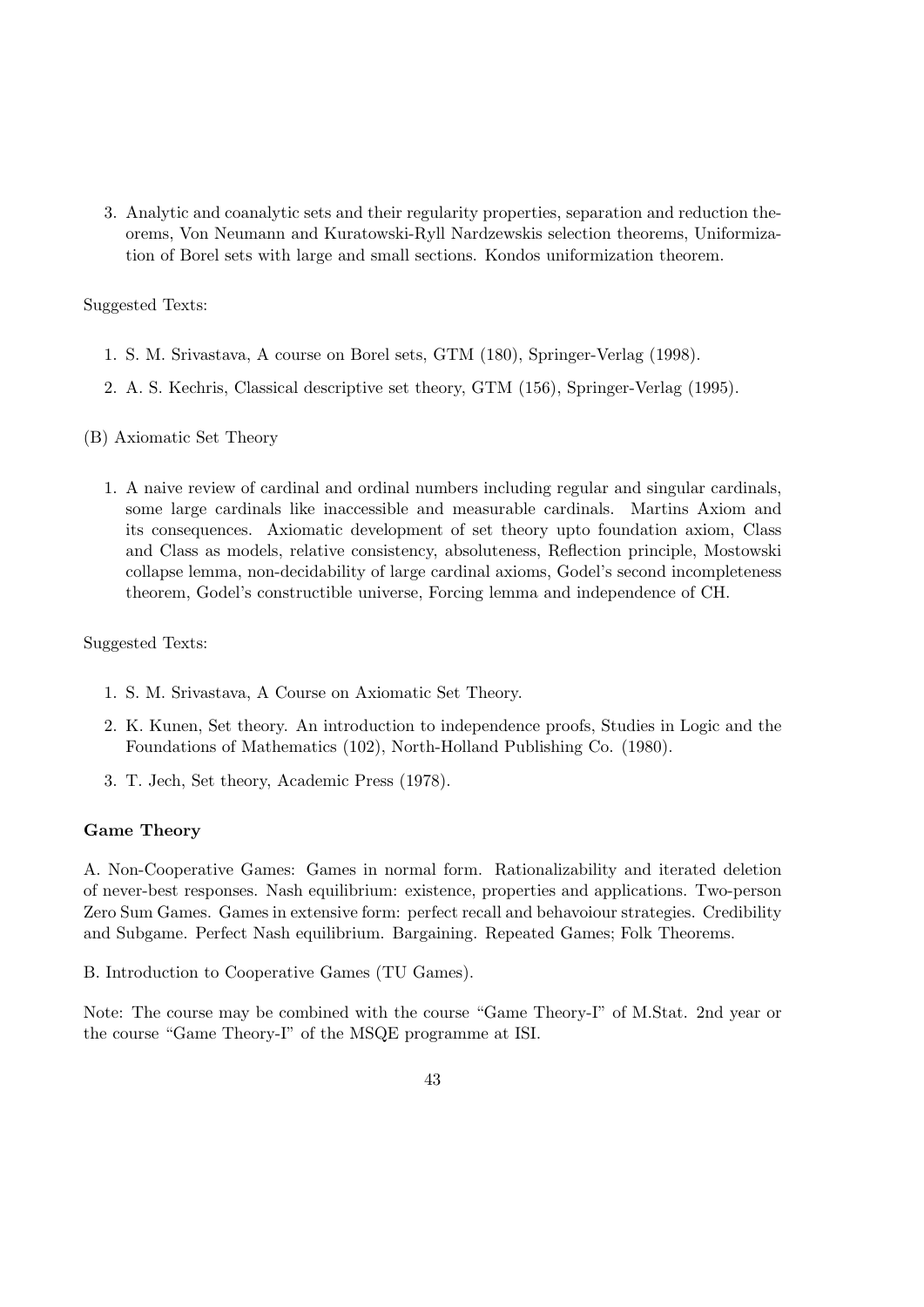#### Automata, Languages and Computation

- 1. Automata and Languages: Finite automata, regular languages, regular expressions, equivalence of deterministic and non-deterministic finite automata, minimisation of finite automata, closure properties, Kleene's theorem, pumping lemma and its applications, Myhill-Nerode theorem and its uses. Context-free grammar, context-free languages, Chomsky normal form, closure properties, pumping lemma for CFL, pushdown automata.
- 2. Computability: Computable functions, primitive and partial recursive functions, universality and halting problem, recursive and recursively enumerable sets, parameter theorem, diagonalisation and reducibility, Rices theorem and its applications, Turing machines and its variants, equivalence of different models of computation and Church-Turing thesis.
- 3. Complexity: Time complexity of deterministic and non-deterministic Turing machines, P and NP, NP-completeness, Cook's theorem: other NP-complete problems.

#### Suggested Texts:

- 1. N. Cutland, Computability. An introduction to recursive function theory, Cambridge University Press (1980).
- 2. M. D. Davis, Ron Sigal and E. J. Weyuker, Computability, complexity, and languages. Fundamentals of theoretical computer science, Academic Press (1994).
- 3. J. E. Hopcroft and J. D. Ullman, Introduction to automata theory, languages, and computation, Addison-Wesley (1979).
- 4. H. R. Lewis and C. H. Papadimitriou, Elements of the theory of computation, Prentice-Hall (1981).
- 5. M. Sipser, Introduction to the theory of computation, PWS Pub Co, NY (1999).
- 6. M. R. Garey and D. S. Johnson, Computers and intractability. A guide to the theory of NP-completeness, W. H. Freeman and Co. (1979).

Note: The course may be combined with the corresponding course of M. Tech. 1st Year (ISI).

#### Advanced Fluid Dynamics

Inviscid incompressible fluid: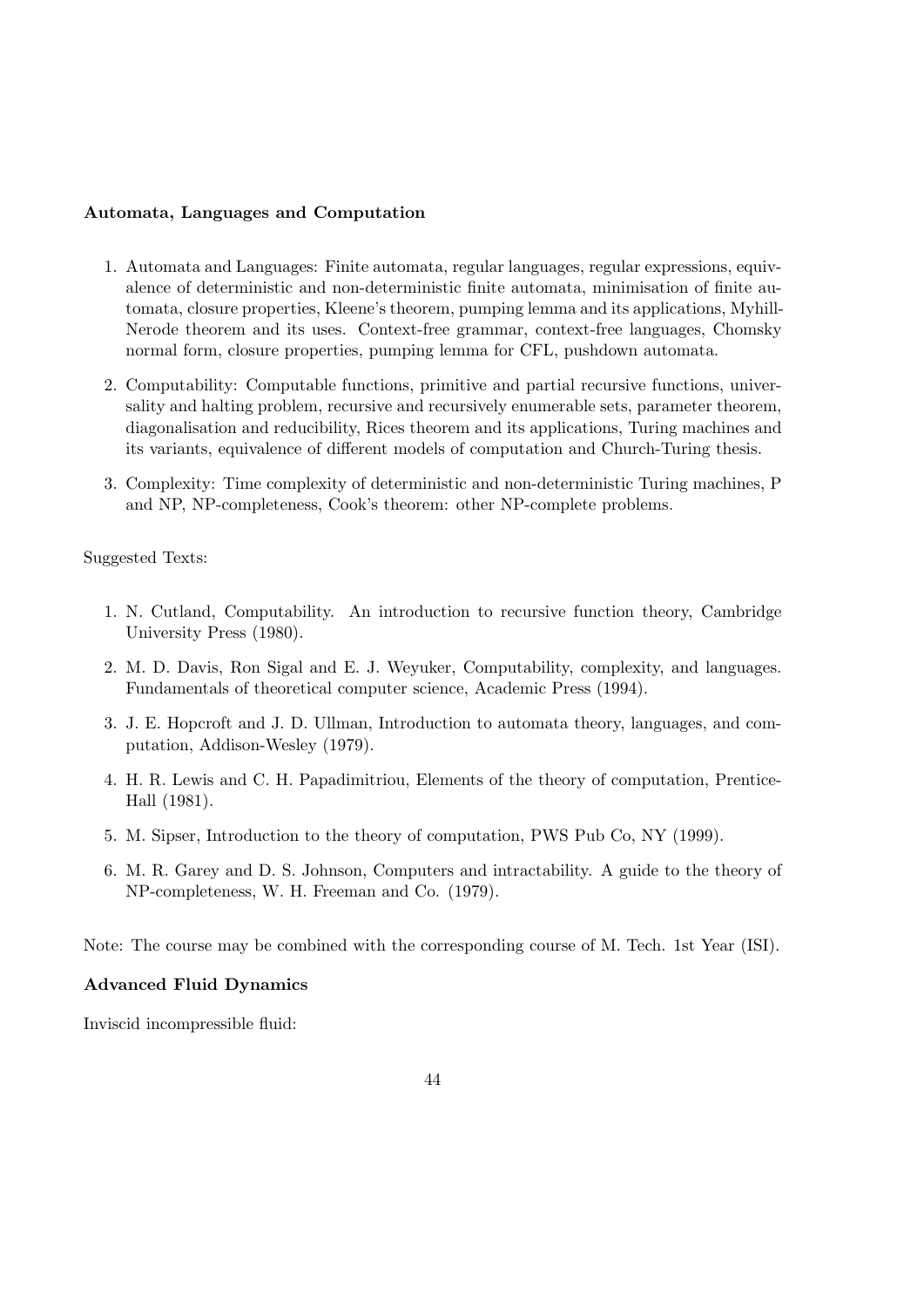Two dimensional motion, stream function, complex potential and velocity, sources, sinks. Doublets and their images. Circle theorem, Blasiuss theorem, Kutta- Jokowaski theorem. Axisymmetric motion, Stokes stream function. Image of a source and a sink with respect to a sphere.

Vortex motion, vortex lines and filaments, systems of vortices, rectilinear vortices, vortex pair and doublets. A single infinite row of vortices, Karmans vortex sheet.

Linearised gravity waves, progressive waves in deep and shallow water, stationary waves, energy and group velocity, long waves and their energy, capillary waves.

Inviscid compressible fluid:

First and second law of thermodynamics, polytropic gas and its entropy, adiabatic and isentropic flow, propagation of small disturbances. Mach number, Mach cone, irrotional motion, Bernoullis Equation, pressure, density and temperature in terms of Mach number. Area velocity relations in one-dimensional flow, concept of subsonic and supersonic flows. Normal shock-wave, Rankine- Hugonoit and Prandtls relations in case of a plane shock wave.

Viscous incompressible fluid: Equations of motion of a viscous fluid, Reynold's number, circulation in a viscous liquid, Flow between parallel plates, flow through pipes of circular, elliptic and annular section under constant pressure gradient. Prandtl's concept of boundary layer.

Suggested Texts:

- 1. L. M. Milne-Thomson, Theoretical hydrodynamics, Macmillan (1960).
- 2. L. D. Landau and E. M. Lifshitz, Fluid mechanics, Course of Theoretical Physics, Vol. 6 Pergamon Press (1959).
- 3. H. Lamb, Hydrodynamics, Cambridge University Press (1993).
- 4. W. H. Besant and A. S. Ramsey, A treatise of Hydro-mechanics Part II, ELBS.
- 5. P. K. Kundu, Fluid mechanics, Academic Press.

#### Quantum Mechanics I

#### 1.

(i) Physical Basis of Quantum Mechanics.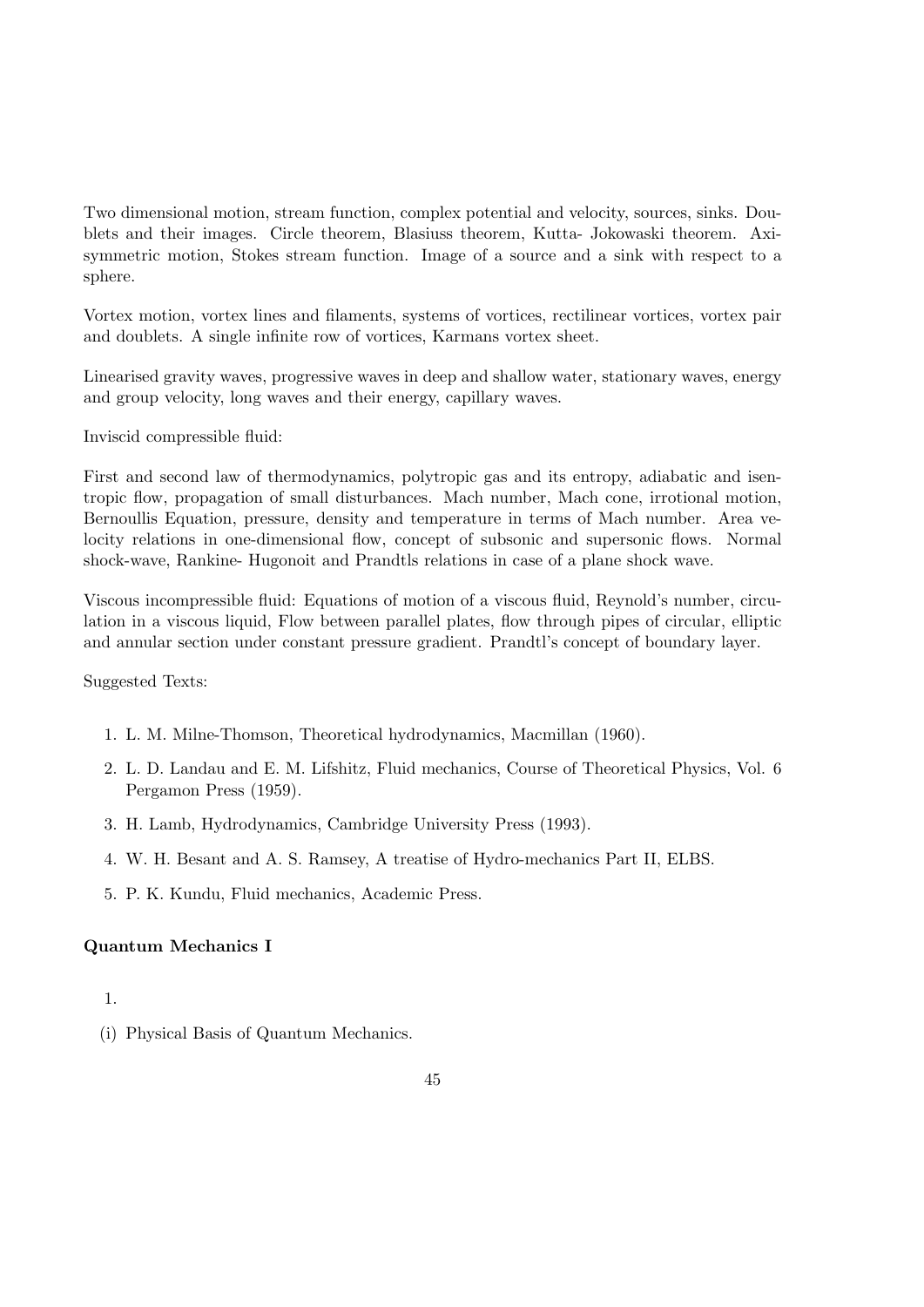- (ii) Old Quantum theory.
- (iii) Uncertainty, Complimentarity and Duality.
- (iv) Measurement problems.
- (v) Heisenberg and Schrodinger representation.
- 2. (i) Schrodinger wave equation (ii) Perturbation theory.
- 3. Problem of two or more degrees of freedom without spherical symmetry; Stark effect.
- 4. Angular momentum, SU(2) algebra.
- 5. Three-dimensional Schrodinger equation. Problems with spherical symmetry. Harmonic Oscillator.
- 6. Scattering problem , differential cross section, phase shift, variational principle, SW transformation, Regge poles.
- 7. WKB approximation.
- 8. Particles with spin, Pauli matrices, Pauli-Schrodinger equation. Two and three body problems. Hydrogen atom in electric and magnetic field.
- 9. Quantum Statistics.

- 1. L.I. Schiff, Quantum Mechanics.
- 2. J.J. Sakurai, Modern Quantum Mechanics.
- 3. L. D. Landau and E. M. Lifshitz, Quantum mechanics: non-relativistic theory, Course of Theoretical Physics Vol 3, Pergamon Press Ltd (1958).
- 4. L.M. Falicov, Group theory and its physical applications, Univ of Chicago Press (1966).

#### Quantum Mechanics II

Non stationary problems. Relativistic Dirac equation, Spinors. Scattering by a central force. Radiation theory. Quantization of Schrodinger field. Born approximation. Compton effect (